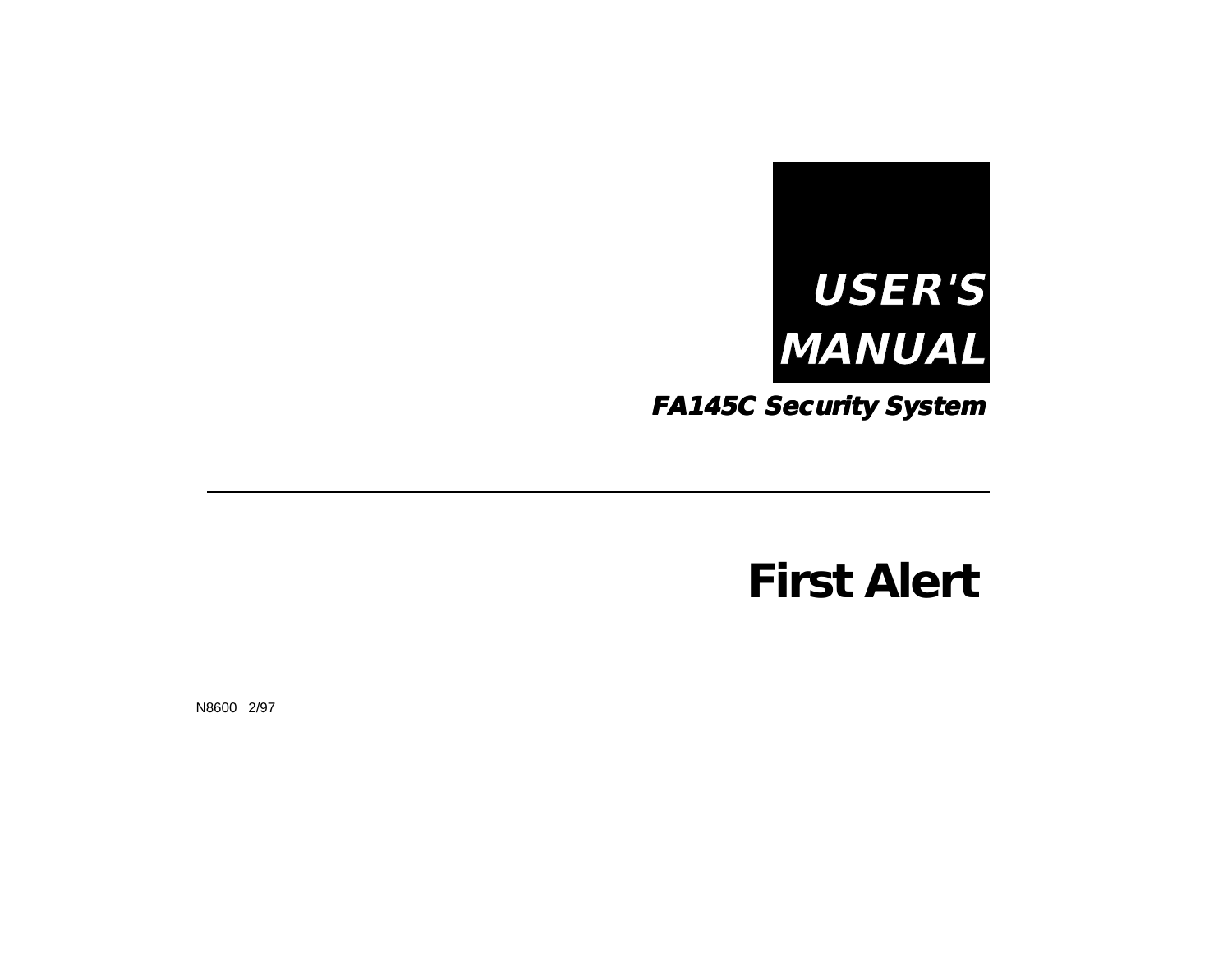### **TABLE OF CONTENTS**

| DISARMING THE SYSTEM AND SILENCING ALARMS  20 |  |
|-----------------------------------------------|--|
|                                               |  |
|                                               |  |
|                                               |  |
|                                               |  |
|                                               |  |
|                                               |  |
|                                               |  |
|                                               |  |
|                                               |  |
|                                               |  |
|                                               |  |
|                                               |  |
|                                               |  |
|                                               |  |
| NFPA RECOMMENDATIONS ON SMOKE DETECTORS  31   |  |
|                                               |  |
|                                               |  |
| SUMMARY OF AUDIBLE/VISUAL NOTIFICATIONS34     |  |
|                                               |  |
|                                               |  |
|                                               |  |
| OWNER'S INSURANCE CREDIT REQUEST FORM  37     |  |
|                                               |  |
|                                               |  |
|                                               |  |
|                                               |  |
|                                               |  |

This manual is a step-by-step guide that will acquaint you with the system's features and benefits. It defines the components and their functions, describes their operation, and provides clear step-by-step instructions for Keep this manual in a convenient place so that you can refer to it as necessary.

 $-2-$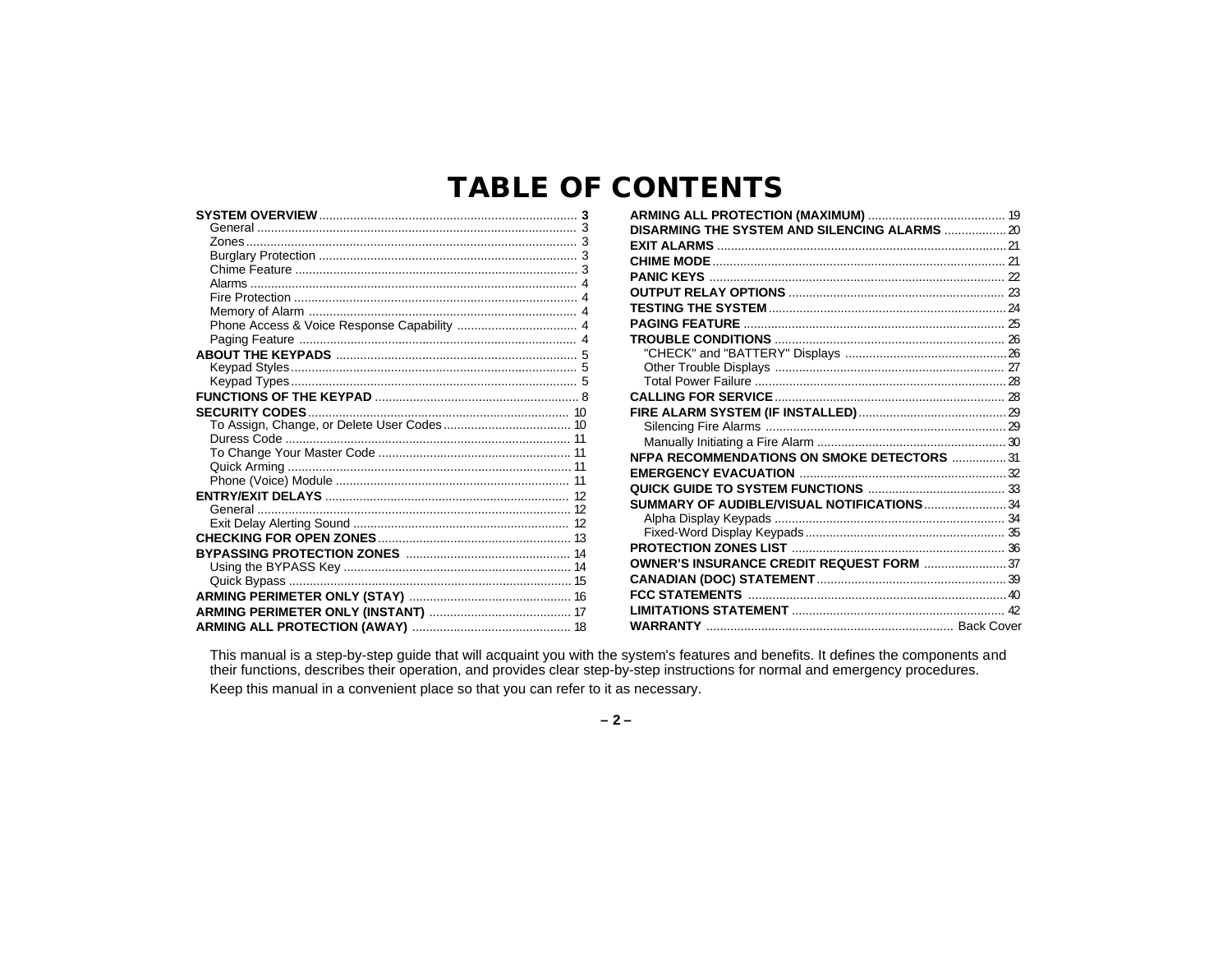### **SYSTEM OVERVIEW**

**General** Congratulations on your ownership of a **First Alert Professional** Security System. You've made a wise decision in choosing it, for it represents the latest in security protection technology today, including microcomputer technology to monitor all system status.

> Basically, this system offers you three forms of protection: burglary, fire and emergency. Your system may consist of at least one keypad which provides full control of system operation, various sensors such as motion detectors and door and window sensing devices, plus a selected number of strategically placed smoke or combustion detectors designed to provide early warning in case of fire. Your system may also have been programmed to automatically transmit alarm or status messages over the phone lines to a central alarm monitoring station.

> All system functions are controlled by your keypad(s), which are described in the next section, ABOUT THE KEYPADS.

- **Burglary Protection** The burglary protection portion of your system must be turned on or "armed" before it will sense burglary alarm conditions and sound an alarm. Your system can be armed in one of four modes: STAY, AWAY, INSTANT and MAXIMUM. Refer to the ARMING THE SYS-TEM sections for instructions in using these modes of operation.
	- **Zones** Your system's sensing devices have been assigned to various "zones". For example, the sensing device on your Entry/Exit door may have been assigned to zone 06, sensing devices on windows in the master bedroom to zone 10, and so on. These zone numbers will appear on the display when an alarm or trouble condition occurs.
	- **Alarms** When an alarm occurs, both the keypad and external sounders will sound, and a message at the keypad will identify the zone(s) causing the alarm. In addition, if your system is connected to a central monitoring station, an alarm message will be sent. To stop the alarm sounding, you simply disarm the system.

**– 3 –**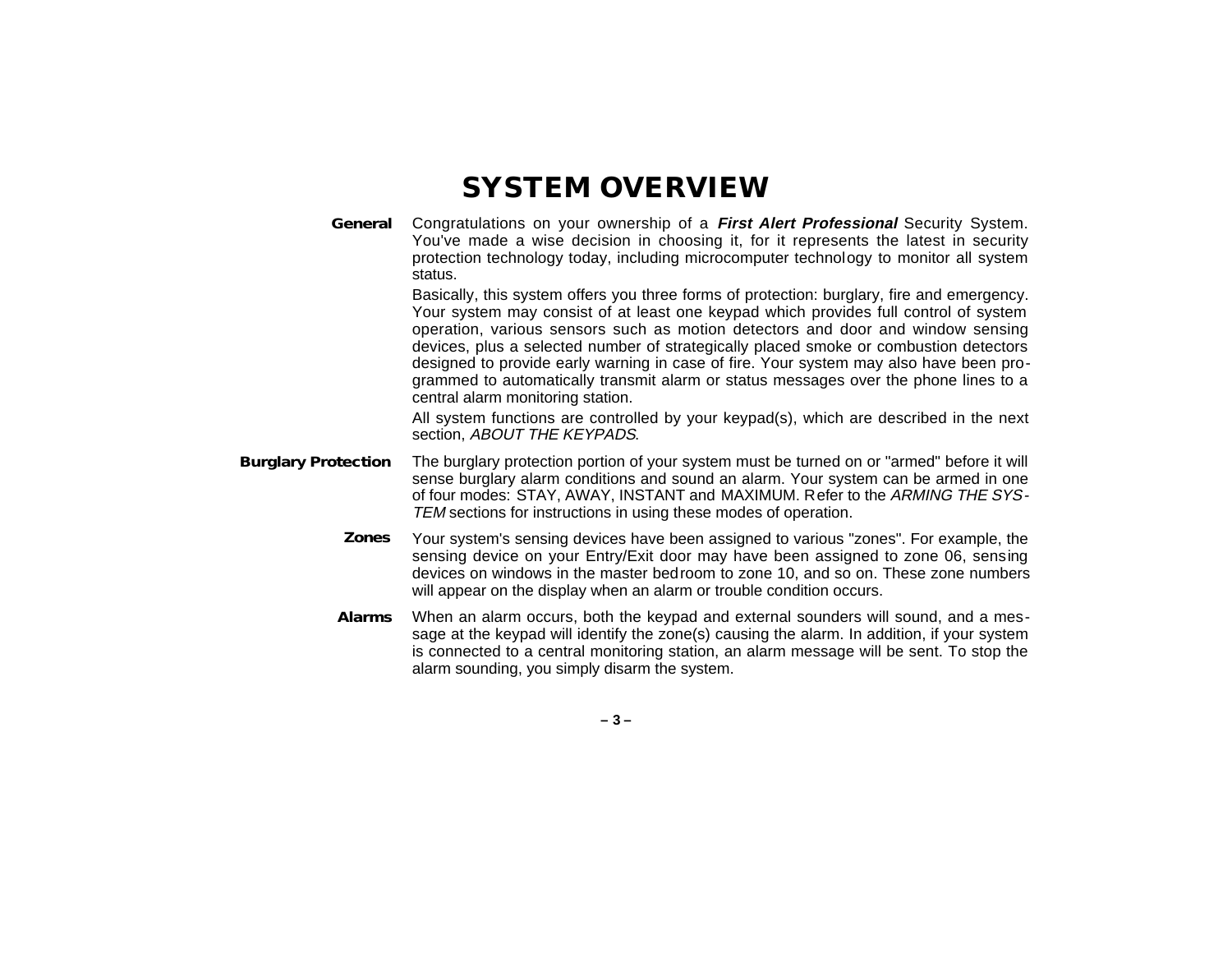### **SYSTEM OVERVIEW (Continued)**

- **Fire Protection** The fire protection portion of your security system (if used) is always active and will sound an alarm if a fire condition is detected. When an alarm (or trouble) condition occurs, the keypad displays the number(s) of the zone(s) that caused the problem, and displays the type of alarm or trouble — FIRE and ALARM , or CHECK for trouble. The display remains until it is cleared by entering an OFF sequence (your security code + **OFF** key) twice.
- **Chime Feature** Your system can be set to alert you to the opening of a door or window while it is disarmed by using the CHIME mode. In this mode, three tones will sound at the Keypad(s) whenever a door or window is opened.
- **Phone Access & Voice Response Capability** Your system may include a phone module that will permit you to access the system via a Touch-tone phone, either on-premises or by call-in when away. The phone access feature will enable you to do the following:
	- **(Optional) •** Receive synthesized voice messages over the telephone regarding the status of the security system.
		- **•** Arm and disarm the system and perform most function commands via the telephone, with voice confirmation provided after each command entry.
- **Paging Feature** If the paging feature has been programmed for your system, your pager will respond to certain conditions as they occur in your system, and display code numbers indicating the type of condition that has occurred. For detailed information, refer to PAGING FEATURE on page 25.

**– 4 –**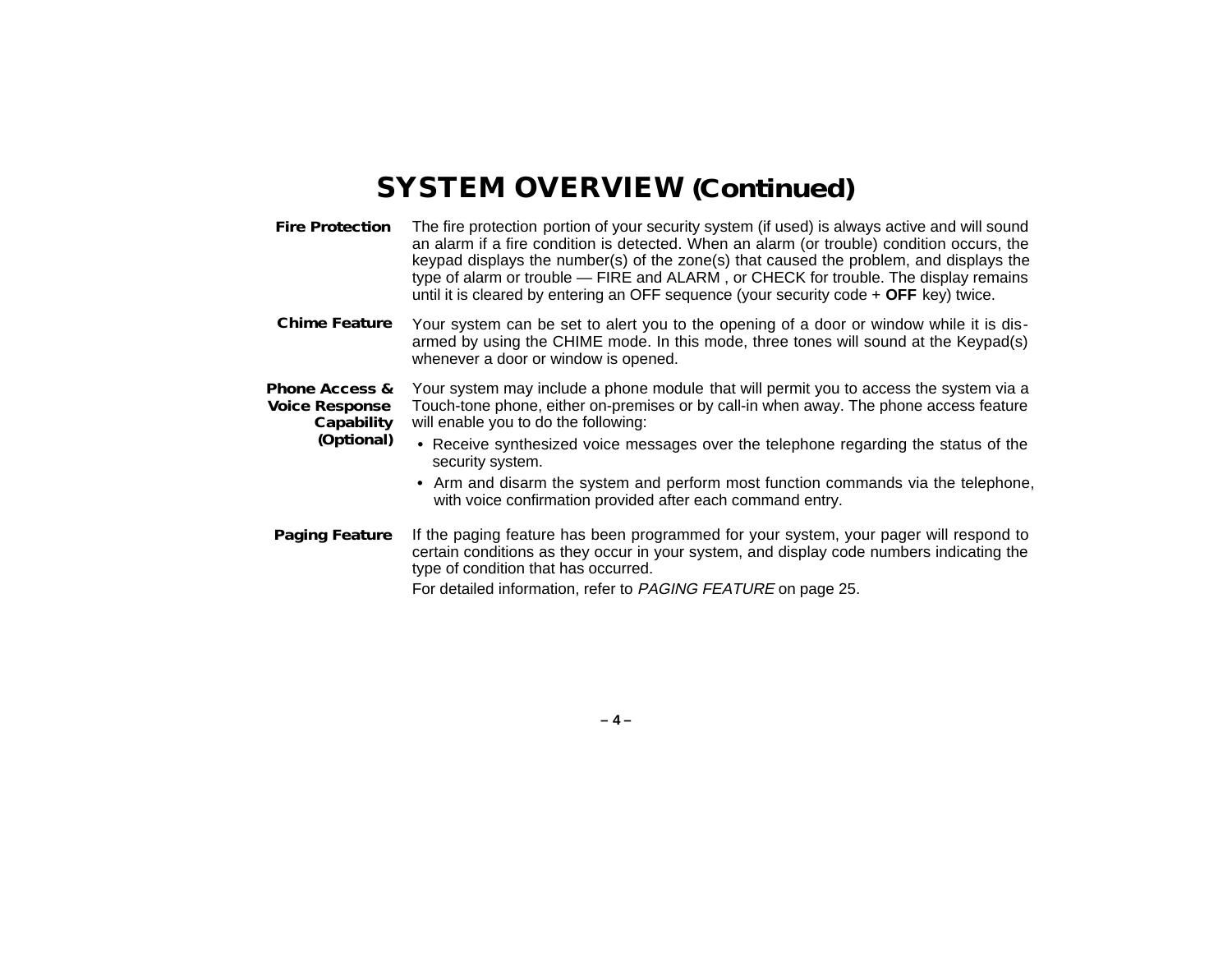### **ABOUT THE KEYPADS**

**General** Your keypads allow you to control all system functions. The keypads feature telephone style digital keys and a Liquid Crystal Display (LCD) which shows the nature and location of all occurrences.

> The keypads feature a built-in sounder which emits alarm sounds during alarm and trouble conditions, and produces warning tones during entry and exit delay periods (if soprogrammed). The sounder also provides acknowledgment tones when keys are pressed, and confirmation tones for successful command entries.

- **Keypad Styles** There are various styles of keypads, any of which may have been used in your system (see page 7). Although different in appearance, all styles are functionally the same, except for their display windows (see "Keypad Types" below). The keys on some keypads are located behind a flip-down cover which can be removed, if desired.
- **Keypad Types** There are two basic types of keypads, Alpha and Fixed-Word, either of which may have been used in your system.

#### • **Alpha Keypads**

These feature a 2-line, 32 character alphanumeric Liquid Crystal Display (LCD) which can display the nature and location of all occurrences in friendly English.

#### • **Fixed-Word Keypads**

These are functionally similar to the Alpha Keypads, except that their LCD display uses pre-designated (fixed) words to identify the nature and location of occurrences. Words displayed on all Fixed-Word keypads are the same, except that their location in the display window will vary with different models (see Styles A and B on page 6).

Unless stated otherwise, all commands and procedures described herein apply equally to all keypads.

Typical displays that would appear on both Alpha and Fixed-Word keypads are depicted throughout this manual.

**– 5 –**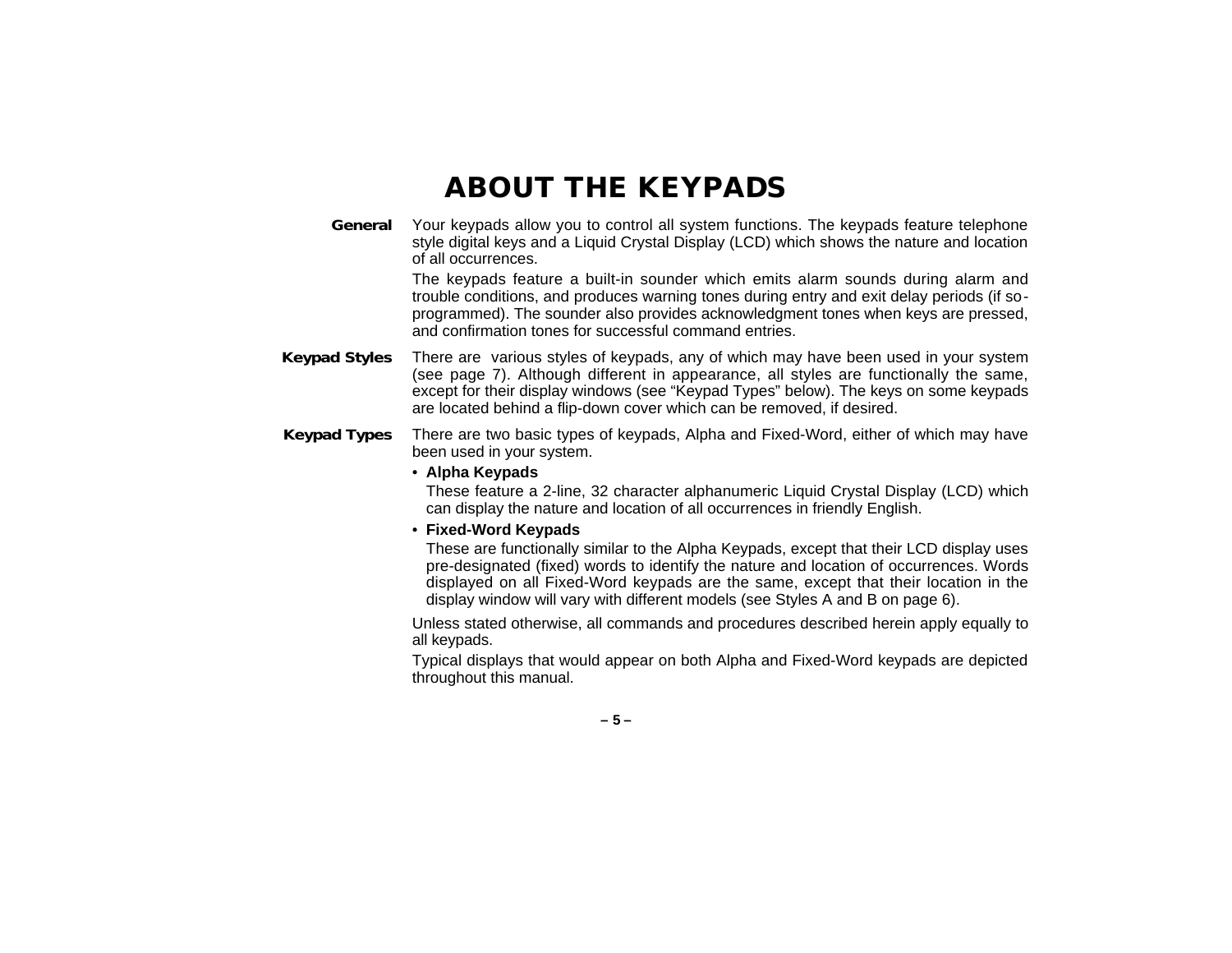### **ABOUT THE KEYPADS**

**Fixed-Word Keypad Displays**

- **AWAY** All burglary zones, interior & perimeter, are armed.
- **STAY** Perimeter burglary zones, such as windows and doors are armed.
- **INSTANT** Perimeter burglary zones armed and entry delay is turned off.
- **BYPASS** One or more burglary protection zones have been bypassed.
- **NOT READY** Appears when burglary portion of the system is not ready for arming (due to one or more open protection zones).
	- **READY** The burglary portion of the system is ready to be armed.
	- **NO AC** Appears when AC power has been cut off. System is operating on backup battery power.
		- **AC** Appears when AC power is present.
	- **CHIME** Appears when the CHIME feature is ON.



**STYLE A**



**STYLE B**

#### **FIXED-WORD KEYPAD DISPLAYS**

- **BAT** Low system battery (if no zone number is shown), or Low battery condition in a wireless sensor (if zone number is also shown).
- **ALARM** Appears when an intrusion has been detected and the system is armed (also appears during a Fire alarm). Accompanied by the ID # of the zone in alarm.
- **CHECK** Appears when a malfunction is discovered in the system at any time or if a fault is detected in a FIRE zone at any time or in a DAY(Trouble)/NIGHT(Alarm) burglary zone during a disarmed period. Accompanied by a display of zone number in trouble.
	- **FIRE** Appears when a fire alarm is present. Accompanied by a display of the zone # in alarm.

**– 6 –**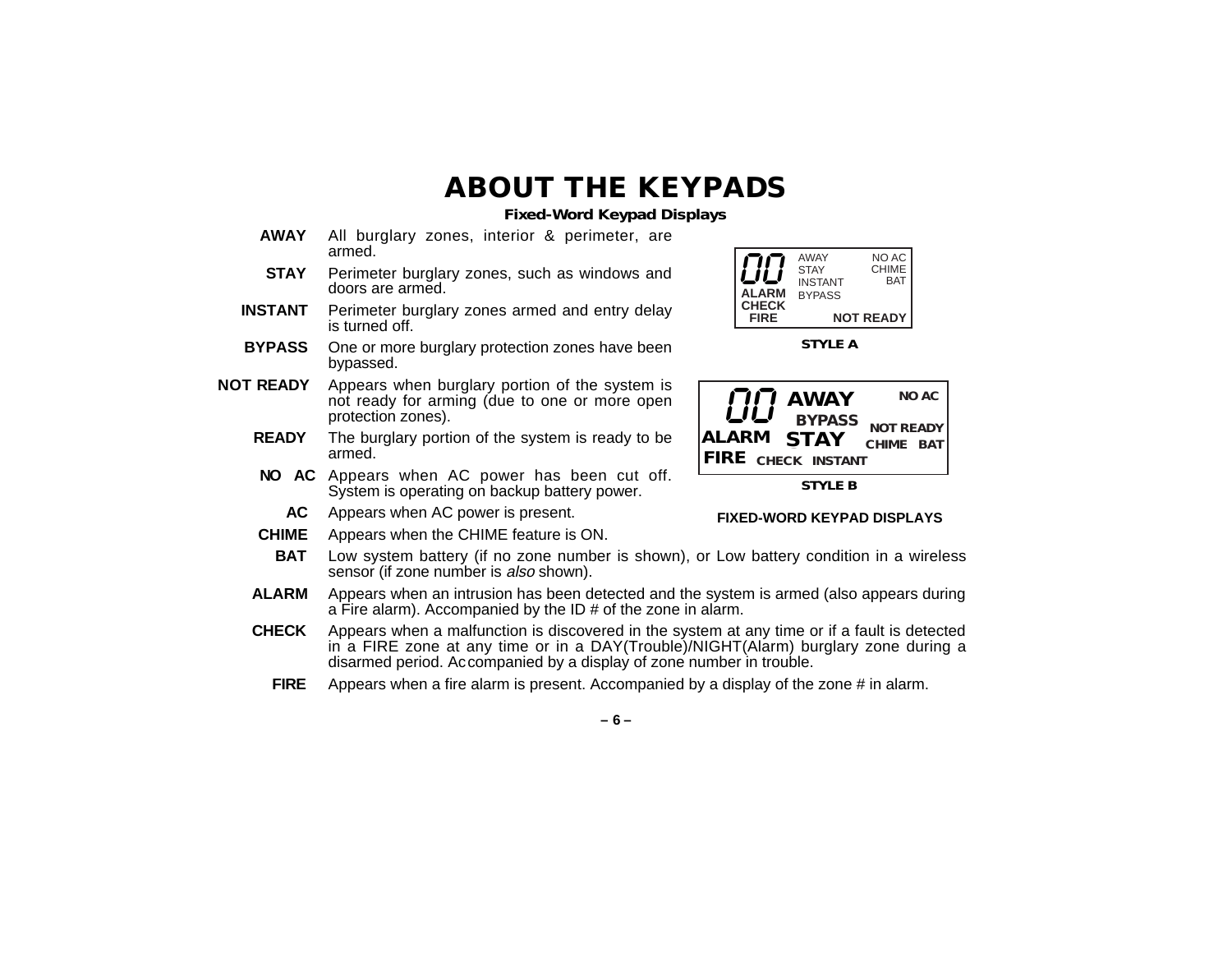### **ABOUT THE KEYPADS**

**KEYPADS WITH FLIP-DOWN KEY COVERS ARE SHOWN WITH COVER REMOVED**



(STYLE A DISPLAY)  **(STYLE A DISPLAY)**

**FA250KP FIXED-WORD KEYPAD FA250KP FIXED-WORD KEYPAD** (STYLE B DISPLAY)  **(STYLE B DISPLAY)**

**– 7 –**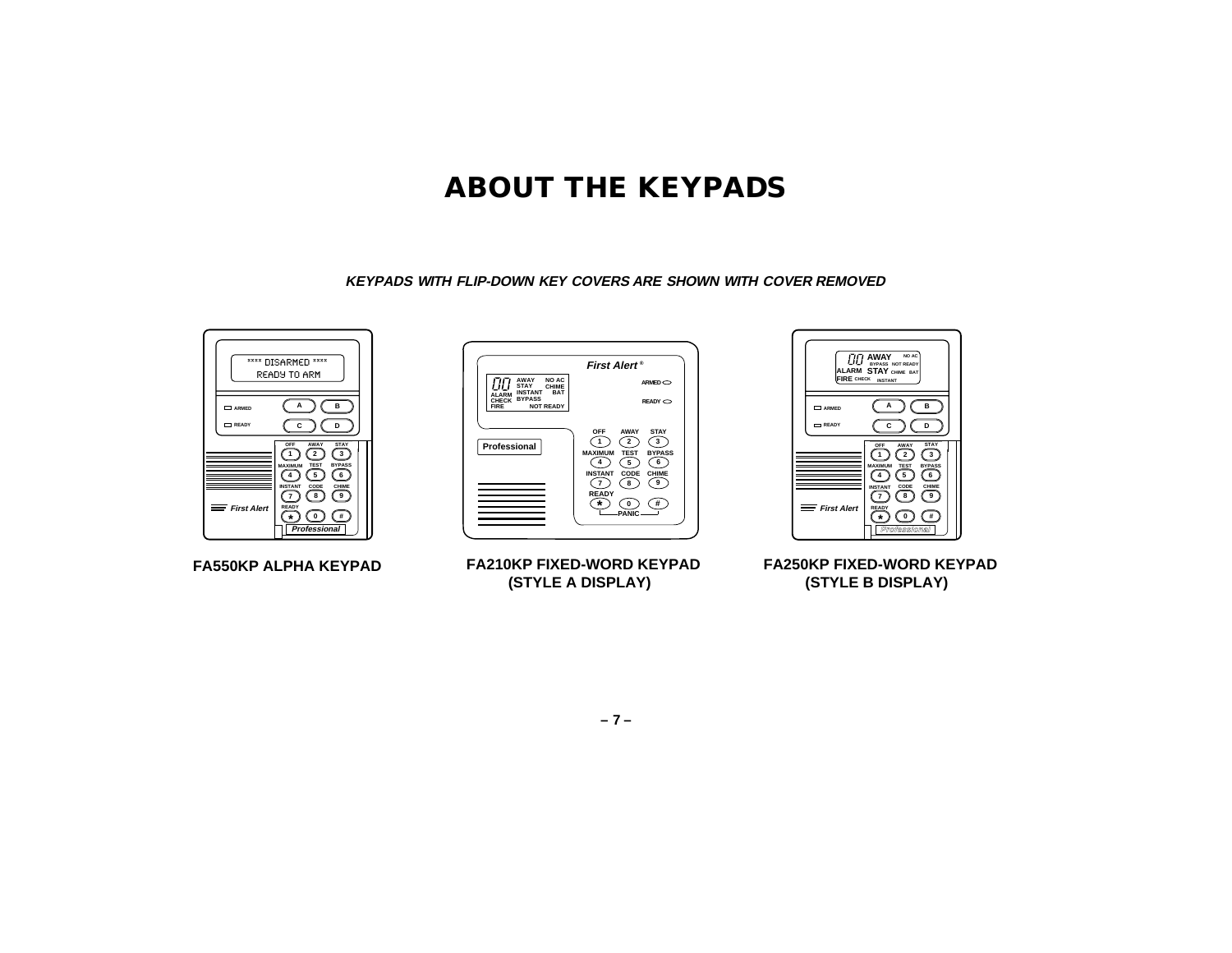### **FUNCTIONS OF THE KEYPAD**

- 1 **DISPLAY WINDOW. Alpha Keypad:** A 2-line, 32-character Liquid Crystal Display (LCD). Displays protection zone identification, system status, and messages (see page 9). **Fixed-Word Keypad:** Displays protection zone ID and system status messages using pre-designated words (see page 6).
- 2. **OFF KEY:** Disarms the burglary portion of the system, silences alarms and audible trouble indicators, and clears visual displays after the problem's correction.
- 3. **AWAY KEY:** Arms the entire burglary system, perimeter and interior, with entry delay on.
- 4. **STAY KEY:** Arms the perimeter portion of burglary system only, with entry delay on. Interior protection zones are not armed, which allows movement within the premises without causing an alarm.
- 5. **MAXIMUM KEY:** Arms in a manner similar to the AWAY mode, but without the entry delay feature, thus providing maximum protection. An alarm will occur immediately upon opening of any protection point, including the main door.
- 6. **TEST KEY:** Tests the system and alarm sounder (system must be disarmed). Refer to TESTING THE SYSTEM for test procedures.
- 7. **BYPASS KEY:** Removes individual protection zones from being monitored by the system.
- 8. **INSTANT KEY:** Arms in a manner similar to the STAY mode, but without the entry delay feature. Entering via the entry/exit door will cause an instant alarm.
- 9. **CODE KEY:** Used to assign additional security codes for other users of the system.
- 10. **CHIME KEY:** Turns CHIME mode on and off. When on, the opening of windows or doors while the system is disarmed will sound 3 tones at the keypad(s).
- 11. ✱ **READY KEY:** Displays all open protection zones.
- 12. **# KEY:** "Quick Arm" key permits ARMING of the system without the use of a security code (if so programmed).
- 13. **KEYS 0–9**†**:** Used to enter your security code(s).
- 14. **READY INDICATOR:** (GREEN) Lit when the system is ready to be armed (no faults present). While the system is disarmed, this indicator will go on and off as protection zones are closed and opened.
- 15. **ARMED INDICATOR:** (RED) Lit when the system has been armed (STAY, AWAY, INSTANT or MAXIMUM).
- 16. **INTERNAL SOUNDER:** The built-in keypad sounder mimics the alarm sounder during alarms, and will also sound a tone during certain system functions.
- 17. **EMERGENCY (PANIC) KEYS:** On certain keypads, individual keys **A**, **B**, and **C** are present and may be used for emergency functions, if so programmed. On some keypads, individual panic keys are not present and certain key pairs may be available for emergency functions.

In addition, key **D** or key pair [ ✱ ] & [#] may have been programmed to request service from the central monitoring station.

See the PANIC KEYS section for complete details.

†**Note:** Keys [**1**] through [**9**] each perform their associated companion functions (OFF, AWAY, STAY, etc.) when preceded by an entry of the security code (as described later).

**– 8 –**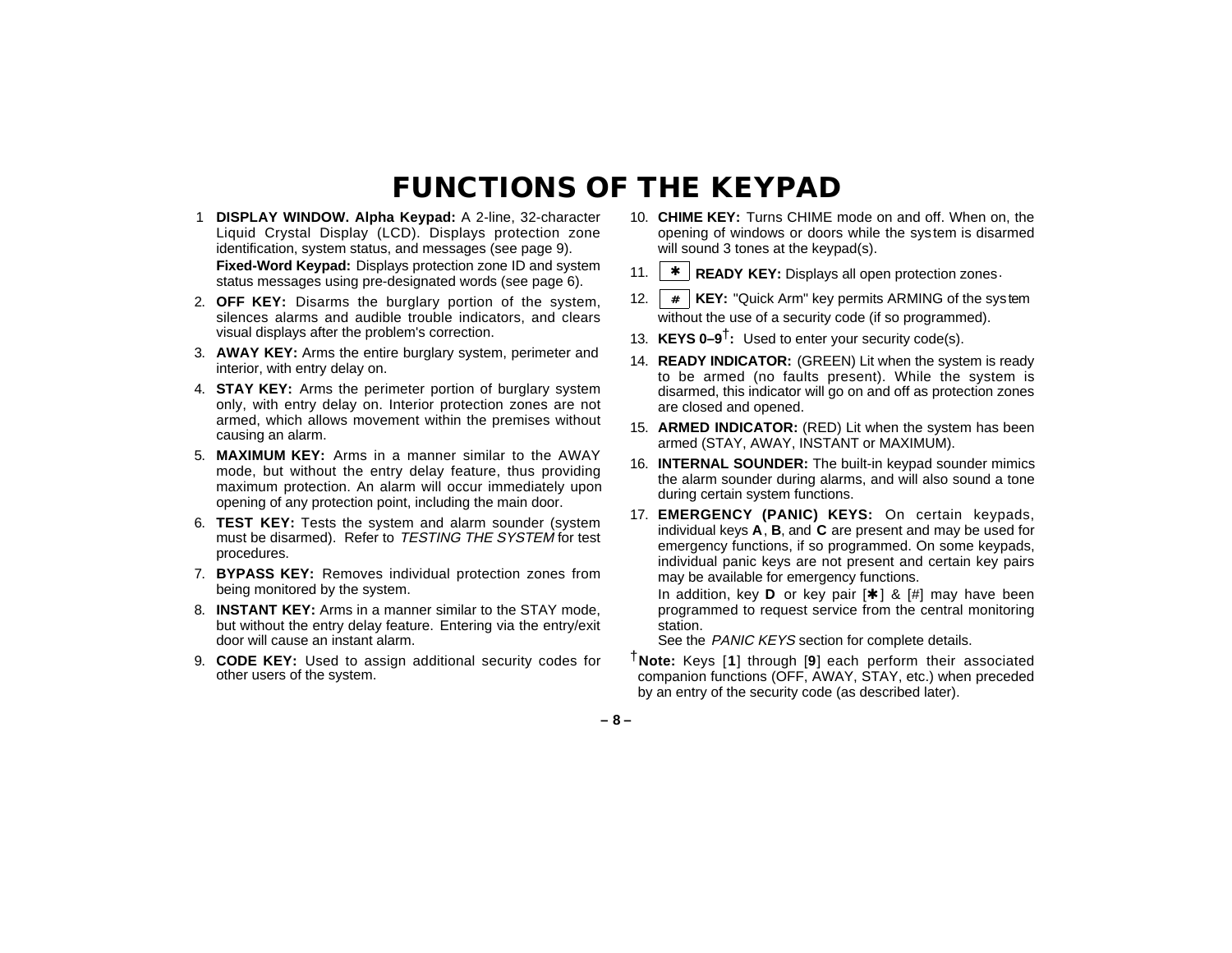

**TYPICAL ALPHA KEYPAD Fixed-Word Keypads are functionally similar, except for screen displays (see page 6).**

**IMPORTANT!:** When entering codes and commands, sequential key depressions must be made within 2 seconds of one another. If 2 seconds elapses without a key depression, the entry is aborted and must be repeated from its beginning.

**– 9 –**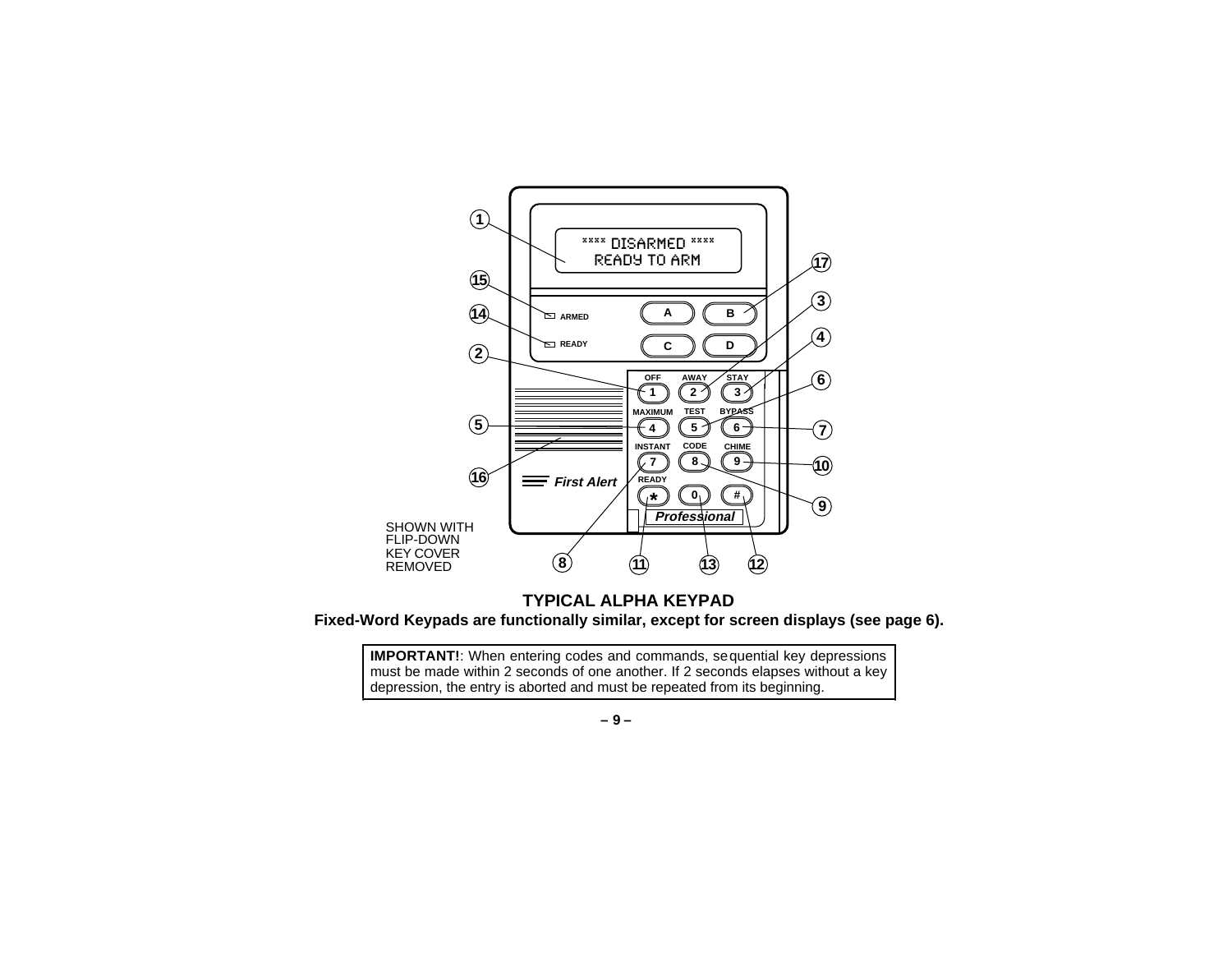# **SECURITY CODES**

**General** At the time of installation, your installer programmed a personal four-digit Master code, known only to you and yours. This code is used to perform most system functions, including arming and disarming of the system. As an additional safety feature, up to 7 temporary **User Codes** can be assigned for use by those not having a need to know the Master code. Note that the Master code remains in effect even when other user codes are assigned.

> **IMPORTANT! When performing any of the procedures that follow, do not allow more than 2 seconds to elapse between steps, otherwise the entry will be aborted, and the procedure must be repeated from its beginning.**

#### **To Assign, Change, or Delete User Codes**

It is recommended that obvious codes such as 1-1-1-1 or 1-2-3-4 not be assigned.

*Temporary users should not be shown how to use any system function that they do not need to know (e.g., how to bypass protection zones).*

The Master security code can be used to assign up to 6 secondary User codes (up to 7 if no Duress code is assigned). The Master code can also be used to change any User code or to remove (delete) any secondary User code from the system.

#### **To Assign or Change a User Code:**

- 1. Enter your Master code and press the **CODE** [ **8**] key.
- 2. Enter the **single-digit User No.** for whom a code is to be assigned or changed. Codes for User Nos. **3** to **8** may be assigned; however, if a Duress code (User No. 9) has not been assigned (either by your installer, or by yourself), an additional user code may be assigned to user No. **9** . See "Duress Code" on next page.
	- **Note:** User No. 8 can be assigned as a "baby-sitter" code, but will have limited capabilities – the "baby-sitter" code cannot be used to disarm the system if it was armed by another user's code.
- 3. Enter the **desired 4-digit code** for use by that User Number. The keypad will beep once when a User code has been successfully entered.

#### **To Delete a User Code:**

Perform steps 1 and 2 above and then stop. In a few moments, the keypad will beep once, indicating that the existing code has been deleted.

**– 10 –**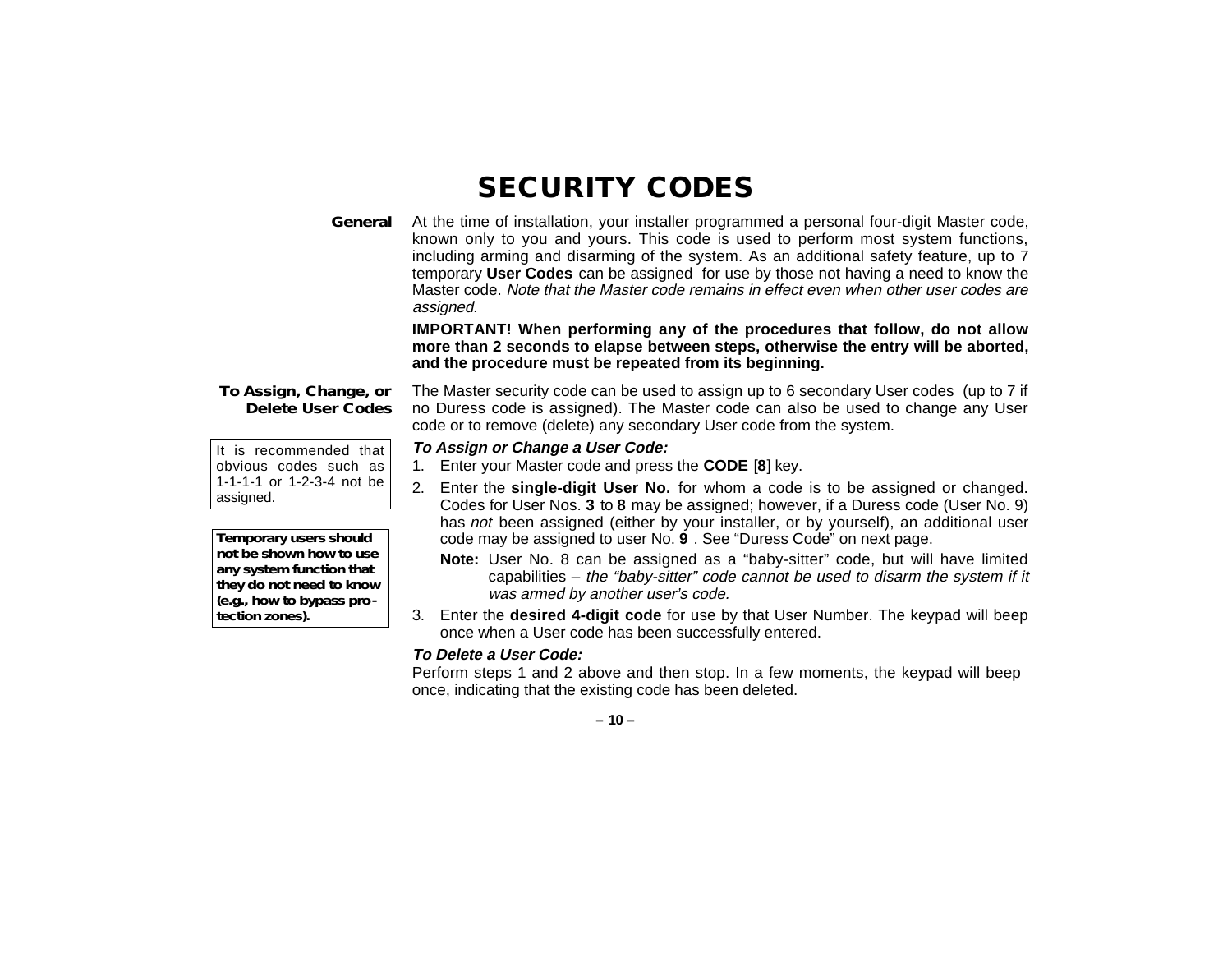# **SECURITY CODES (Continued)**

**Duress Code**

This feature is intended for use when you are forced to disarm or arm the system under threat. When used, the system will act normally, but can silently notify the central station of your situation, if that service has been provided.

The Duress code may be any 4-digit code assigned to **User Number 9.**

| If a DURESS code   |
|--------------------|
| is assigned, check |
| ∣ here: →          |

#### **To program a Duress code:**

Enter the Master Code  $+ 8 + 9 +$  [desired 4-digit duress code]. The keypad will beep once. **Note:** The Duress code must differ from the Master Code or any other User's Code.

#### **To change the Duress code:**

Enter the Master Code  $+ 8 + 9 +$  [new 4-digit duress code].

#### **To delete the Duress code:**

Enter the Master Code  $+ 8 + 9$ , and then stop. When the keypad beeps once it signifies that the code has been deleted.

**To Change Your Master Code** Enter the original Master code  $+ 8 + 2 +$  New Master Code + New Master Code again. The keypad will beep 3 times, indicating acceptance of the new master code.

#### **Quick Arming**

Ask your installer if "Quick Arming" is active for your system; if so, check here:

If your system supports "Quick Arming", the "#" key can be pressed in place of the security code when arming the system. The security code is *always* required, however, when disarming the system.

#### **Phone (Voice) Module**

Ask your installer if your system includes a phone module; if so, check here: If your system includes a phone module, your installer will have programmed a 2-digit phone access code for your system. Be sure to obtain this phone code from your installer.

Complete information regarding the use of this phone access feature is provided in a separate manual entitled PHONE ACCESS USER'S GUIDE, which accompanies the phone module.

**– 11 –**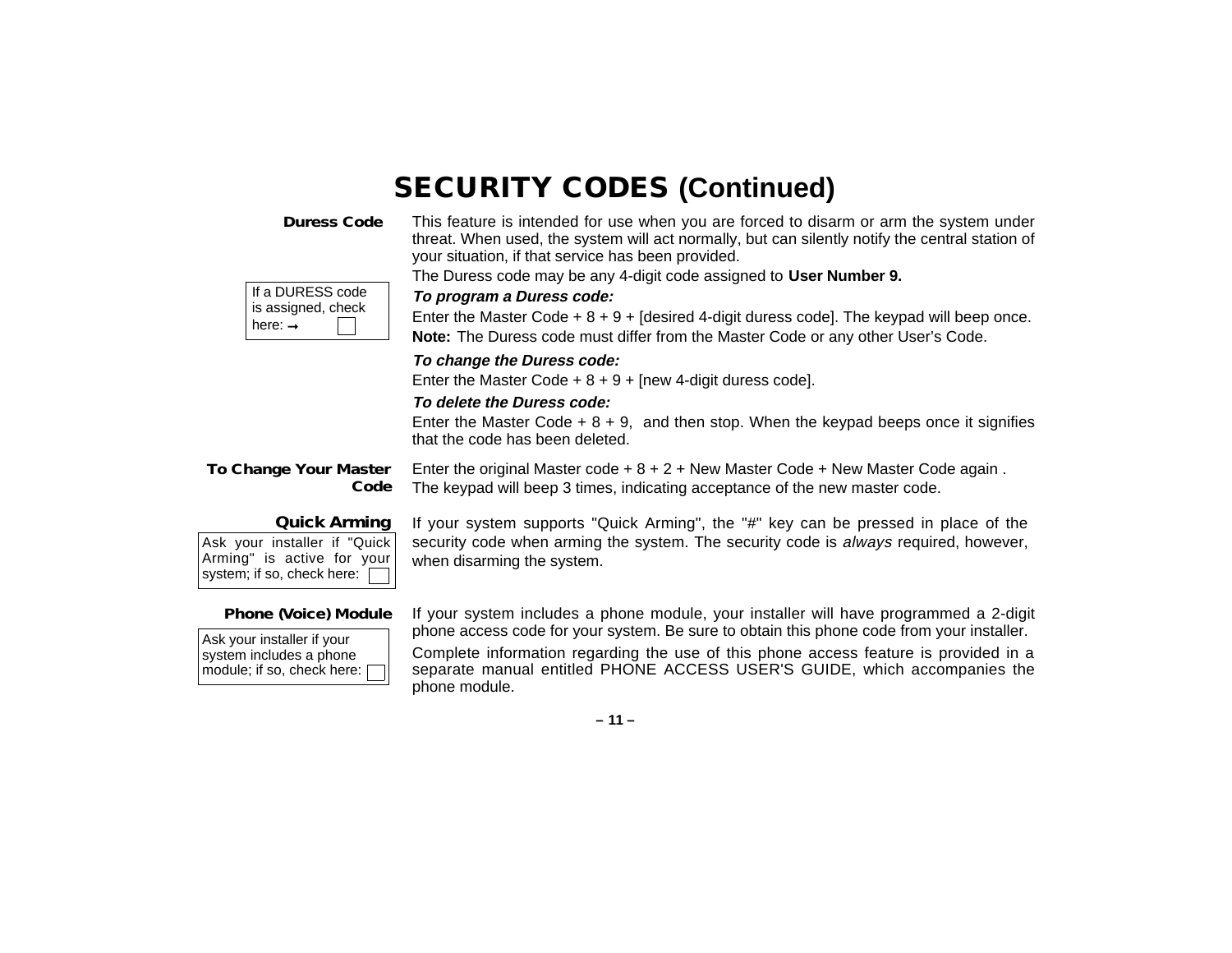### **ENTRY/EXIT DELAYS**

#### **General Information** Your system has preset time delays, known as exit delay and entry delay. When you arm your system, **exit delay** gives you time to leave through the entry/exit door without setting off an alarm. **Entry delay** gives you time to disarm the system when you re-enter through the entry/exit door. The system must be disarmed, however, before the entry delay period ends, or an alarm will occur. The keypad will beep slowly during the entry delay period, reminding you to disarm the system.

There are two entry delays (as programmed). The first is generally used for your primary entrance and the second can be used for a secondary entrance, where a longer delay may be required to walk to the keypad to disarm the system.

You can also arm the system with no entry delay at all by using either INSTANT or MAXIMUM arming modes. These modes can provide greater security while you are sleeping or while you are away for extended periods of time.

See your installer for your programmed delay times and record them here:

| Exit Delay:<br>seconds | Entry Delay No. 1:<br>seconds                                             |
|------------------------|---------------------------------------------------------------------------|
|                        | Entry Delay No. 2:<br>seconds                                             |
|                        | Remember, there will be no entry delay<br>when arming INSTANT or MAXIMUM. |

**Exit Delay Alerting Sound** When arming the system AWAY (see page 18) or MAXIMUM (see page 19), slow warning tones will sound from the keypad(s) as a warning during the exit delay, turning to fast tones during the final five seconds of the exit delay time.

Ask your installer if this feature is active for your system, and if so, check here:  $\rightarrow$ 

**– 12 –**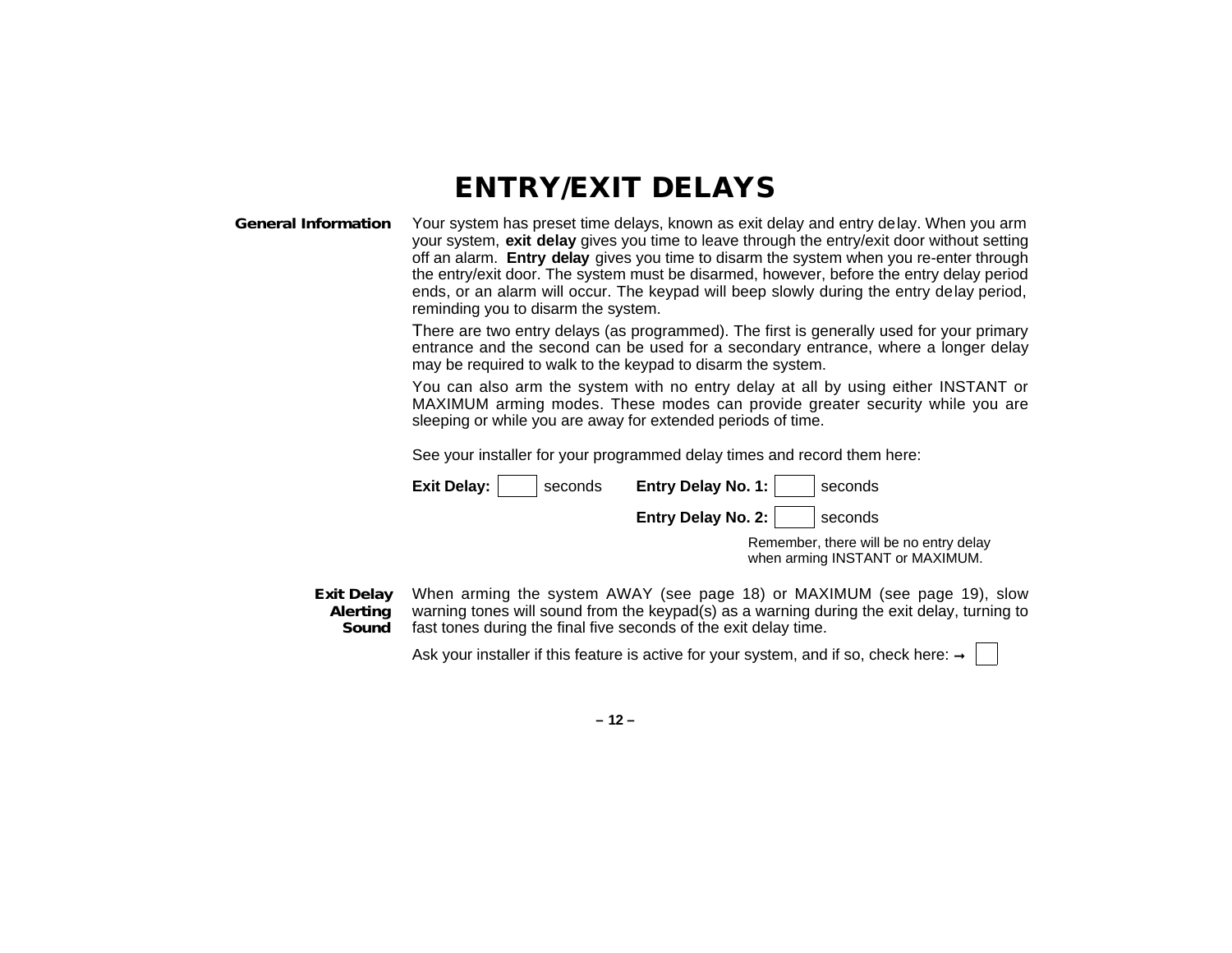### **CHECKING FOR OPEN ZONES**

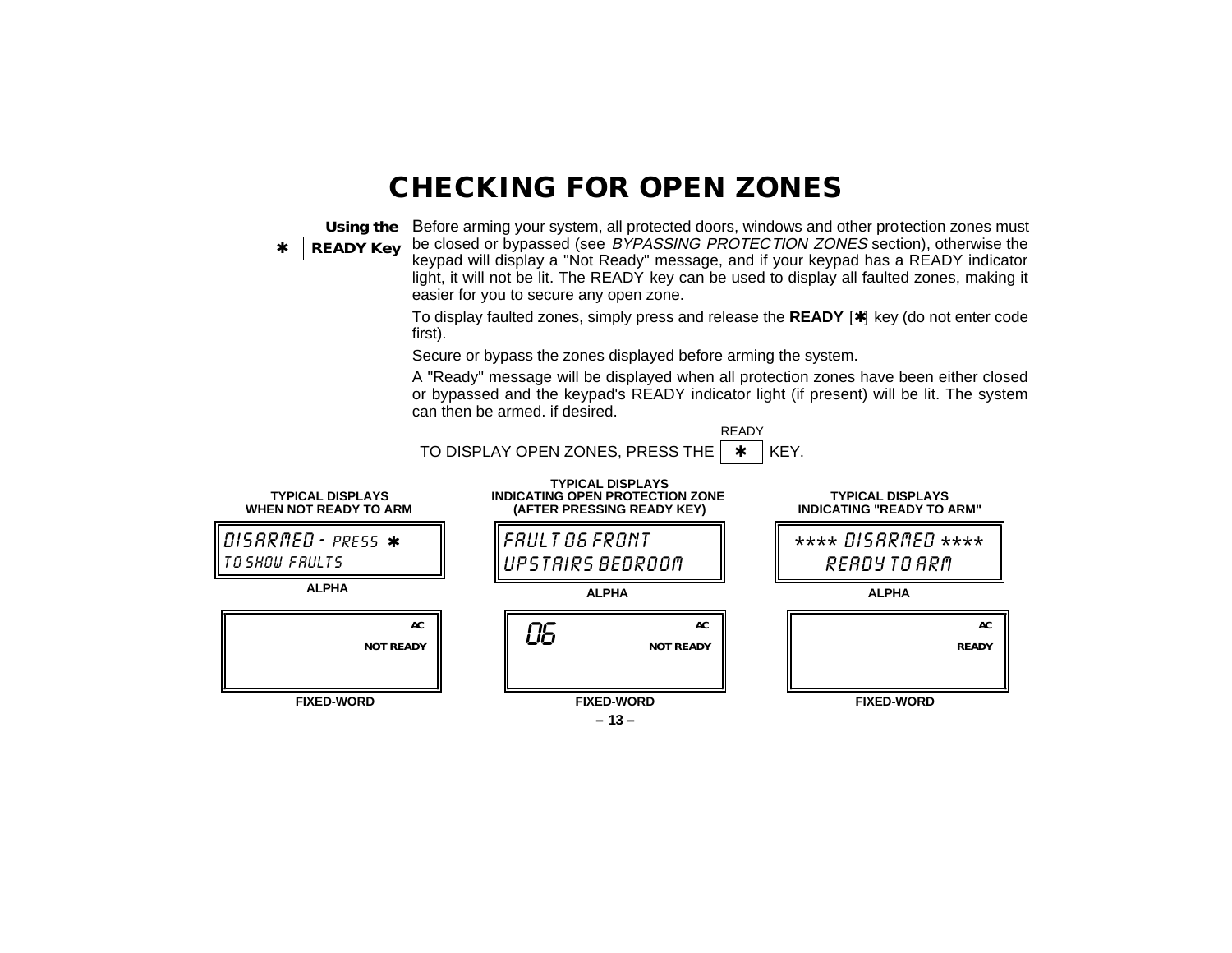# **BYPASSING PROTECTION ZONES**

|   | Using the         |
|---|-------------------|
| 6 | <b>BYPASS Key</b> |

This key is used when you want to arm your system with one or more zones intentionally unprotected. The system must be disarmed first.

1. Enter your security code and press the **BYPASS** key.

### **LIMITATION**

The system will not allow fire zones to be bypassed.

All bypasses are removed when an OFF sequence (security code plus OFF) is performed.

- 2. Enter the zone number(s) for the zone(s) to be bypassed (e.g., 06, 10, 13, etc.). Single digit zone numbers must be preceded by a zero (e.g. 05, 06).
- 3. When finished, the keypad will momentarily display a "Bypass" message for each bypassed zone number. Wait for these zones to be displayed, to confirm their bypass.
- 4. Arm the system as usual.

**Bypassed zones are unprotected and will not cause an alarm if violated while your system is armed.**

#### **TO BYPASS ZONES:**

- ENTER CODE.
- PRESS **BYPASS** KEY.
- ENTER ZONE Nos.
- WAIT FOR BYPASSED ZONES TO BE DISPLAYED.
- ARM SYSTEM AS USUAL.

#### **TYPICAL MOMENTARY DISPLAYS OF BYPASSED ZONE**

BYPASS 06 FRONT UPSTAIRS BEDROOM

**ALPHA**



**FIXED-WORD**

**– 14 –**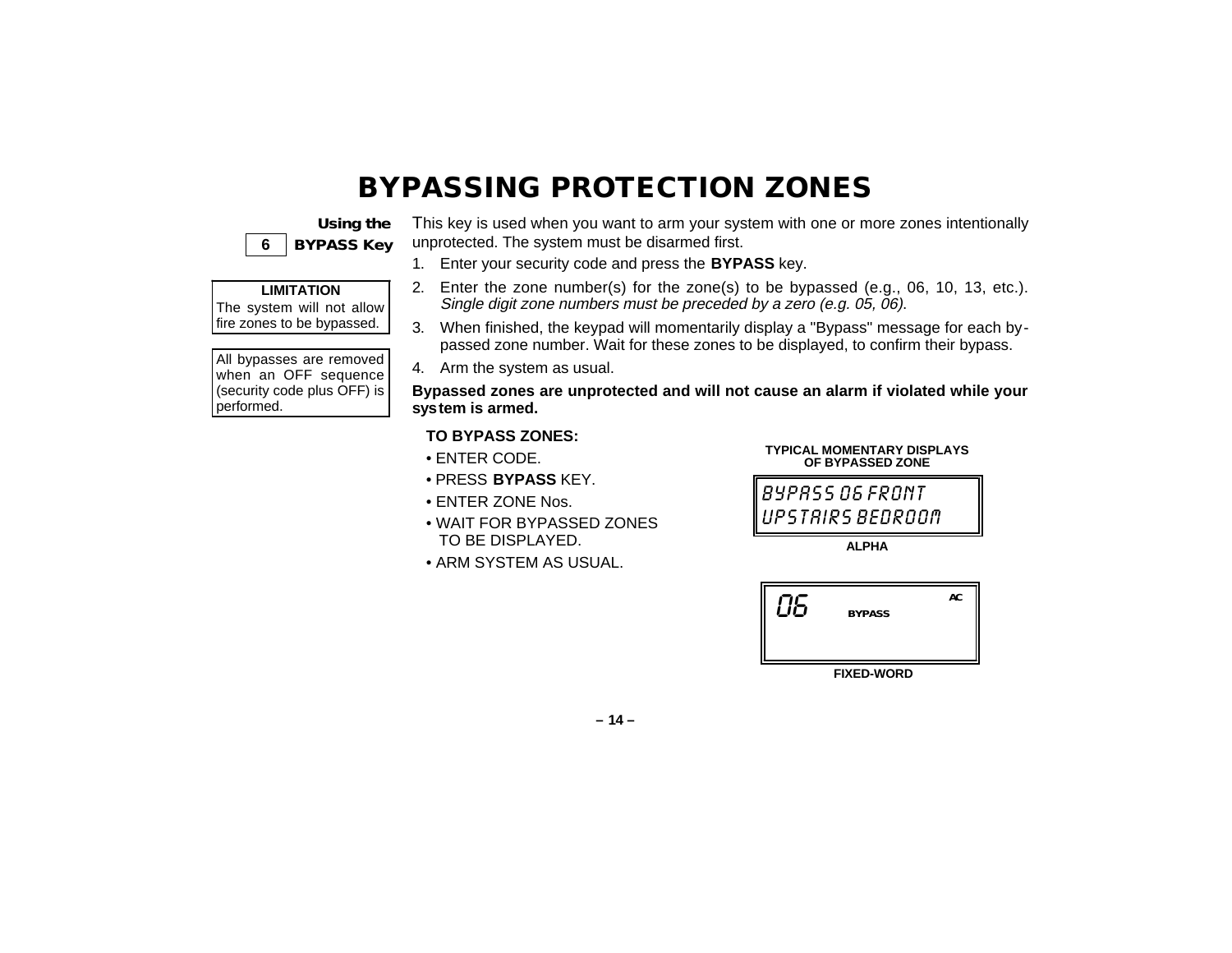### **BYPASSING PROTECTION ZONES (Continued)**

**Quick Bypass**

If your system supports "Quick Bypass", it allows you to easily bypass all open (faulted) zones without having to enter zone numbers individually. This feature is useful if, for example, you routinely leave certain windows open when arming at night.

Ask your installer if the "Quick Bypass" feature is active for your system, and determine which box(es) you should check.  $\rightarrow$   $\rightarrow$ 

To use this feature, enter your security code, press the **BYPASS** key, then stop. In a few moments, all open zones will be displayed along with a "Bypass" message. Wait for all bypassed zones to be displayed, then arm the system as usual.

Bypass all open (faulted) zones

Bypass all open (faulted) zones plus these zones, as checked:

|  |  | $\sim$<br>٠ |  | ~ -<br>٠ |
|--|--|-------------|--|----------|
|--|--|-------------|--|----------|

Not active for your system.

#### **TYPICAL DISPLAYS "READY TO ARM WITH ZONES BYPASSED"**



THE SYSTEM CAN NOW BE ARMED WITH ZONE(S) BYPASSED

**– 15 –**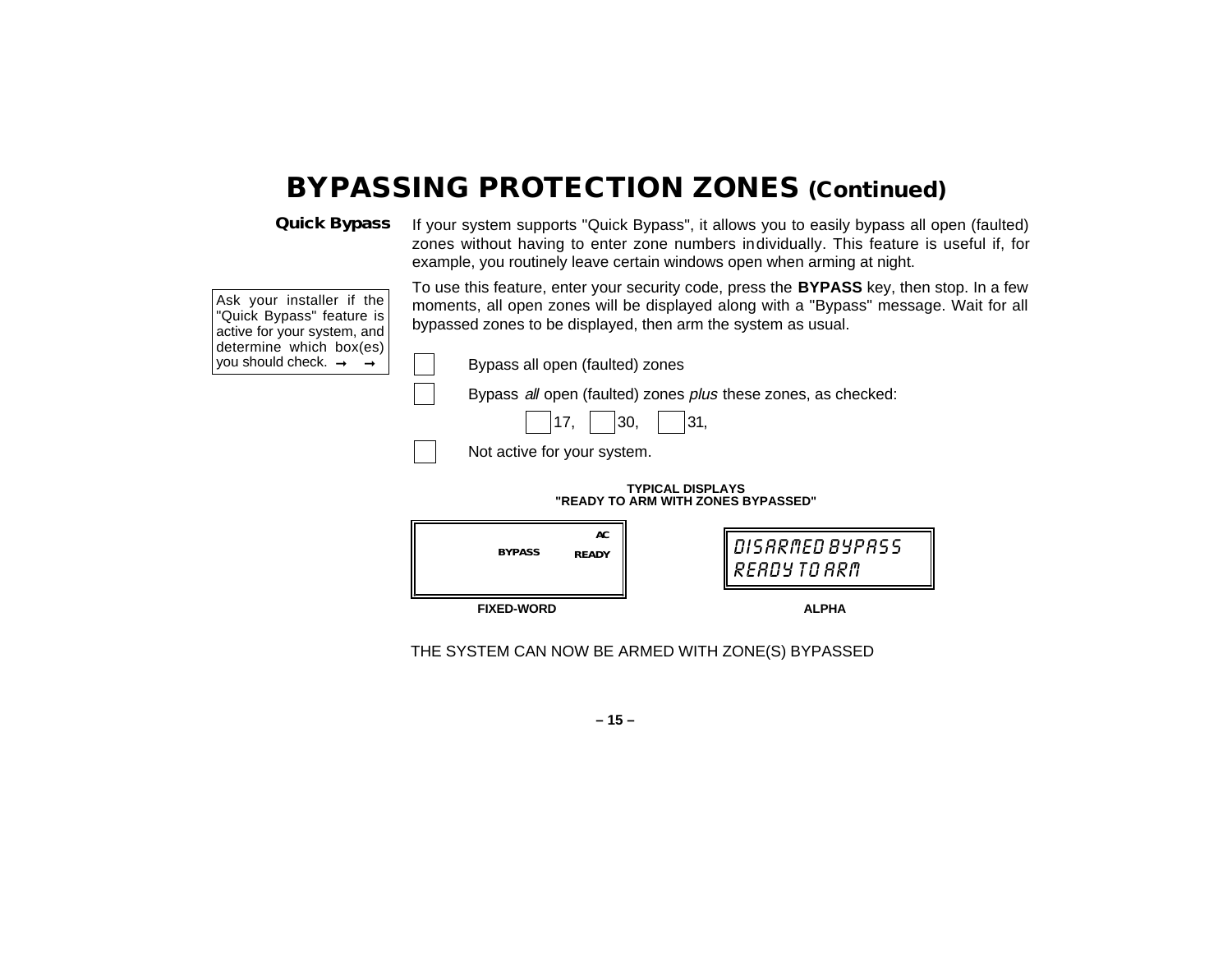# **ARMING PERIMETER ONLY**

#### **WITH ENTRY DELAY ON**



| BEFORE ARMING, make                       |
|-------------------------------------------|
| sure all doors and windows                |
| are closed. Refer to<br>CHECKING FOR OPEN |
|                                           |
| ZONES on page 13.                         |

| THE STAY MODE ARMS           |
|------------------------------|
| THE PERIMETER,<br><b>BUT</b> |
| ALLOWS USE OF THE            |
| ENTRY/EXIT DOOR.             |
| PERSONS WITHIN THE           |
| PREMISES CAN MOVE            |
| <b>ABOUT FREELY.</b>         |

Use this key when staying inside, but expect someone to use an entry/exit door later.

- 1. Enter your **security code** and press the **STAY** key.
- 2. The keypad beeps three times and displays the armed STAY message. The red ARMED indicator lights. Note that there is an *exit* delay in effect before arming actually takes place. See the note below.
- 3. After arming, an alarm sounds immediately if a protected perimeter window or nonentry/exit door is then opened, but you may otherwise move freely throughout the premises.

Anyone entering later can enter through an entry/exit door without causing an alarm, but they must disarm the system within the *entry* delay period to avoid sounding an alarm.

If you wish to open the entry/exit door to let someone in after arming STAY, you can restart the exit delay at any time – **simply press the** [✱] **key**, and then let that person in. This will avoid having to disarm the system and then re-arm it again**.**

**Note:** When you first arm the system in the STAY mode, "You may exit now" will be displayed on an Alpha keypad during the programmed exit delay. This delay is in effect in the system even when arming STAY. When the exit delay period ends, "You may exit now" disappears and the system is then fully armed in the STAY mode.



**TYPICAL DISPLAYS – "ARMED STAY"**

**– 16 –**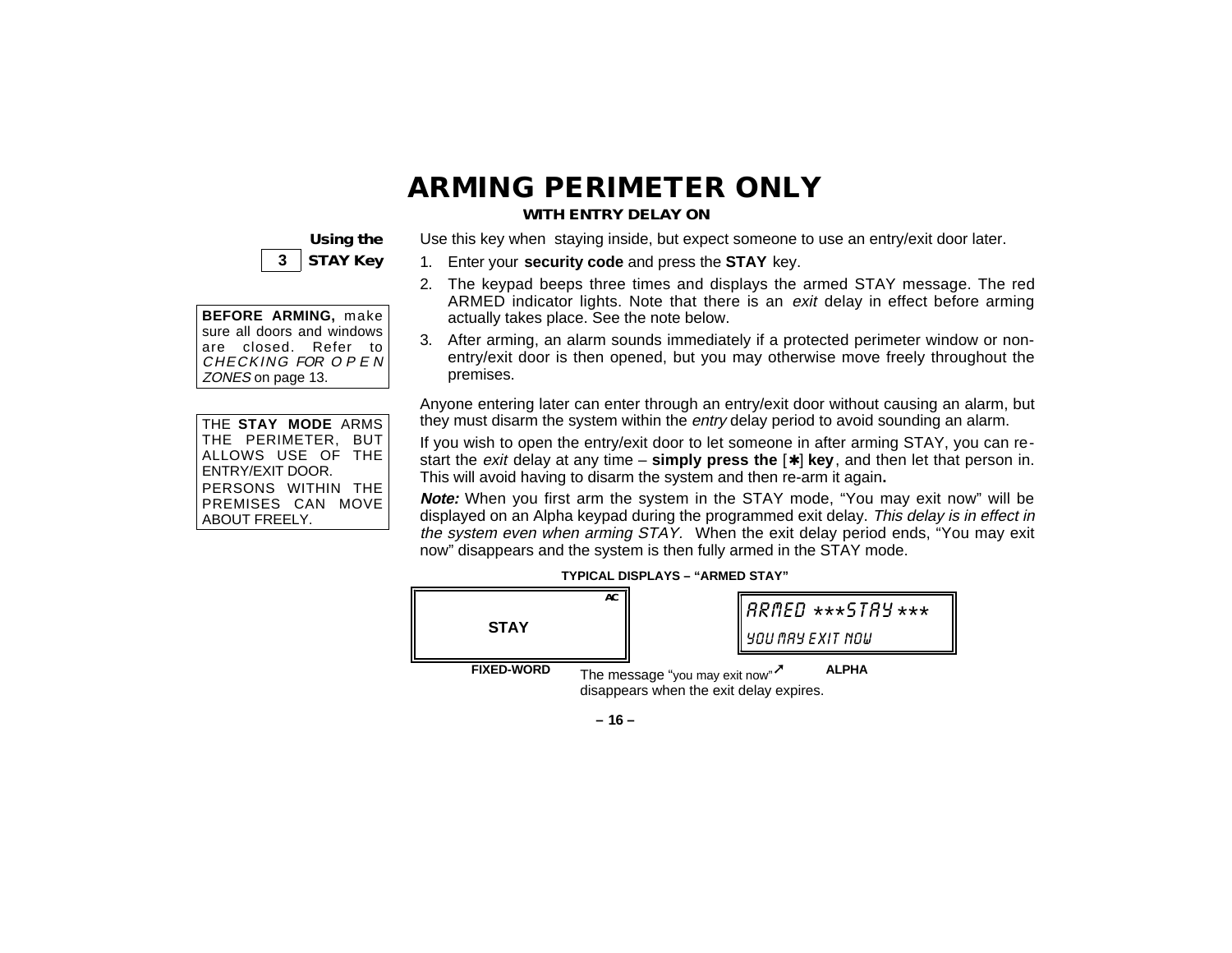# **ARMING PERIMETER ONLY**

#### **WITH ENTRY DELAY OFF**

Use this key when staying inside and do not expect anyone to use an entry/exit door.

### **Using the 7 INSTANT Key**

| <b>BEFORE ARMING, make</b> |
|----------------------------|
| sure all doors and windows |
| are closed. Refer to       |
| CHECKING FOR OPER          |
| ZONES on page 13.          |

THE **INSTANT MODE** ARMS THE PERIMETER (INCLUDING THE ENTRY/ EXIT DOOR), WITH NO ENTRY DELAY. PERSONS WITHIN THE PREMISES CAN MOVE ABOUT FREELY

- 1. Enter your security code and press the **INSTANT** key.
- 2. The keypad beeps three times and displays the armed message. The red ARMED indicator lights. Note that there is an exit delay in effect before arming actually takes place. See the note below.
- 3. After arming, an alarm sounds immediately if **any** protected perimeter door or window is opened, but you may otherwise move freely throughout the premises.

**An alarm sounds immediately if anyone opens an entry/exit door.**

If you wish to open the entry/exit door to let someone in after arming INSTANT, you can re-start the exit delay at any time – **simply press the** [✱] **key**, and then let that person in. This will avoid having to disarm the system and then re-arm it again**.**

**Note:** When you first arm the system in the INSTANT mode, "You may exit now" will be displayed on an Alpha keypad during the programmed exit delay. This delay is in effect in the system even when arming INSTANT. When the exit delay period ends, "You may exit now" disappears and the system is then fully armed in the INSTANT mode.





disappears when the exit delay expires.

**– 17 –**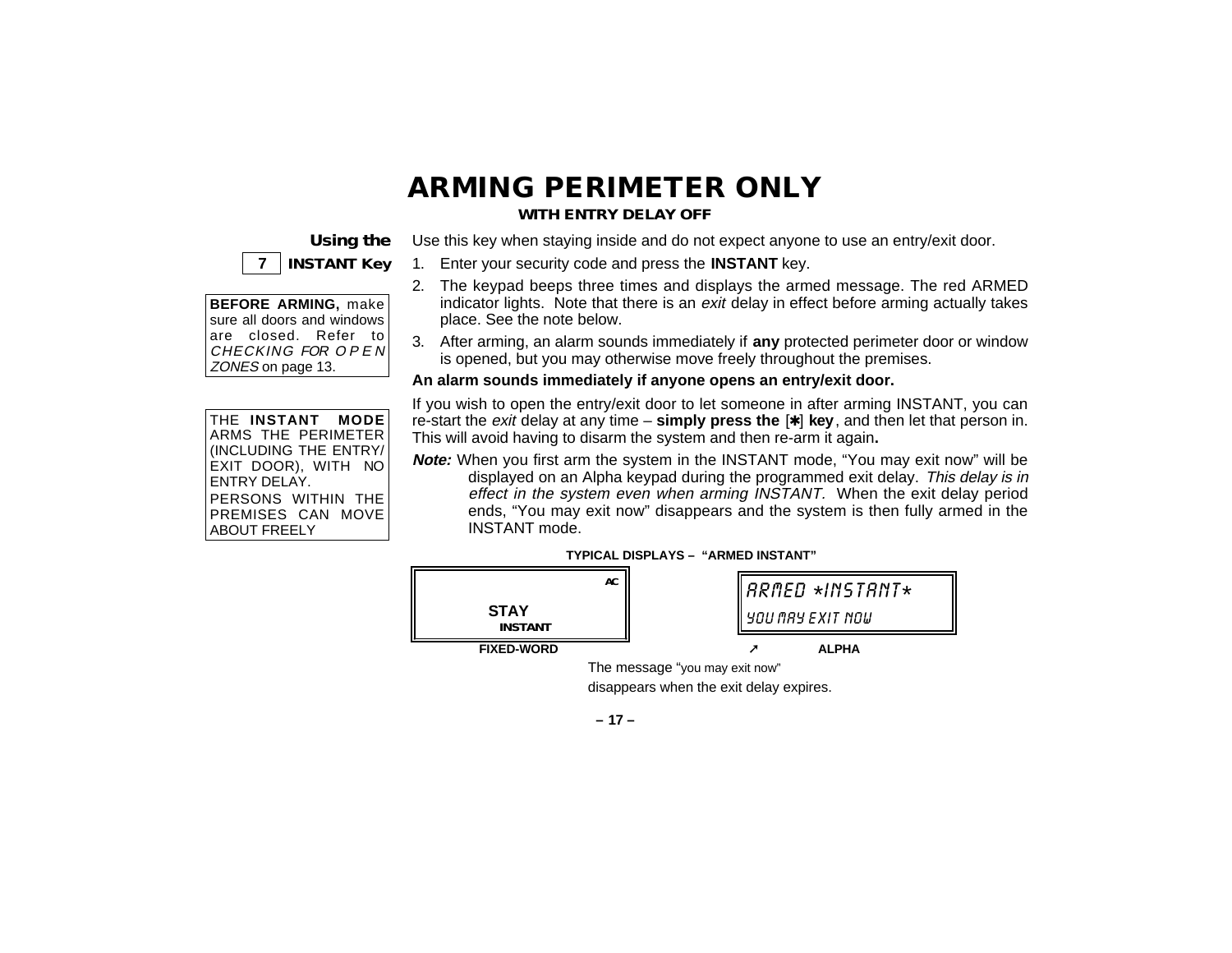# **ARMING ALL PROTECTION**

#### **WITH ENTRY DELAY ON**

### **Using the 2 AWAY Key**

| <b>BEFORE ARMING, make sure</b> |
|---------------------------------|
| all doors and windows are       |
| closed. Refer to CHECKING       |
| FOR OPEN ZONES on page          |
| 13.                             |

|     |  | all doors and windows are |  |
|-----|--|---------------------------|--|
|     |  | closed. Refer to CHECKING |  |
|     |  | FOR OPEN ZONES on page    |  |
| 13. |  |                           |  |
|     |  |                           |  |

| <b>NOTE ON ARMING "AWAY"</b>     |
|----------------------------------|
| If the system is armed AWAY      |
| and no one has passed            |
| through an Entry/Exit zone, the  |
| system will automatically arm in |
| the STAY mode, if so             |
| programmed. Ask if this feature  |
| is present in your system and,   |
| if so, check here: $\rightarrow$ |

### **Use this key when no one will be staying inside.**

- 1. Enter your security code and press the **AWAY** key.
- 2. The keypad beeps twice and displays the armed message. The red ARMED indicator lights.
- 3. You may leave through an entry/exit door during the exit delay period without causing an alarm.

After the exit delay expires, the system arms and sounds an alarm immediately if a protected window or non-entry/exit door is opened, or if any movement is detected inside your premises.

**You may re-enter through an entry/exit door, but must disarm the system within the entry delay period to avoid an alarm.**

THE **AWAY** KEY ARMS THE ENTIRE SYSTEM (INTERIOR AND PERIMETER), BUT ALLOWS USE OF THE ENTRY/EXIT DOOR.



**TYPICAL DISPLAYS "ARMED AWAY"**

➚ The message "you may exit now" changes to ALL SECURE when the exit delay expires. **ALPHA**

| <b>AWAY</b> | AC |
|-------------|----|
|             |    |
|             |    |

**FIXED-WORD**

**– 18 –**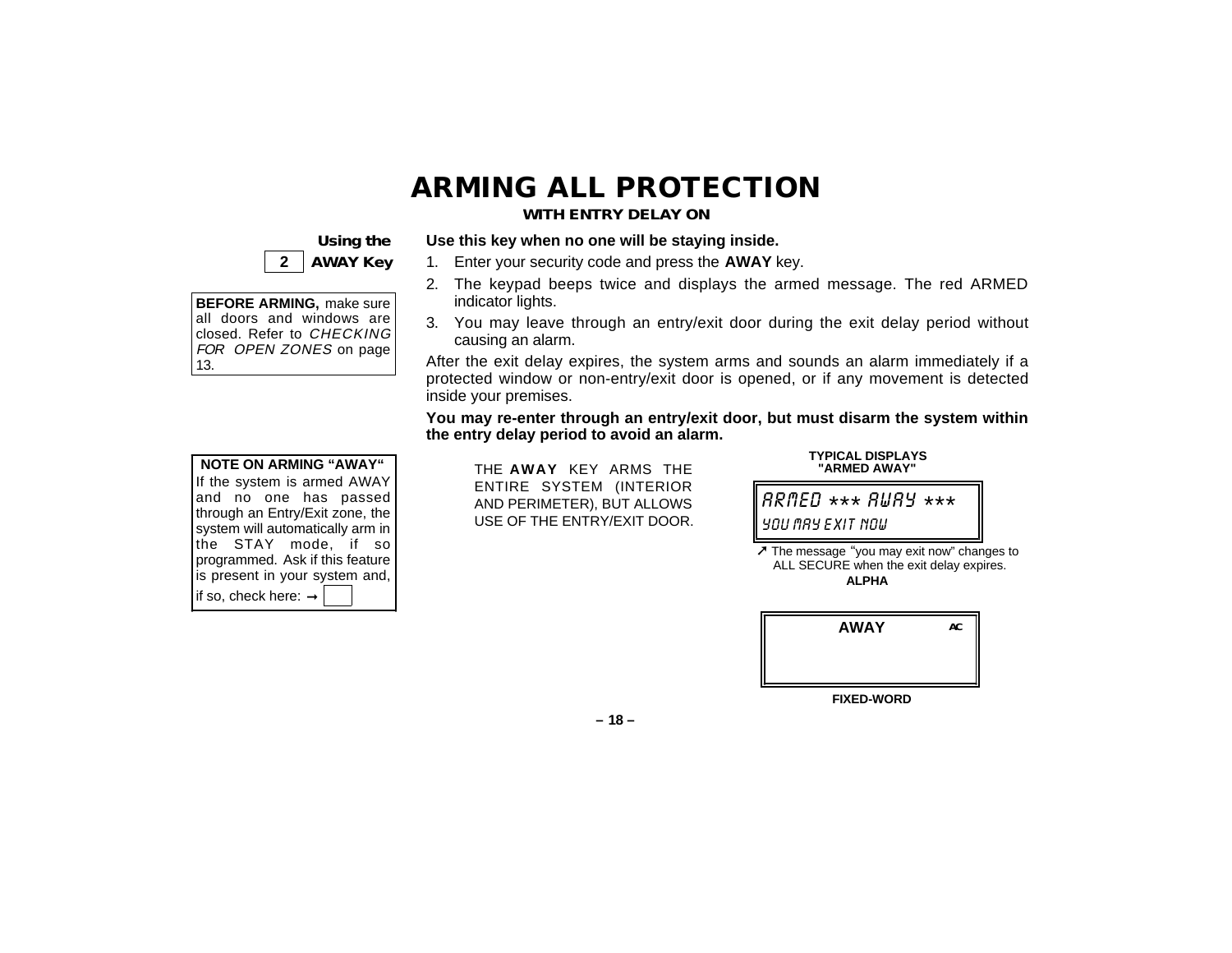# **ARMING ALL PROTECTION**

#### **WITH ENTRY DELAY OFF**

**Using the 4 MAXIMUM Key**

**BEFORE ARMING,** make sure all doors and windows are closed. Refer to CHECKING FOR OPEN ZONES on page

13.

**Use this key when the premises will be vacant for extended periods of time** such as vacations, etc., or when retiring for the night and no one will be moving through protected interior areas.

- 1. Enter your security code and press the **MAXIMUM (MAX)** key.
- 2. The keypad beeps twice and displays the armed MAXIMUM message. The red ARMED indicator lights.
- 3. You may leave through an entry/exit door during the exit delay period without causing an alarm.

After the exit delay expires, the system arms and sounds an alarm immediately if any protected door or window is opened, or if any movement is detected inside your premises. **An alarm sounds immediately, when someone re-enters.**

**TYPICAL DISPLAYS**

THE **MAXIMUM** KEY ARMS THE ENTIRE SYSTEM (INCLUDING THE ENTRY/EXIT DOOR WITH NO ENTRY DELAY).



**"ARMED MAXIMUM"**

➚ The message "you may exit now" changes to ALL SECURE when the exit delay expires. **ALPHA**

| <b>AWAY</b>       | AC |
|-------------------|----|
| <b>INSTANT</b>    |    |
| <b>FIXED-WORD</b> |    |

**– 19 –**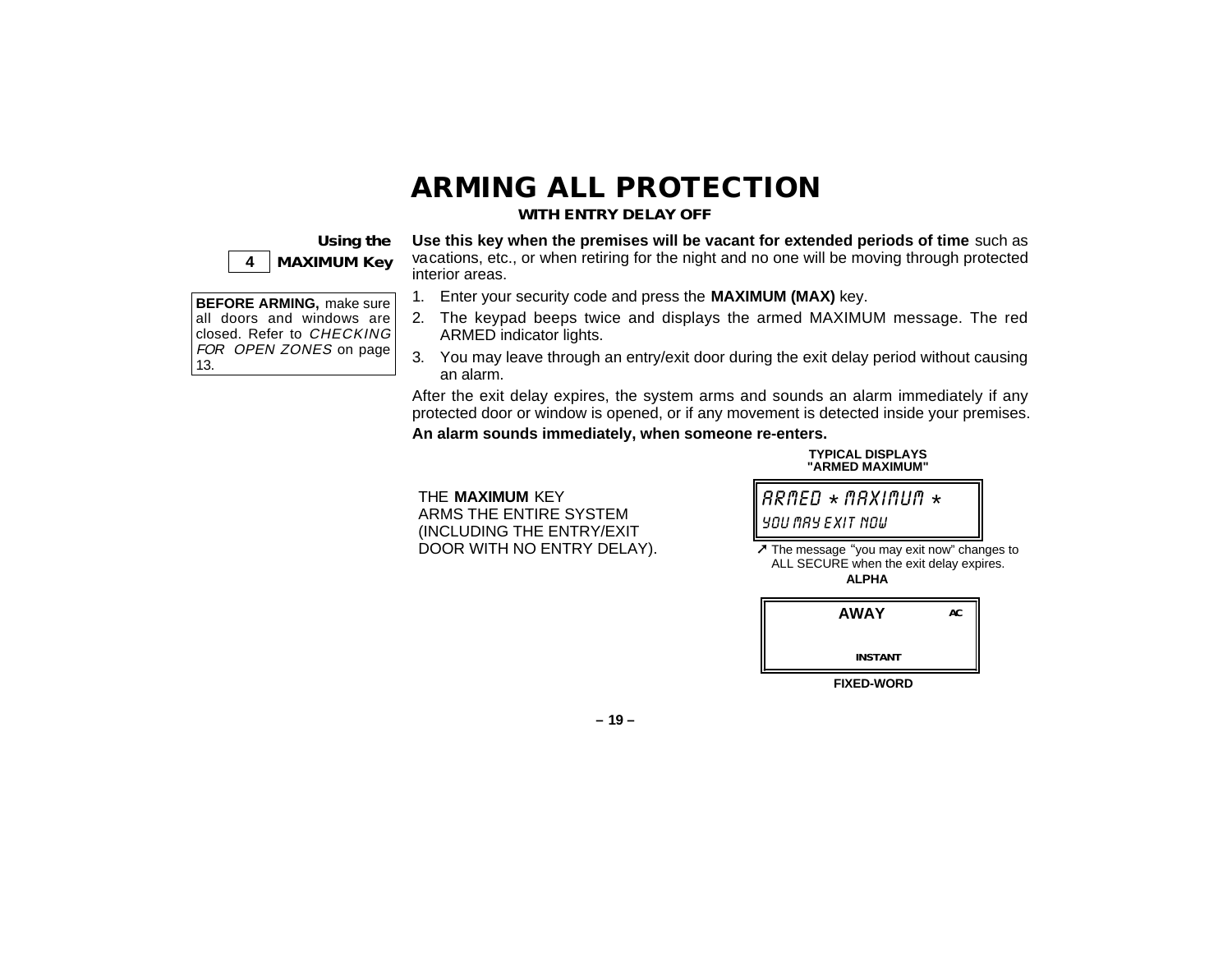### **DISARMING THE SYSTEM AND SILENCING ALARMS**



The **OFF** key is used to disarm the system and to silence alarm and trouble sounds.

#### **To Disarm the System**

#### **IMPORTANT:**

**If you return and the main burglary sounder is on,** DO NOT ENTER, but CONTACT THE POLICE from a nearby safe location.

**If you return after an alarm has occurred and the main sounder has shut itself off,** the keypad will beep rapidly upon your entering, indicating that an alarm has occurred during your absence. LEAVE IMMEDIATELY, and

CONTACT THE POLICE from a nearby safe location.

Enter your **security code** and press the **OFF** key.

The "Ready" message will be displayed, and the keypad will emit a single tone to confirm that the system is disarmed.

#### **To Silence a Burglary Alarm**

SEE IMPORTANT NOTE AT LEFT!

Enter your **security code** and press the **OFF** key to silence the alarm (or warning tones of a Memory of Alarm).

Note the zone in alarm on the keypad display, and make that zone intact (close door, window, etc.). Now enter the security code plus OFF sequence again to clear the keypad's Memory of Alarm display. If the display will not clear and does not provide a "Ready" message, notify the alarm agency.

#### **To Silence a Fire Alarm**

Simply press the **OFF** key (the security code is not needed to silence FIRE alarms).

To then clear the keypad's Memory of Alarm display, enter your security code and press the **OFF** key again. See page 29 for additional fire alarm information.

**A FIRE alarm is an interrupted/pulsed sound. A BURGLARY alarm is a continuous/steady sound.**



**– 20 –**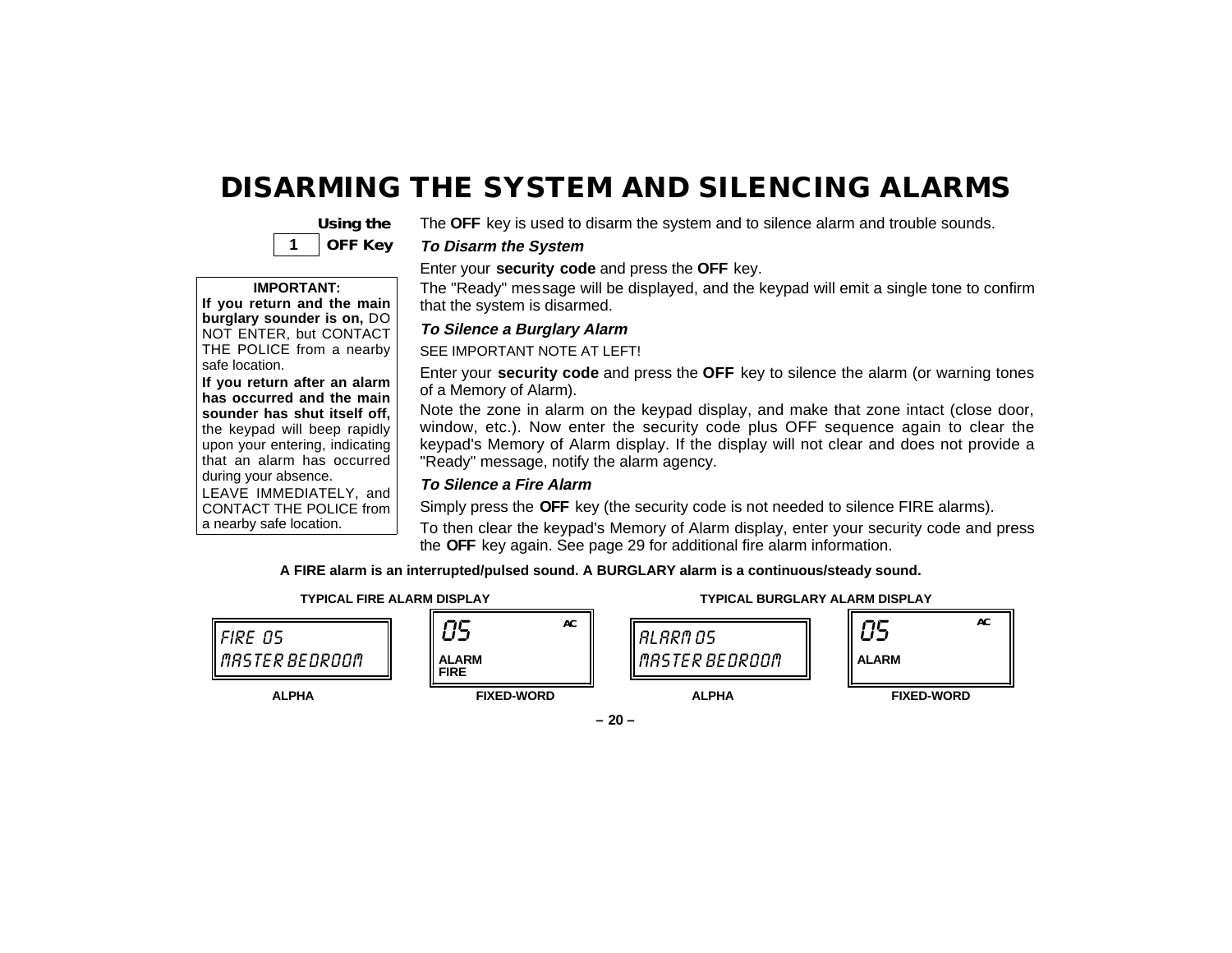### **EXIT ALARMS**

#### **Exit Alarm Warning Displays and Sounds**

Ask your installer if "Exit Alarm Warning" is active for your system, and if so, check here:

Your system may support and have been programmed for this feature.

When arming, if an exit or interior zone contains a fault during closing at the time the exit delay ends, the alarm sounder and keypad sound continuously to alert you that an unwanted alarm can be prevented if you take action:

- If you disarm the system during the entry delay period that will immediately follow, the sound stops. The keypad displays "CANCELED ALARM "or "CA" as well as a zone indication. **No message is transmitted to the central station.**
- If the system is NOT disarmed during the immediately following entry delay period, the sounds continue until the system is disarmed (or alarm sounder timeout occurs). The keypad displays "EXIT ALARM" or "EA" as well as a zone indication. **An "exit alarm" message will be sent to the central station.**
	- **Note:** The latter "EXIT ALARM" conditions also result if an alarm from an exit or interior zone occurs within two minutes after the end of an exit delay.

In any of the above cases, a second OFF sequence (security code + **OFF** key) will clear the keypad display.

### **CHIME MODE**

#### **Using the 9 CHIME Key**

This feature can be used only while the burglary system is disarmed.

Your system can be set to alert you to the opening of a door or window while it is disarmed by using CHIME mode. When activated, three tones will sound at the Keypad whenever a door or window is opened. Pressing the **READY** key will display the open protection points.

**To turn Chime Mode on,** enter the security code and press the **CHIME** key. The CHIME message will appear.

**To turn Chime Mode off,** enter the security code and press the **CHIME** key again. The CHIME message will disappear.

**– 21 –**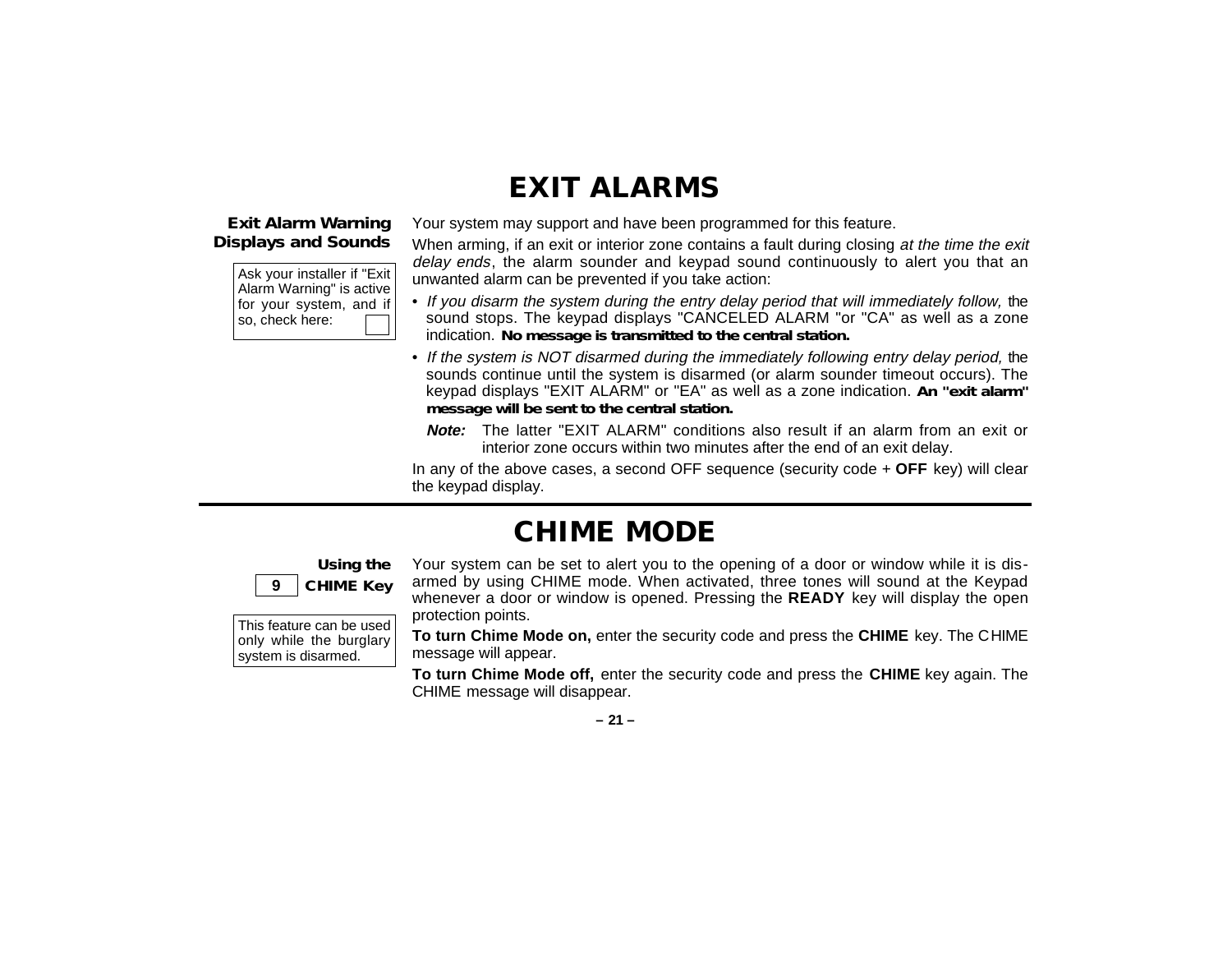### **PANIC KEYS**

#### **(FOR MANUALLY ACTIVATING SILENT AND/OR AUDIBLE ALARMS)**

**Using Panic Keys**

Your system may have been programmed to use special keys or pairs of keys to manually activate emergency (panic) functions. The functions that might be programmed are:

Silent Emergency, Audible Emergency, Personal Emergency, and Fire.

**A silent emergency** sends a silent alarm signal to the central station\*, but there is no audible alarm or visual display.

**An audible emergency** sends a signal to the central station\* and sounds a loud, steady alarm at your keypad(s) and at any external sounders that may be connected (ALARM plus a zone number is also displayed).

**A personal emergency** alarm sends an emergency message to the central station\* and sounds at keypad(s), but not at external bells or sirens.

**A fire alarm** sends a fire alarm message to the central station\* and uniquely sounds at keypad(s) and external bells and sirens (FIRE plus a zone number is also displayed).

\* If connected to a central station.

#### **TO INITIATE A PANIC FUNCTION AT ANY TIME OF DAY OR NIGHT:**

- Press an active lettered key (A, B or C) for at least two seconds.
- or, if lettered keys are not present on the keypad,
- Press both keys of an active pair at the same time.

See next page for panic functions that have been assigned to keys.

Also see Duress Code feature on page 10.

**– 22 –**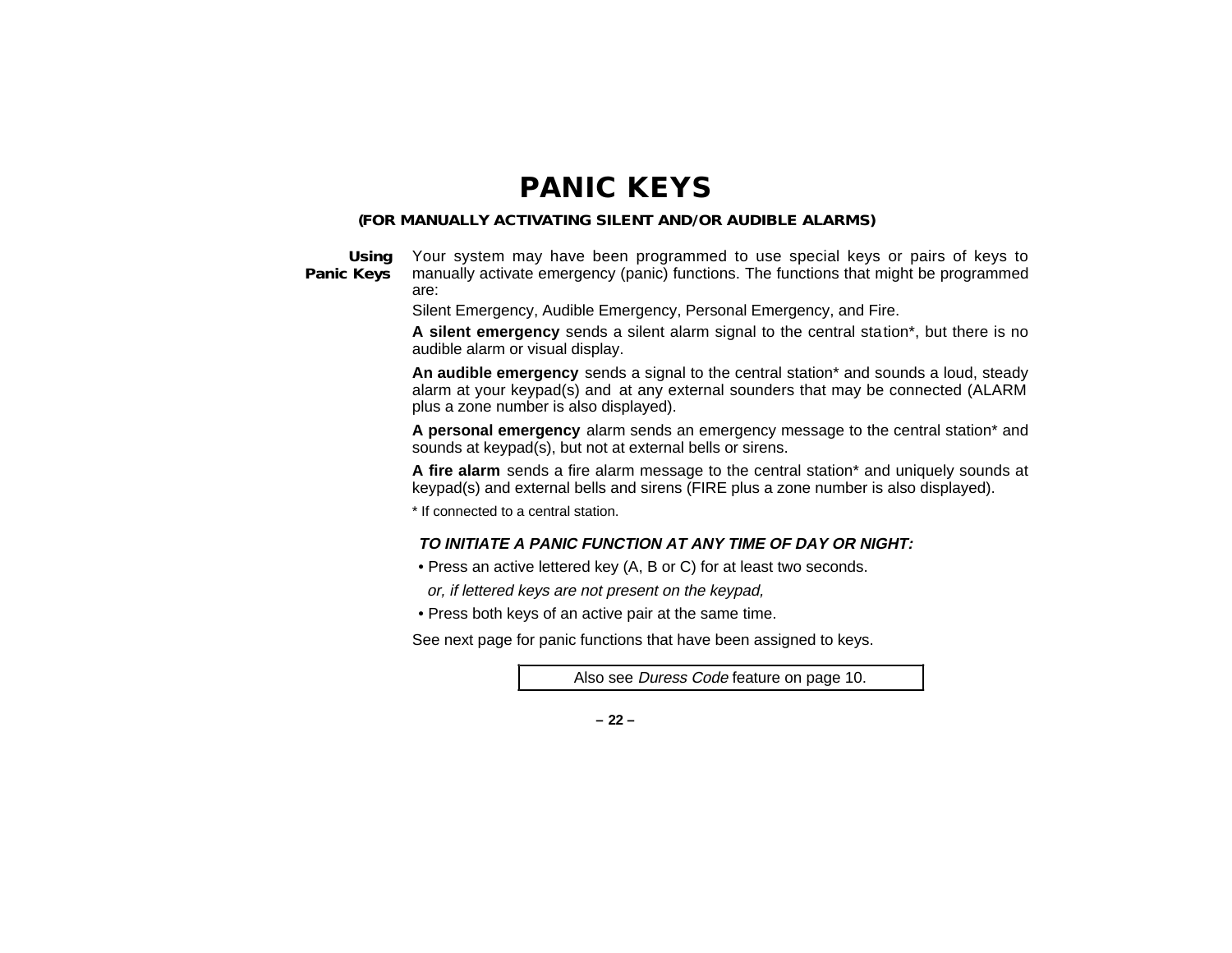|                           | <b>CHECK IF</b><br><b>ACTIVE</b> | <b>PANIC</b><br>KEY(S) | PLACE A CHECK NEXT TO PROGRAMMED FUNCTION                       |    |  |
|---------------------------|----------------------------------|------------------------|-----------------------------------------------------------------|----|--|
| <b>SEE YOUR INSTALLER</b> |                                  | [A]                    | SILENT, AUDIBLE, PERSONAL, FIRE                                 | 95 |  |
| <b>AND NOTE HERE</b>      |                                  | [B]                    | SILENT, AUDIBLE, PERSONAL, FIRE                                 | 07 |  |
| THE KEY(S) AND            |                                  | [C]                    | SILENT, AUDIBLE, PERSONAL, FIRE                                 | 96 |  |
| <b>FUNCTION(S)</b>        | $\checkmark$                     | [D]                    | REQUEST FOR SERVICE (KEY "D" WILL ALWAYS PROVIDE THIS FUNCTION) |    |  |
| <b>PROGRAMMED</b>         | <b>OR</b>                        |                        |                                                                 |    |  |
| <b>FOR YOUR SYSTEM</b>    |                                  | $[1]$ & $[$ $\star$ ]  | SILENT, AUDIBLE, PERSONAL, FIRE                                 | 95 |  |
|                           |                                  | $[ * ] 8 [ # ]$        |                                                                 | 07 |  |
|                           |                                  | $[3]$ & $[#]$          | SILENT, AUDIBLE, PERSONAL, FIRE                                 | 96 |  |

### **PANIC KEYS (Continued)**

**NOTE:** KEYS [A], [B], [C], AND [D] ARE NOT PRESENT ON ALL KEYPADS.

† IF THE "D" KEY IS NOT PRESENT ON A KEYPAD, THE [✱] & [#] KEYS MAY HAVE BEEN PROGRAMMED TO SEND A "REQUEST FOR SERVICE" MESSAGE TO THE CENTRAL MONITORING STATION (see page 28 for additional information).

# **OUTPUT RELAY OPTIONS**

**Programmed Actions**

Ask your installer to provide information on any special system actions that have been programmed during installation.

| (in response to    | ACTION         | STARTED BY | STOPPED BY |
|--------------------|----------------|------------|------------|
| zone activity      |                |            |            |
| or manual entries) | $\overline{2}$ |            |            |
|                    |                |            |            |
|                    |                |            |            |

**– 23 –**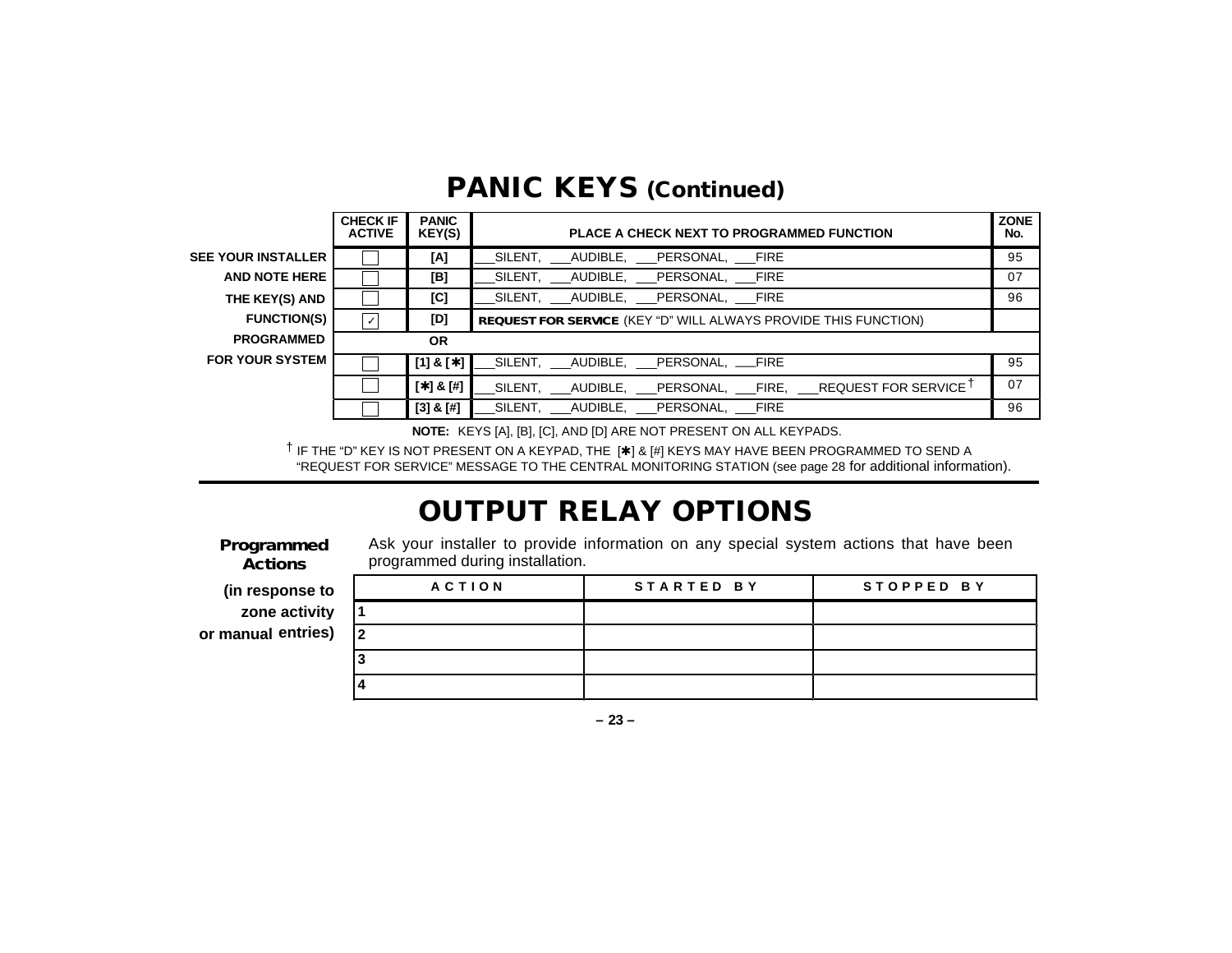# **TESTING THE SYSTEM**

### **TO BE CONDUCTED WEEKLY**

### **Using the 5 TEST Key**

The **TEST** key puts your system into the Test mode, which allows each protection point to be checked for proper operation.

- 1. Disarm the system and close all protected windows, doors, etc. The keypad's READY message should be displayed and the READY indicator (if present) should be lit.
- No alarm reports will be sent to the central monitoring station while the system is in the Test mode.
	- 2. Enter your security code and press the **TEST** key.
	- 3. As the Test mode is entered, the external siren or bell will sound for one second and then turn off.

Each time a protection zone is faulted, the keypad sounds 3 beeps.

The keypad will sound a single beep every 40 seconds as a reminder that the system is in the test mode.

#### **If these sounds do not occur, call for service immediately.**

- 4. Open and close each protected door and window in turn and listen for the required sounds The identification of each faulted protection point should appear on the display.
- 5. Walk in front of any interior motion detectors (if used) and listen for the required sound as movement is detected. The identification of the detector should appear on the display when it is activated.
- **Note:** Wireless PIR (Passive Infrared) units will send signals out only if they have been inactive for 3 minutes.
- 6. Follow the manufacturer's instructions to test all smoke detectors, to ensure that all are functioning properly. The identification of each detector should appear on the display when each is activated.

**– 24 –**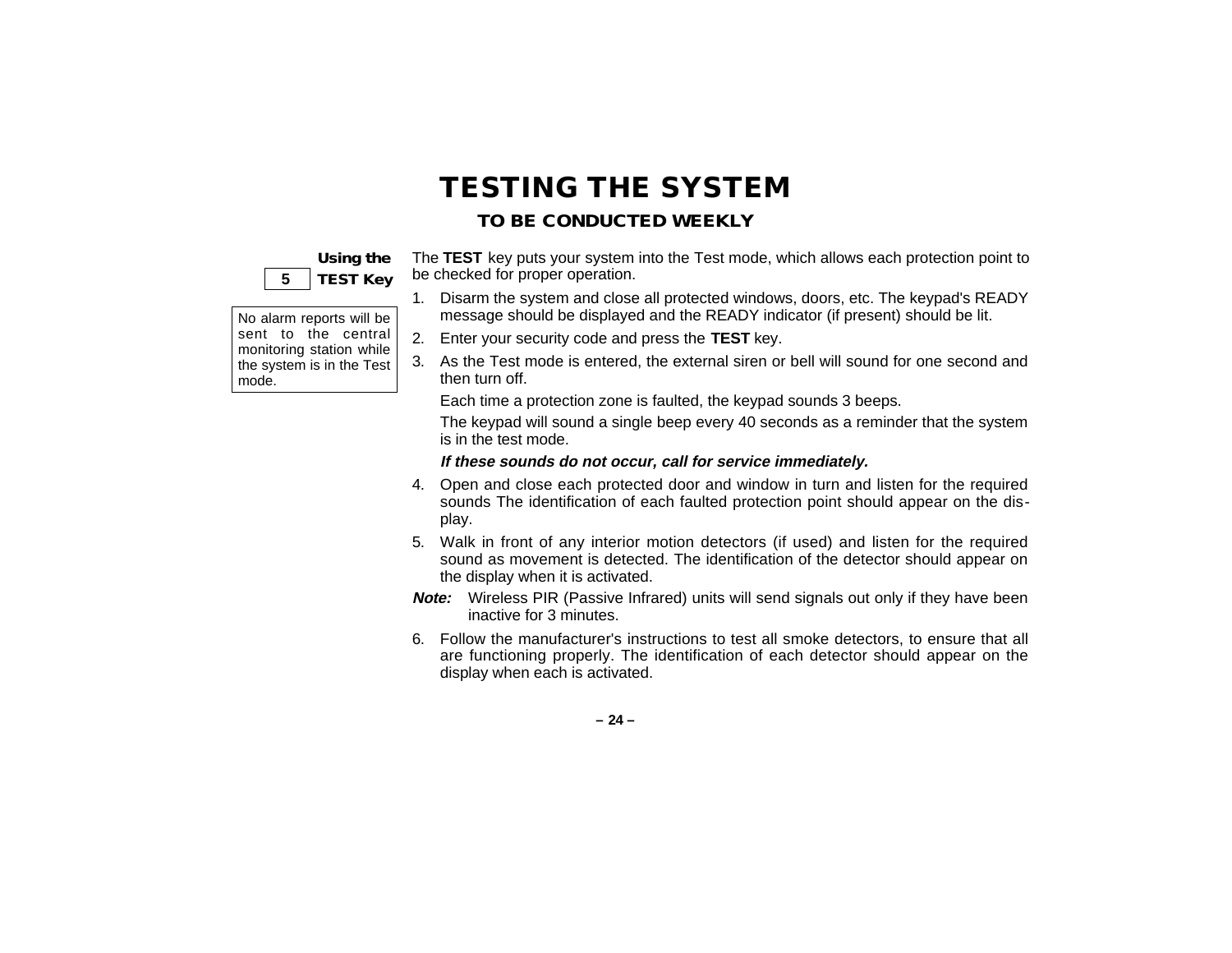# **TESTING THE SYSTEM (Continued)**

- 7. After all protection points have been checked and restored, there should be no zone identification numbers displayed. **If a problem is experienced with any protection point (no confirming sounds, no display), CALL FOR SERVICE IMMEDIATELY.**
- 8. Turn off the Test mode by entering the security code and pressing the **OFF** key.

### **PAGING FEATURE**

If the paging feature has been programmed for your system, your pager will respond to certain conditions as they occur in your system by displaying a 10-digit code that will indicate the type of condition that has occurred. The 10-digit code will use the following format: **SSSS–EEE–NNN**

**SSSS** will be your particular 4-digit subscriber No. (this same 4-digit number will always appear at the beginning of the display on your pager).

**EEE** will be a 3-digit number that describes the event that has occurred in your system (see explanation below).

**NNN** will be a 3-digit User or zone number, depending on the type of event that has occurred.

*The 3-digit Event Codes (EEE) that can be displayed are:*

**911** <sup>=</sup>**Alarm** (NNN that follows this code will be the zone number that has caused the alarm)

**001** = **Open, System disarmed** (NNN that follows this code will be the User number)

**002** = **Close, System armed** (NNN that follows this code will be the User number)

**811** = **Trouble** (NNN that follows this code will be the zone number that has caused the trouble)

*Example 1. Pager displays: 1234-911-004* 

This indicates that your system (Subscriber No. 1234) is reporting an Alarm (911), due to zone 4 (004) being faulted.

*Example 2.* Pager displays: 1234–001–005

This indicates that your system (Subscriber No. 1234) is reporting an open/disarming (001) by User 5 (005).

**– 25 –**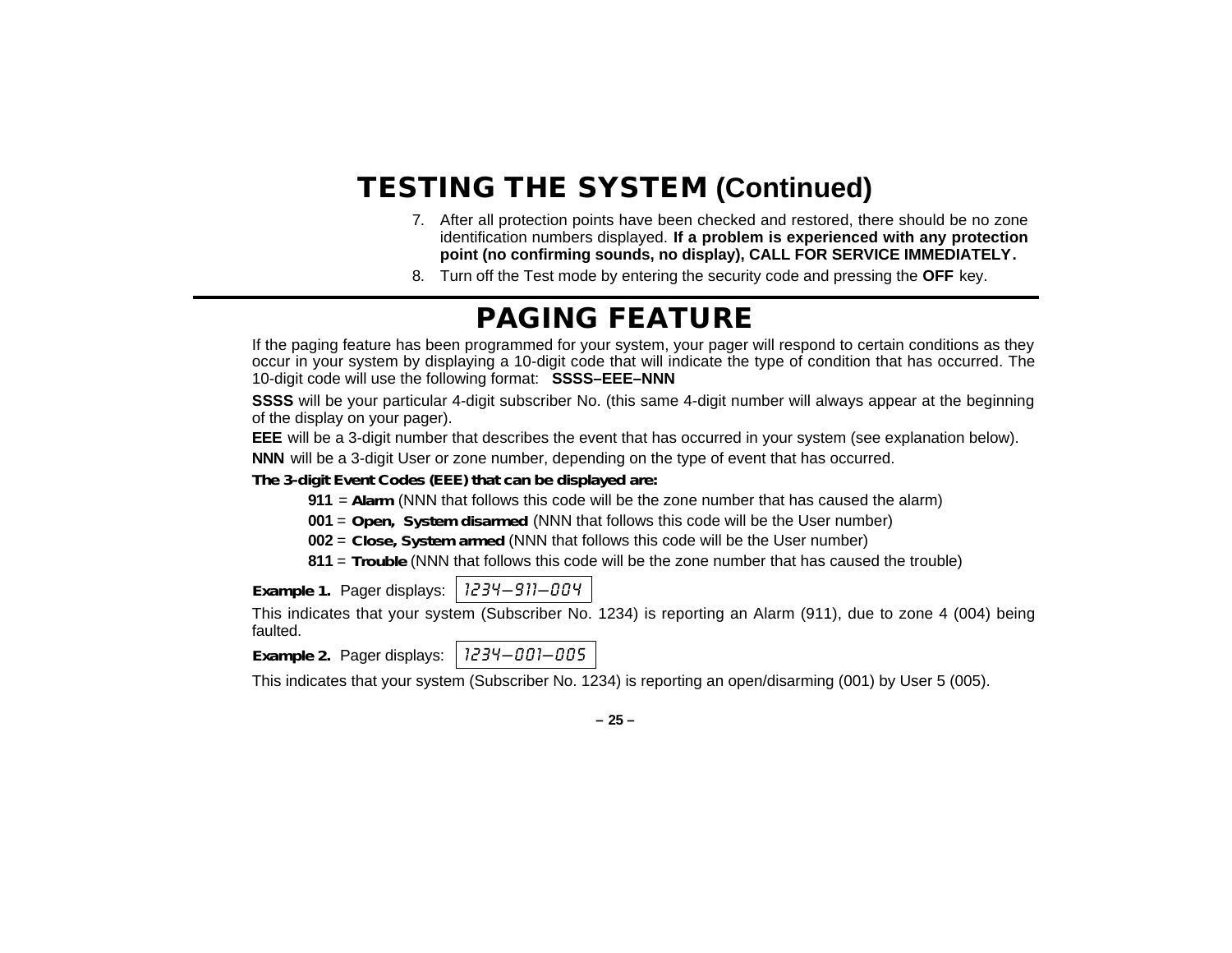### **TROUBLE CONDITIONS**

#### **"Check" and "Battery" Displays**

\*

The word **CHECK** on the keypad's display, accompanied by a "beeping" at the keypad, indicates a trouble condition in the system.

**To silence the beeping for these conditions, press any key.**

1. **A display of "CHECK" and one or more zone numbers** indicates that a problem exists with the displayed zone(s) and requires your attention. **If the CHECK display relates to a fire zone, CALL FOR SERVICE IMMEDIATELY.**

Determine if the zone(s) displayed are intact and make them so if they are not. If the problem has been corrected, the display can be cleared if you enter the OFF sequence (security code plus OFF key) twice. **If the display persists, CALL FOR SERVICE**.

- Not all systems use wireless sensors.
- 2. **If there are wireless sensors\* in your system,** the **CHECK** condition may also be caused by some change in the environment that prevents the receiver from hearing a particular sensor. **CALL FOR SERVICE if this occurs.**

IF YOU CANNOT CORRECT A "CHECK" DISPLAY, OR IF IT IS FOR A FIRE ZONE, CALL FOR SERVICE IMMEDIATELY.

| "CHECK" DISPLAYS                   |  |  |  |
|------------------------------------|--|--|--|
| CHECK OG FRONT<br>UPSTRIRS BEDROOM |  |  |  |
| <b>ALPHA</b>                       |  |  |  |
| AC<br>ПБ                           |  |  |  |
| <b>CHECK</b>                       |  |  |  |

**TYPICAL**

**FIXED-WORD**

**– 26 –**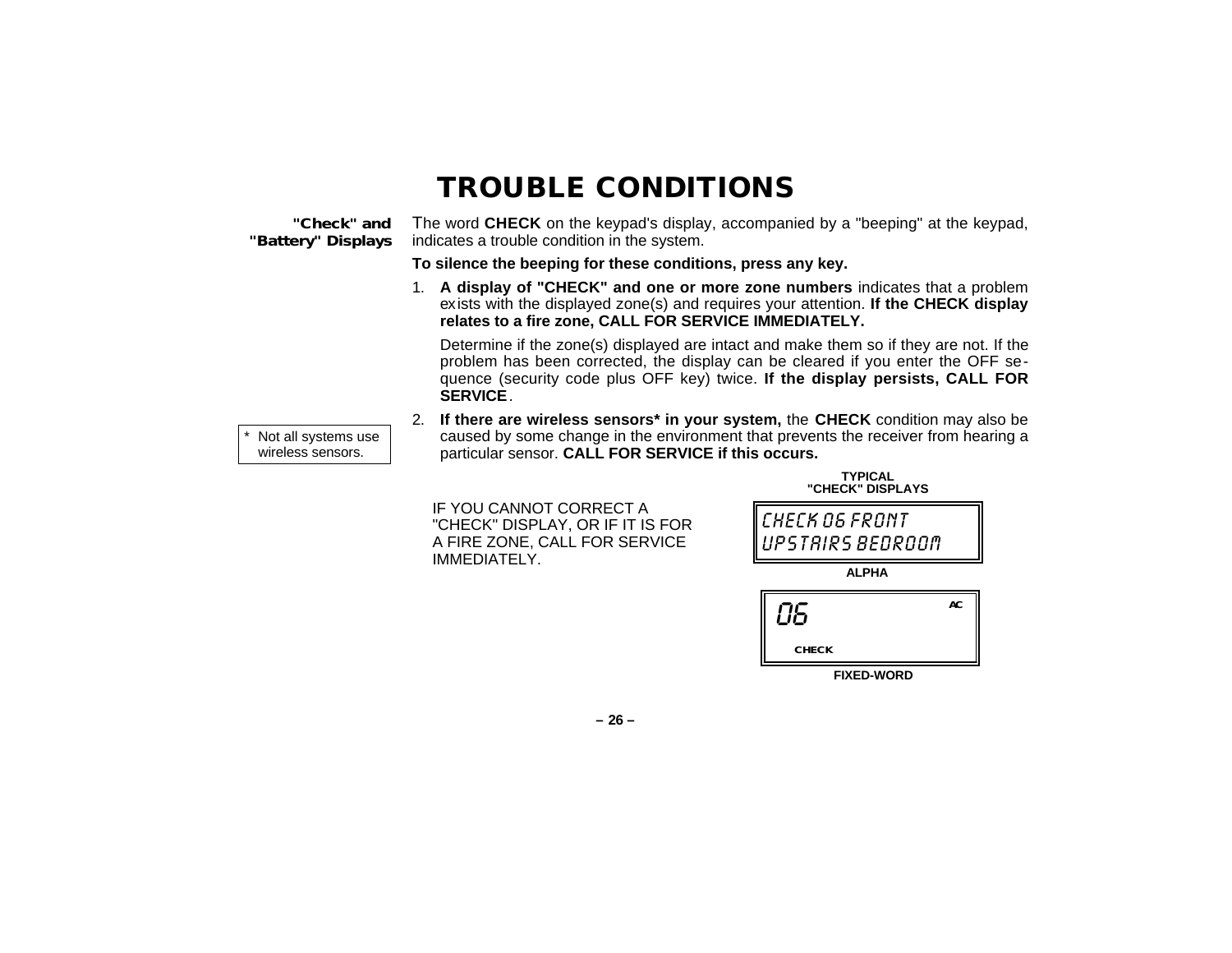### **TROUBLE CONDITIONS (Continued)**

**Words or letters in parentheses ( ) are those that are displayed on Fixed-word keypads.**

**Other Trouble Displays** \* Any "beeping" that accompanies a trouble display can be stopped by entering an OFF sequence (code + OFF) \*\* Not all systems use wireless transmitters. 1. **COMM. FAILURE Indicates that a failure has occurred in the telephone com-**(or **FC**) munication portion of your system. CALL FOR SERVICE IMMEDIATELY. 2. **SYSTEM LO BAT** Indicates that a low system battery condition exists, and (or **BAT** with no zone No.) accompanied by a once-per-minute "beeping"\* at the Keypad. If this condition persists for more than one day (with AC present), CALL FOR SERVICE. 3. **LO BAT +** zone descriptor Indicates that a low battery condition exists in the wireless (or **BAT** with zone No.) transmitter\*\* number displayed, and accompanied by a once-per-minute "beeping"\* at the Keypad. Either replace the battery yourself, or CALL FOR SERVICE. If the battery is not replaced within 30 days, a **CHECK** display may occur. Some wireless sensors contain a non-replaceable long-life battery which requires replacement of the entire unit at the end of battery life (e.g., 5802 Pendant and 5802CP Belt Clip Personal Emergency Transmitters and 5803 Wireless Key Transmitters). 4. **MODEM COMM** (or **CC**) Indicates that the control is on-line with the central station's remote computer. The control will not operate while online. Wait a few minutes. The display should disappear.

**– 27 –**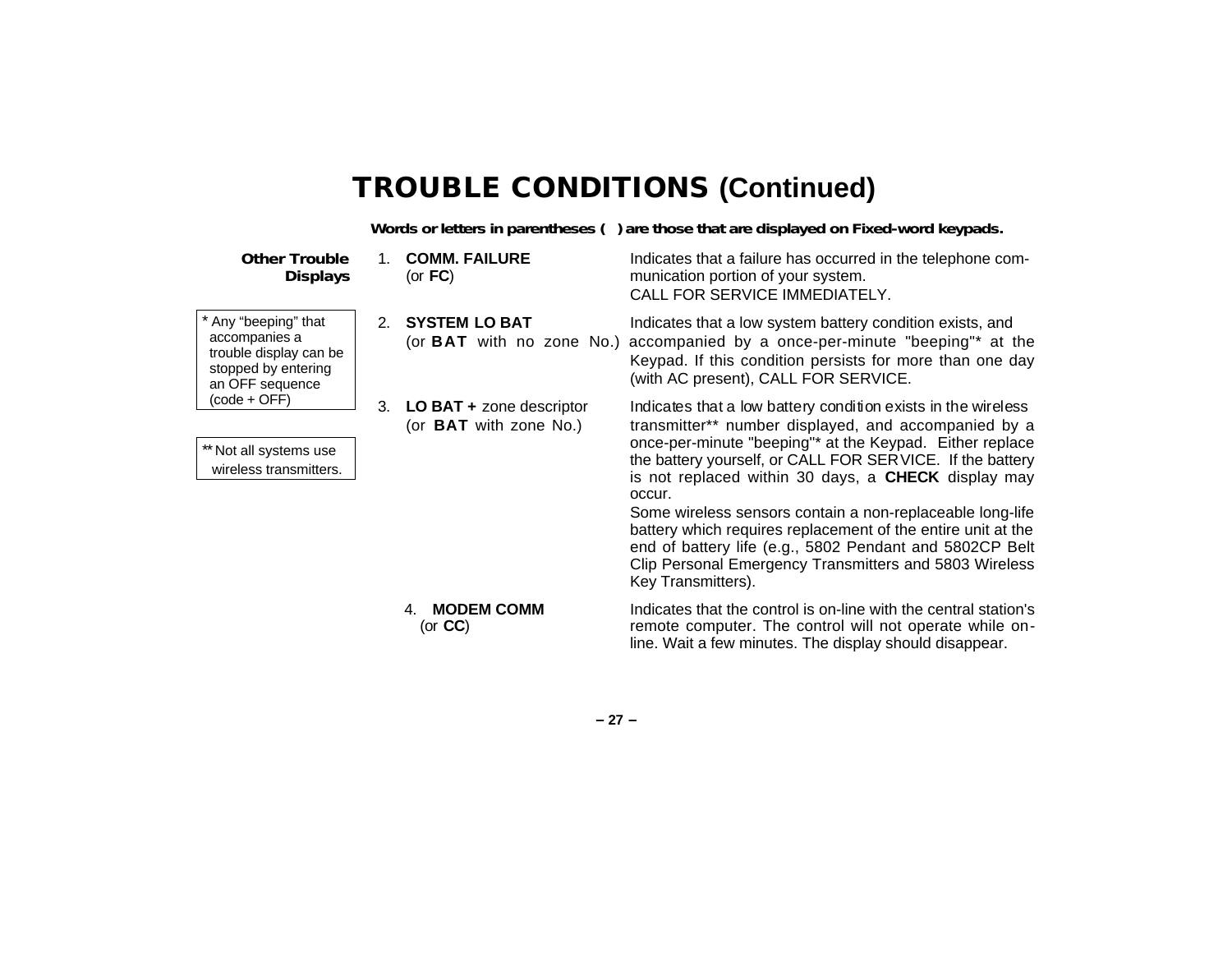# **TROUBLE CONDITIONS (Continued)**

| <b>Other Trouble Displays</b><br>(Continued) |    | 5. AC LOSS<br>(or $NO AC$ )            | The system is operating on battery power only due to a power<br>failure. If only some lights are out on the premises, check circuit<br>breakers and fuses and reset or replace as necessary. CALL<br>FOR SERVICE if AC power cannot be restored to the system.             |
|----------------------------------------------|----|----------------------------------------|----------------------------------------------------------------------------------------------------------------------------------------------------------------------------------------------------------------------------------------------------------------------------|
|                                              | 6. | <b>Busy-Standby</b><br>(or <b>dl</b> ) | If this remains displayed for more than 1 minute, system is<br>disabled. CALL FOR SERVICE IMMEDIATELY.                                                                                                                                                                     |
|                                              |    | <b>OPEN CIRCUIT</b><br>(or $OC$ )      | The keypad is not receiving signals from the control.                                                                                                                                                                                                                      |
|                                              | 8. | Long Rng Trbl<br>(or $bF$ )            | If programmed, back-up Long Range Radio communication has<br>failed. CALL FOR SERVICE.                                                                                                                                                                                     |
|                                              | 9. | <b>Service Request</b><br>(or $Cd$ )   | (See page 23 for information on this feature.) This display occurs<br>if the "D" key is pressed to request service. Also displayed if key<br>pair $[\star]$ & $[\#]$ are pressed and programmed to send a "request for<br>service" message. See CALLING FOR SERVICE below. |
| <b>Total Power Failure</b>                   |    |                                        | If there is no keypad display at all (screen is blank), and all indicators are off, all                                                                                                                                                                                    |

operating power for the system (from AC and back-up battery) has stopped, and the system is inoperative. **CALL FOR SERVICE IMMEDIATELY.**

### **CALLING FOR SERVICE**

The "D" key (if present on the keypad, and pressed for 2 seconds), will always send a "**request for service**" message to the central monitoring station. If key "D" is not present, key pair [✱] & [#] may have been programmed for this message (see page 23), and can then be pressed simultaneously if you wish to request service.

**ADDITIONAL SERVICE INFORMATION MAY BE FOUND ON PAGE 43.**

**– 28 –**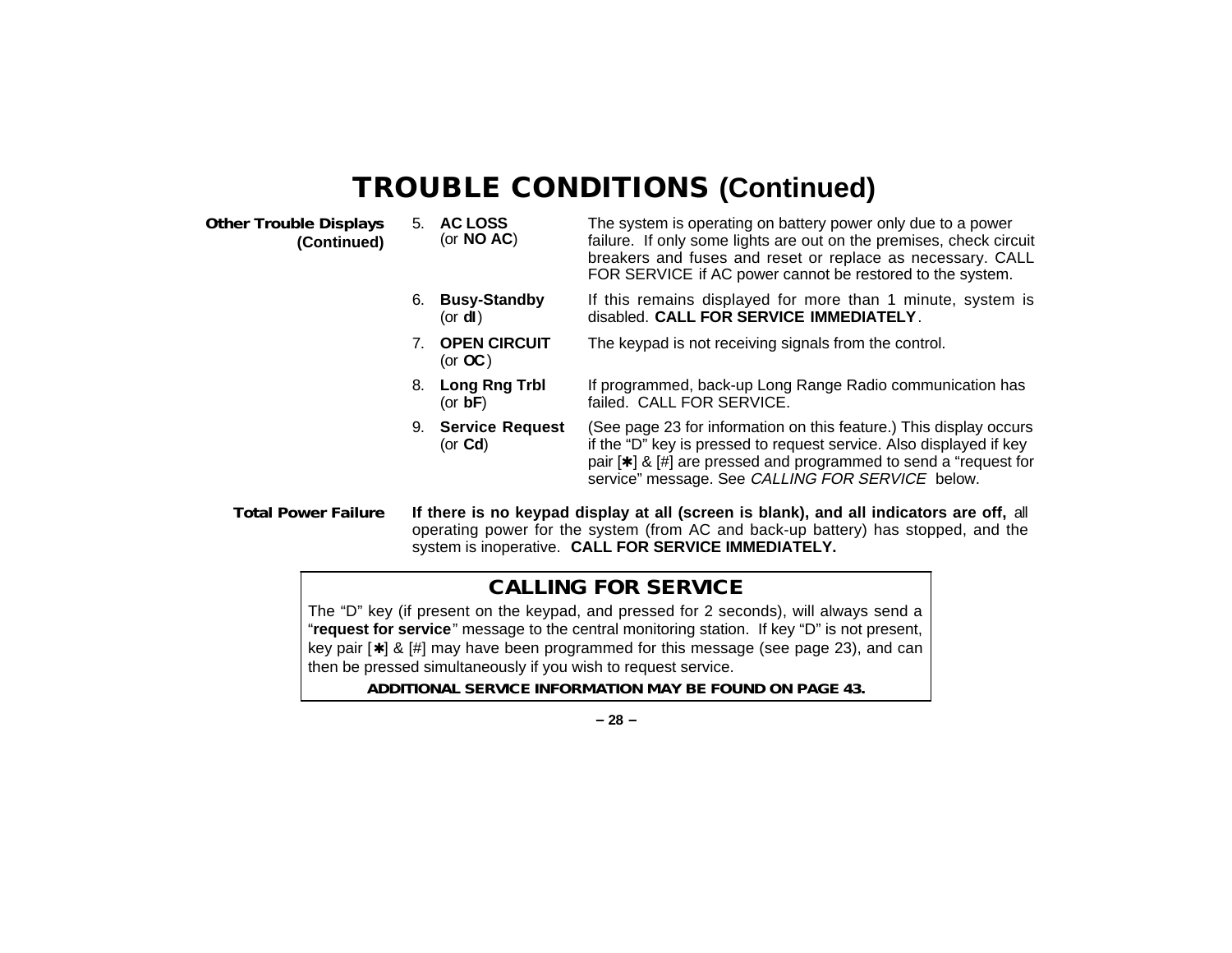### **FIRE ALARM SYSTEM (IF INSTALLED)**

**General** Your fire alarm system (if installed) is on 24 hours a day, for continuous protection. In the event of an emergency, the strategically located smoke and heat detectors will automatically send signals to your system, triggering a loud, interrupted pulsed sound\* from the Keypad(s). This sound will also be produced by optional exterior sounders. A FIRE message will appear at your Keypad and remain on until you silence the alarm (see below for silencing fire alarms).

\* Temporal pulse sounding is produced for Fire alarms, as follows:

**3 pulses**–**pause**–**3 pulses**–**pause**–**3 pulses**. . . , repeated.





#### **Silencing Fire Alarms**

- 1. You can silence the alarm at any time by pressing the **OFF** key (the security code is not needed to silence fire alarms). To clear the display, enter your code and press the **OFF** key again (to clear Memory of Alarm).
- 2. If the Keypad's fire indication does not clear after the second OFF sequence, smoke detectors may still be responding to smoke or heat producing objects in their vicinity. Investigate, and should this be the case, eliminate the source of heat or smoke.
- 3. If this does not remedy the problem, there may still be smoke in the detector. Clear it by fanning the detector for about 30 seconds.
- 4. When the problem has been corrected, clear the display by entering your code and pressing the **OFF** key.

**– 29 –**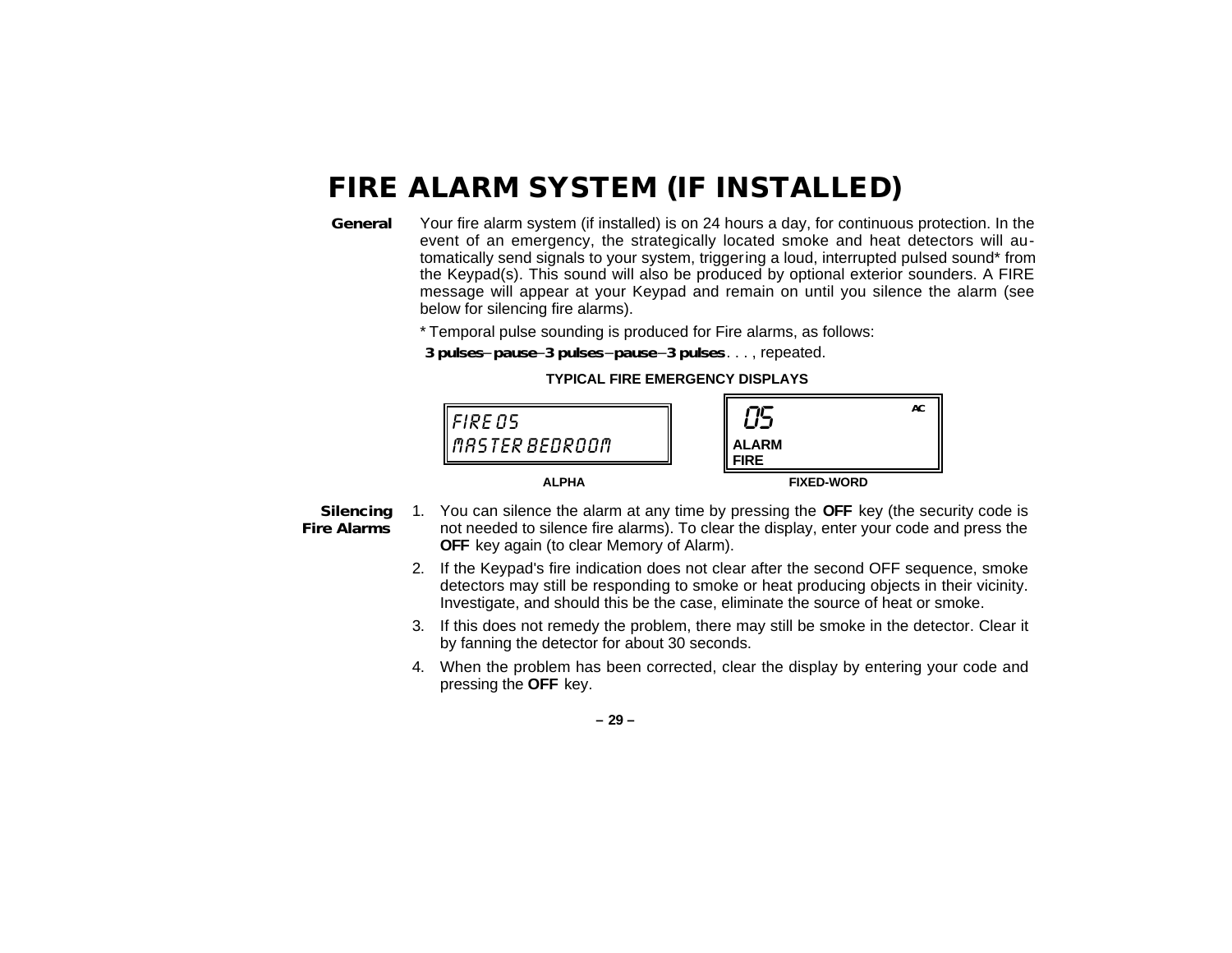### **FIRE ALARM SYSTEM (Continued)**

#### **Manually Initiating a Fire Alarm**

- 1. Should you become aware of a fire emergency before your detectors sense the problem, go to your nearest Keypad and manually initiate an alarm by pressing the appropriate panic key(s), assigned for FIRE emergency (if programmed by the installer). Check below, and on page 23.
- 2. Evacuate all occupants from the premises.
- 3. If flames and/or smoke are present, leave the premises and notify your local Fire Department immediately.
- 4. If no flames or smoke are apparent, investigate the cause of the alarm. The zone number(s) of the zone(s) in an alarm condition will be displayed at the Keypad.

Ask your installer which lettered key, or key pair, has been assigned for manually initiating a FIRE alarm, and place a check mark in the box next to the assigned key or key pair.

| <b>CHECK LETTERED KEY</b><br>ASSIGNED FOR FIRE | CHECK KEY PAIR ASSIGNED FOR FIRE                                       |  |  |  |
|------------------------------------------------|------------------------------------------------------------------------|--|--|--|
| OR<br>AA                                       | $\Box$ PRESS   1   and   $\star$   AT THE SAME TIME                    |  |  |  |
| <b>OR</b>                                      | $\Box$ PRESS $\vert \star \vert$ and $\vert \# \vert$ AT THE SAME TIME |  |  |  |
| OR.                                            | PRESS   $3$   and   $#$   AT THE SAME TIME                             |  |  |  |

**Press and hold the lettered key assigned for Fire emergency for 2 seconds.**

If the keypad does not have individual lettered keys,

**Press the key pair assigned for Fire emergency.**

**– 30 –**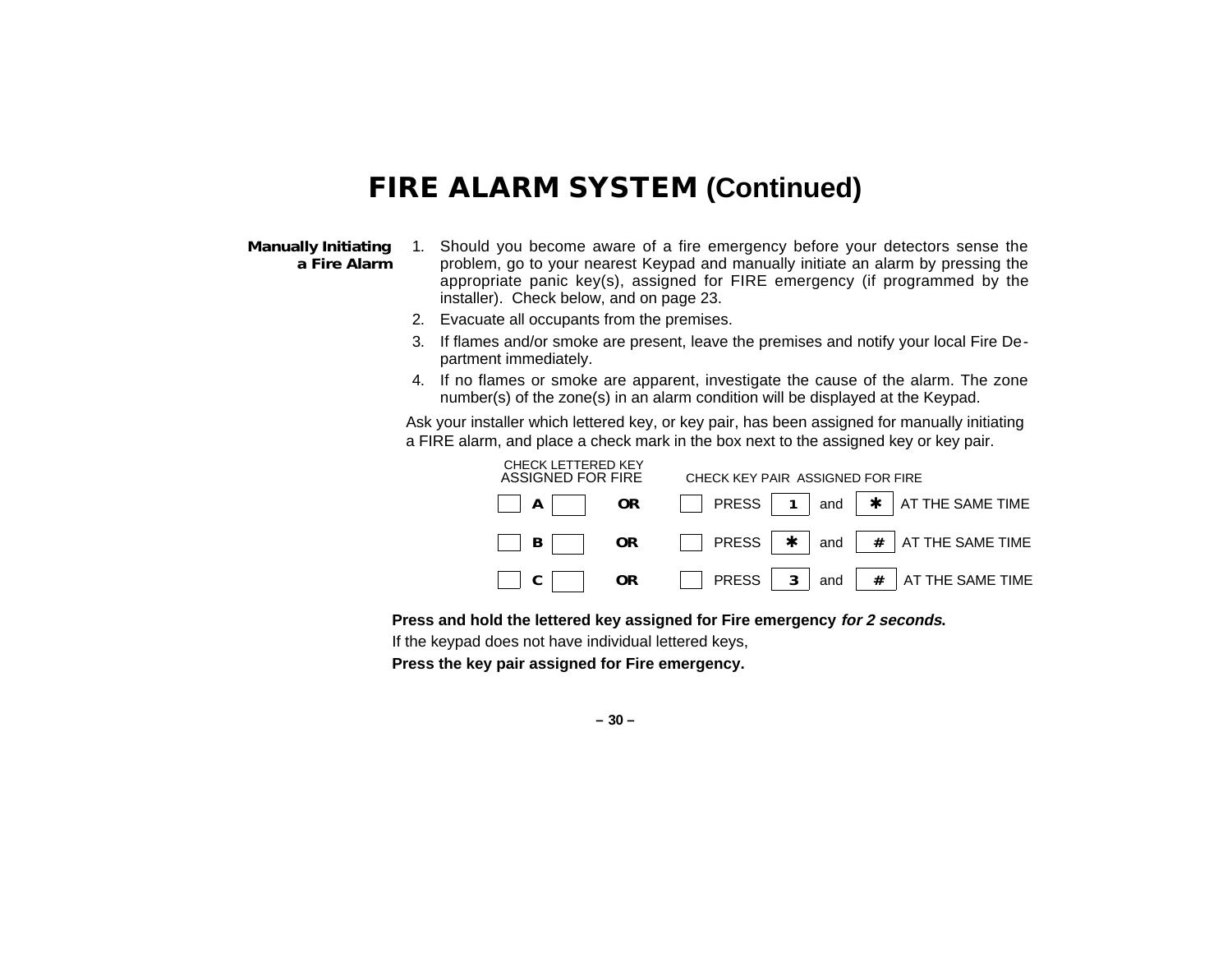### **NATIONAL FIRE PROTECTION ASSOCIATION RECOMMENDATIONS ON SMOKE DETECTORS**



With regard to the number and placement of smoke/heat detectors, we subscribe to the recommendations contained in the National Fire Protection Association's (NFPA) Standard #74 noted below.

Early warning fire detection is best achieved by the installation of fire detection equipment in all rooms and areas of the household as follows: A smoke detector installed outside of each separate sleeping area, in the immediate vicinity of the bedrooms and on each additional story of the family living unit, including basements and excluding crawl spaces and unfinished attics.

In addition, the NFPA recommends that you install heat or smoke detectors in the living room, dining room, bedroom(s), kitchen, hallway(s), attic, furnace room, utility and storage rooms, basements and attached garages.

**– 31 –**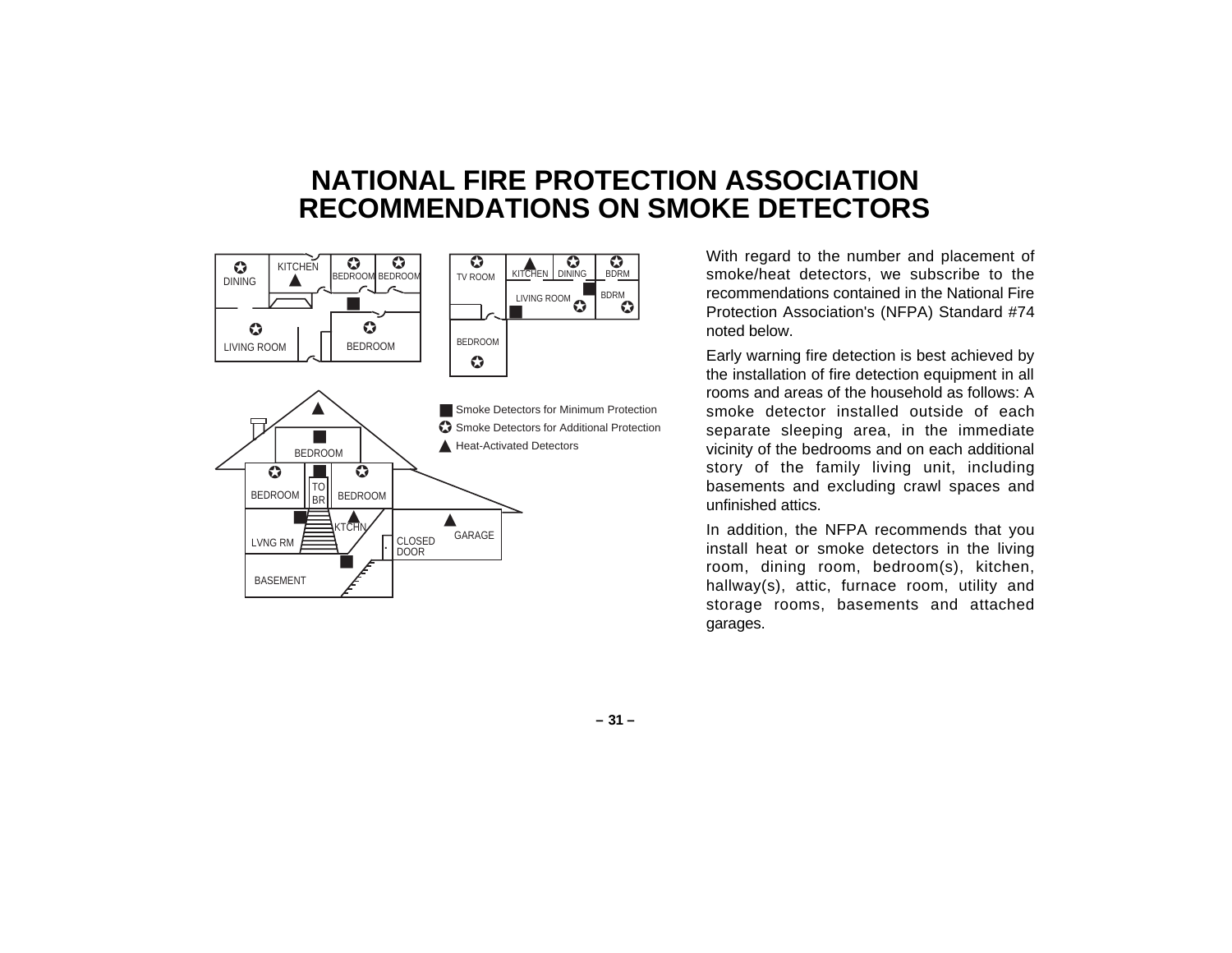### **EMERGENCY EVACUATION**

#### **Steps to Safety**









Establish and regularly practice a plan of escape in the event of fire. The following steps are recommended by the National Fire Protection Association:

- 1. Plan on your detector or your interior and/or exterior sounders warning all occupants.
- 2. Determine two means of escape from each room. One path of escape should lead to the door that permits normal exit from the building. The other may be a window, should your path be unpassable. Station an escape ladder at such windows if there is a long drop to the ground.
- 3. Sketch a floor plan of the building. Show windows, doors, stairs and rooftops that can be used to escape. Indicate escape routes for each room. Keep these routes free from obstruction and post copies of the escape routes in every room.
- 4. Make sure that all bedroom doors are shut while you are asleep. This will prevent deadly smoke from entering while you escape.
- 5. Try the door. If the door is hot, check your alternate escape route. If the door is cool, open it cautiously. Be prepared to slam the door if smoke or heat rushes in.
- 6. In smoky areas, crawl close to floor, hold your breath, and/or cover mouth and nose with a wet cloth.
- 7. Escape quickly; don't panic.
- 8. Establish a common meeting place outdoors, away from your premises, where everyone can meet and then take steps to contact the authorities and account for those missing. Choose someone to assure that nobody returns to the premises many die going back.

**– 32 –**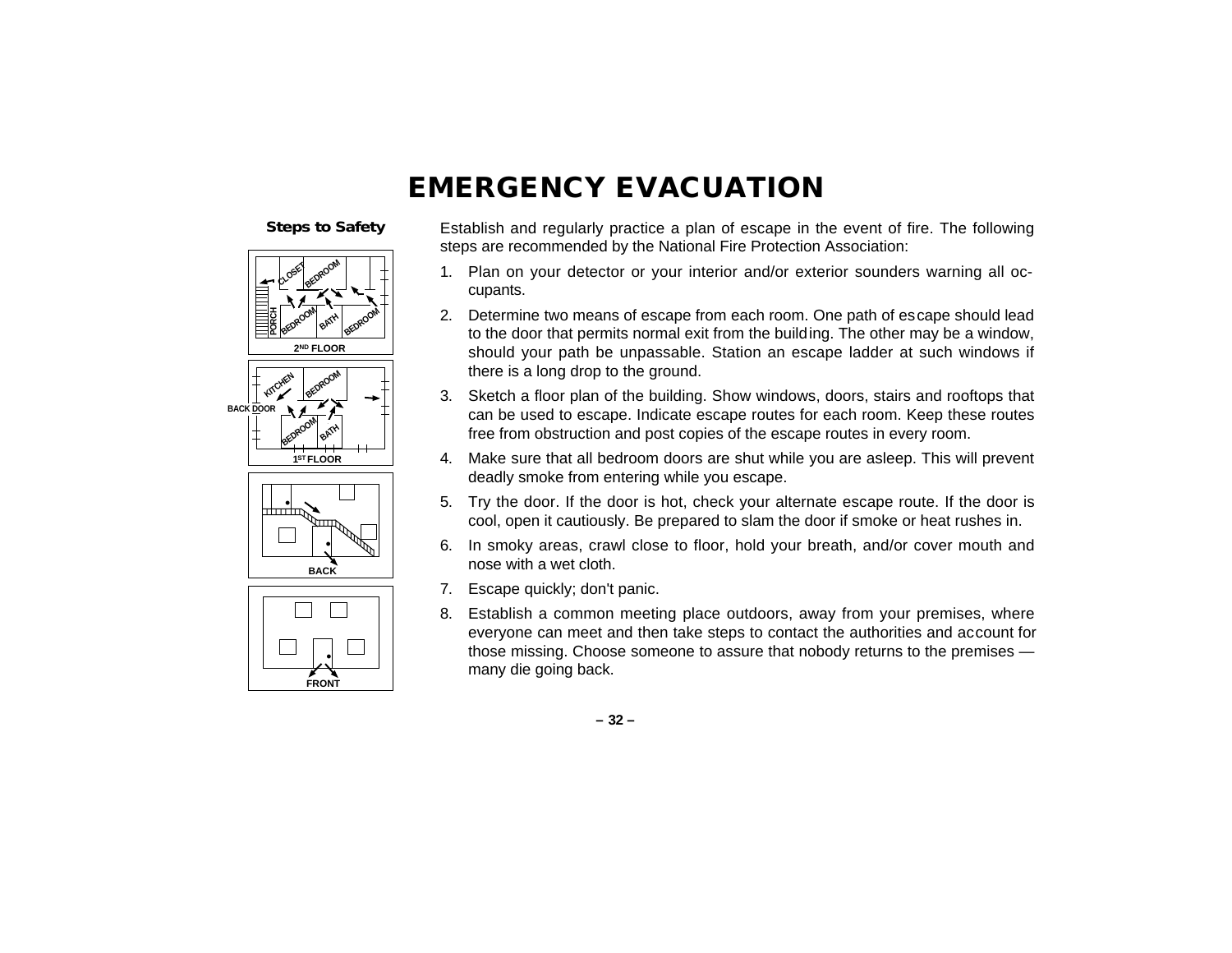# **QUICK GUIDE TO SYSTEM FUNCTIONS**

| <b>FUNCTION</b>                                           | <b>PROCEDURE</b>                                                                                                                                                                    | <b>COMMENTS</b>                                                                                                                                     |
|-----------------------------------------------------------|-------------------------------------------------------------------------------------------------------------------------------------------------------------------------------------|-----------------------------------------------------------------------------------------------------------------------------------------------------|
| <b>Check Zones</b>                                        | Press READY key.                                                                                                                                                                    | To view faulted zones when system not ready.                                                                                                        |
| Arm System                                                | Enter code. Press arming key desired:<br>(AWAY, STAY, INSTANT, MAXIMUM)                                                                                                             | Arms system in mode selected.                                                                                                                       |
| Quick Arm<br>(if programmed)                              | Press #. Press arming key desired:<br>(AWAY, STAY, INSTANT, MAXIMUM)                                                                                                                | Arms system in mode selected, quickly and without use of code.                                                                                      |
| <b>Bypass Zone(s)</b>                                     | Enter code. Press BYPASS key.<br>Enter zone number(s) to be bypassed<br>(use 2-digit entries).                                                                                      | Bypassed zones are unprotected and will not cause an alarm if<br>violated.                                                                          |
| <b>Quick Bypass</b><br>(if programmed)                    | Enter code. Press BYPASS key.                                                                                                                                                       | Bypasses all faulted zones automatically.                                                                                                           |
| <b>Silence Sounders</b><br>Burglary:<br>Fire:<br>"Check": | Enter code. Press OFF key.<br>Press OFF key.<br>Press any key.                                                                                                                      | Also disarms system. Memory of alarm remains until cleared.<br>Memory of Alarm remains until cleared.<br>Determine cause. See Page 26.              |
| <b>Disarm System</b>                                      | Enter code. Press OFF key.                                                                                                                                                          | Also silences sounders. Memory of alarm remains until cleared.                                                                                      |
| <b>Clear Alarm Memory</b>                                 | After disarming, enter code again.<br>Press OFF key again.                                                                                                                          | Keypad will beep rapidly upon entry if alarm has occurred.<br>Alarm display will remain upon disarming until cleared.                               |
| Duress (if active)                                        | Arm or disarm "normally", but<br>use your 4-digit Duress code to do so.                                                                                                             | Performs desired action and sends silent alarm to central station.                                                                                  |
| <b>Panic Alarms</b><br>(as programmed)                    | Press key [A], [B], or [C] for at least 2 sec., or<br>(if no A, B, or C on your keypad),<br>press keys [1] & [ $\star$ ], or [ $\star$ ] & [#], or [3] & [#],<br>both at same time. | See Page 23 for panic functions programmed for your system.                                                                                         |
| <b>Chime Mode</b>                                         | To turn ON or OFF: Enter code. Press CHIME key.                                                                                                                                     | Keypad will sound if doors or windows are violated while system is<br>disarmed and chime mode is ON.                                                |
| <b>Test Mode</b>                                          | To turn ON: Enter code. Press TEST key.<br>To turn OFF: Enter code. Press OFF kev.                                                                                                  | Tests alarm sounder and allows sensors to be tested.                                                                                                |
| <b>Phone Access</b><br>(Phone Module)<br>if applicable    | Consult Phone Access User's Guide that<br>accompanies Phone Module.                                                                                                                 | Permits system access remotely, via Touch-tone phone<br>(see pages 4, 11).                                                                          |
| <b>Service Request</b>                                    | Press key "D" (if present,) for 2 secs, or press<br>[*] & [#] keys simultaneously. (See page 23.)                                                                                   | Sends a "Request for Service" message to the central station (if<br>connected). See page 23 to see if $[\star]$ & $[\#]$ keys provide this feature. |

**– 33 –**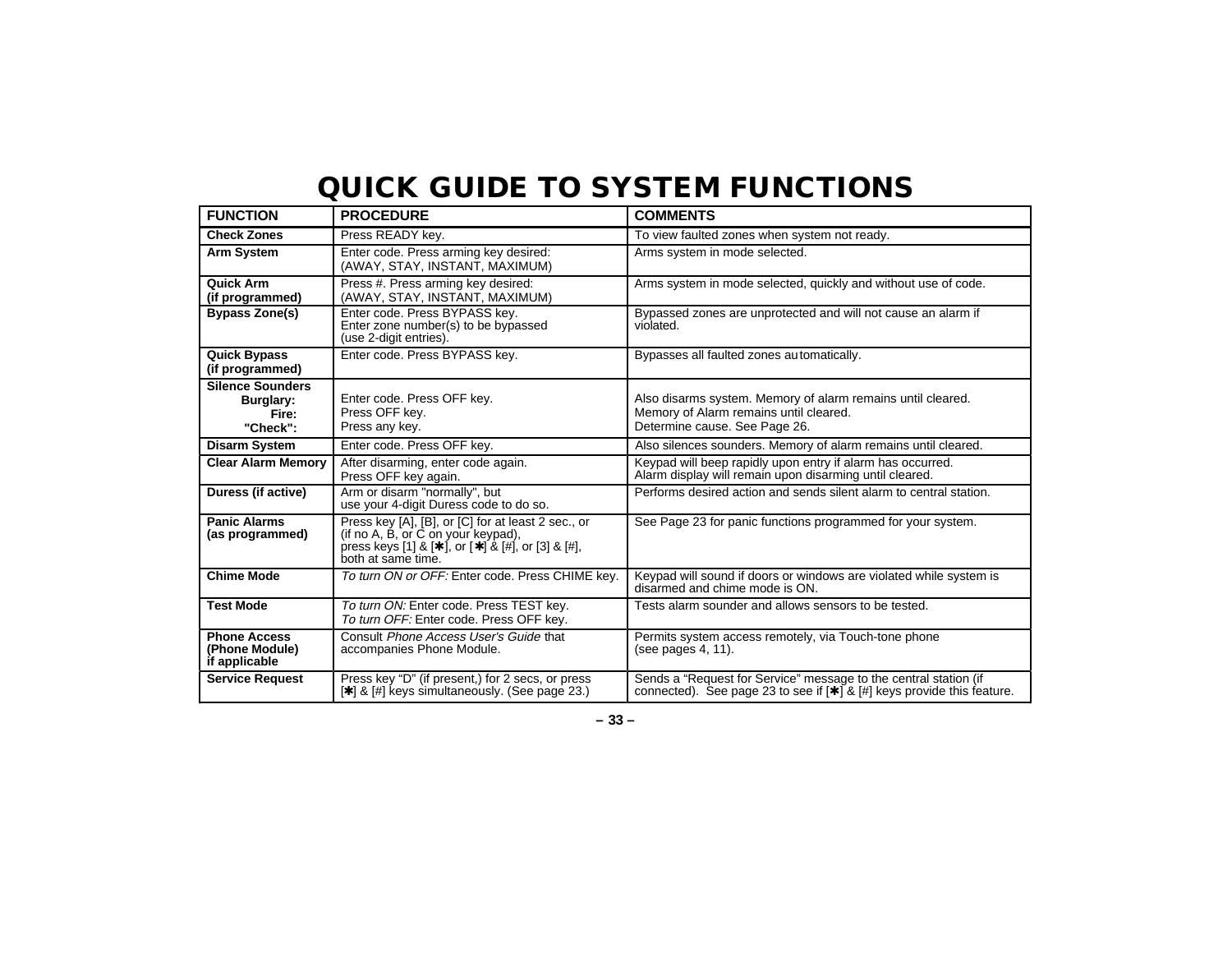# **SUMMARY OF AUDIBLE/VISUAL NOTIFICATIONS**

**SOUND CAUSE DISPLAY** LOUD, INTERRUPTED\* Keypad & Ext. Sounder FIRE ALARM FIRE is displayed; descriptor of zone in alarm is displayed. LOUD, CONTINUOUS\* Keypad & Ext. Sounder BURGLARY/AUDIBLE EMERGENCY ALARM ALARM is displayed; descriptor of zone in alarm is also displayed.. Also see "Exit Alarm Warning Displays and Sounds" on page 21. ONE SHORT BEEP (not repeated) Keypad only a. SYSTEM DISARM b. SYSTEM ARMING ATTEMPT WITH AN OPEN ZONE c. BYPASS VERIFY a. DISARMED/READY TO ARM is displayed. Green READY indicator (if present) is lit. b. The number and descriptor of the open protection zone is displayed. Green READY indicator (if present) is not lit. c. Numbers and descriptors of the bypassed protection zones are displayed (One beep is heard for each zone displayed). Subsequently, the following is displayed: DISARMED BYPASS Ready to Arm ONE SHORT BEEP every 40 secs. Keypad only SYSTEM IS IN TEST MODE | Opened Zone identifications will appear. ONE BEEP every 40 sec. Keypad only a. LOW BATTERY AT A XMTR b. SYSTEM MAIN BATT. WEAK c. TROUBLE a. LO BAT displayed with description of transmitter. b. LO BAT displayed with no transmitter description. c. CHECK displayed. Descriptor of troubled protection zone is displayed. TWO SHORT BEEPS Keypad only ARM AWAY OR MAXIMUM ARMED AWAY or ARMED MAXIMUM is displayed. Red ARMED indicator is lit. THREE SHORT BEEPS Keypad only a. ARM STAY OR INSTANT b. ZONE OPENED WHILE SYS- TEM IS IN CHIME MODE c. ZONE OPENED WHILE SYS- TEM IS IN TEST MODE a. ARMED STAY or ARMED INSTANT is displayed. Red ARMED indicator is lit. b. CHIME displayed. Pressing ∗/ READY key will display descriptor of opened zone. c. Open protection zone descriptor is displayed. RAPID BEEPING Keypad only MEMORY OF ALARM FIRE or ALARM is displayed; descriptor of zone in alarm is displayed. SLOW BEEPING Keypad only a. ENTRY DELAY WARNING b. EXIT DELAY ALERT (if programmed) a. DISARM SYSTEM OR ALARM WILL OCCUR is displayed. Exceeding the delay time without disarming causes alarm. b. ARMED AWAY or ARMED MAXIMUM is displayed. Slow beeps change to fast beeps during last 5 seconds of exit delay.

**(ALPHA DISPLAY KEYPADS)**

\*If bell is used as external sounder, fire alarm is pulsed ring (see page 29); burglary/audible emergency is a steady ring. **Note:** Also see Other Trouble Displays and Total Power Failure under TROUBLE CONDITIONS on pages 27 and 28.

**– 34 –**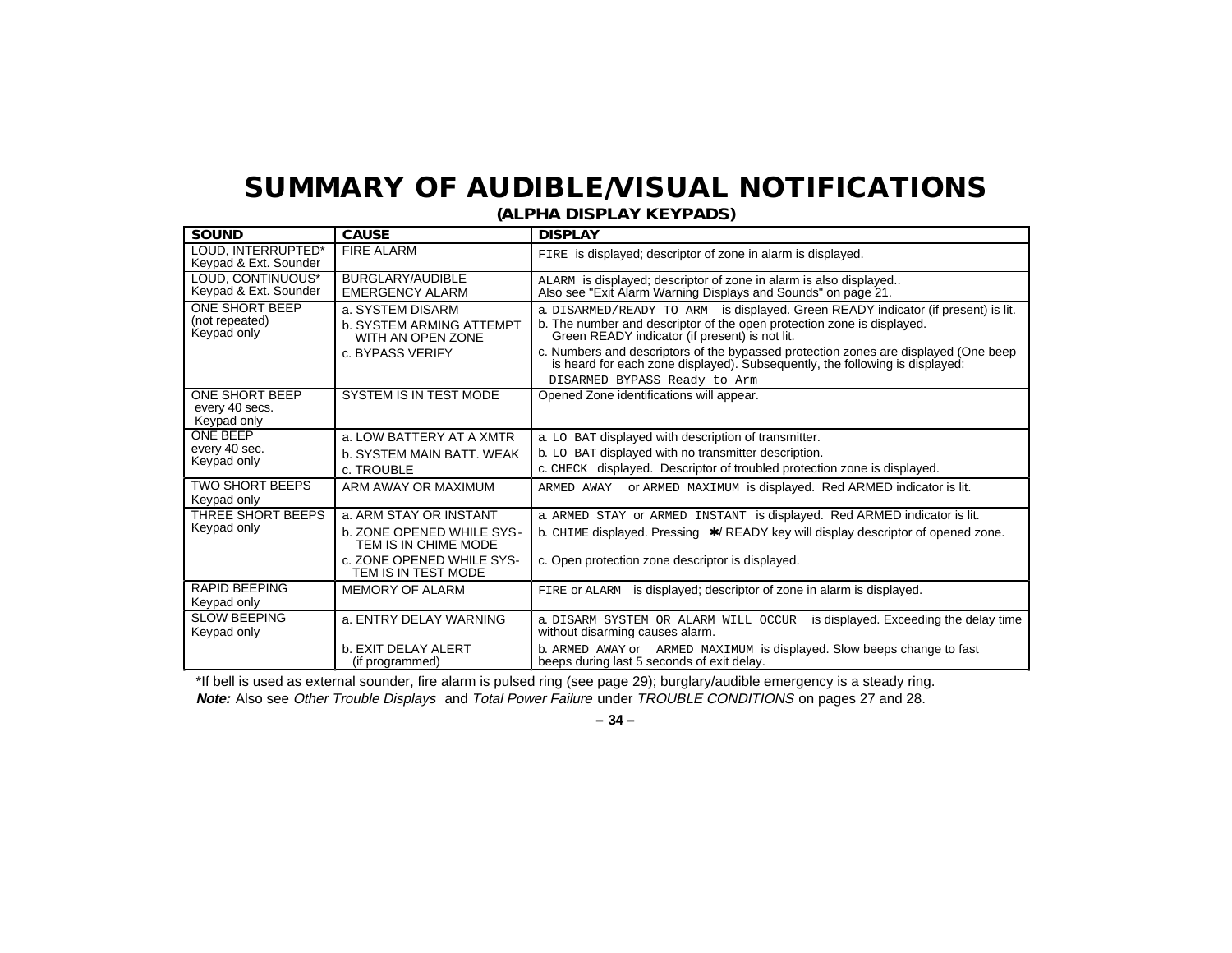# **SUMMARY OF AUDIBLE/VISUAL NOTIFICATIONS**

**(FIXED-WORD DISPLAY KEYPADS)**

| <b>SOUND</b>                                                    | <b>CAUSE</b>                                                                                       | <b>DISPLAY</b>                                                                                                                                                                                                                                                                                                        |
|-----------------------------------------------------------------|----------------------------------------------------------------------------------------------------|-----------------------------------------------------------------------------------------------------------------------------------------------------------------------------------------------------------------------------------------------------------------------------------------------------------------------|
| LOUD, INTERRUPTED*<br>Keypad & Ext. Sounder                     | <b>FIRE ALARM</b>                                                                                  | FIRE and ALARM are displayed; protection zone in alarm is displayed.                                                                                                                                                                                                                                                  |
| LOUD, CONTINUOUS*<br>Keypad & Ext. Sounder                      | BURGLARY/AUDIBLE<br><b>EMERGENCY ALARM</b>                                                         | ALARM is displayed; protection zone in alarm is also displayed.<br>Also see "Exit Alarm Warning Displays and Sounds" on page 21.                                                                                                                                                                                      |
| ONE SHORT BEEP<br>(not repeated)<br>Keypad only                 | a. SYSTEM DISARM<br><b>b. SYSTEM ARMING ATTEMPT</b><br>WITH AN OPEN ZONE<br>c. BYPASS VERIFY       | a. Only READY is displayed. Green READY indicator (if present) is lit.<br>b. NOT READY is displayed, open protection zone number is displayed.<br>Green READY indicator (if present) is not lit.<br>c. The bypassed protection zone numbers are displayed. (One beep for each number<br>displayed.) BYPASS displayed. |
| <b>ONE SHORT BEEP</b><br>(once every 40 seconds)<br>Keypad only | <b>SYSTEM IS IN TEST MODE</b>                                                                      | Opened Zone identifications will appear.                                                                                                                                                                                                                                                                              |
| ONE BEEP every 40<br>sec.<br>Keypad only                        | a. LOW BATTERY AT XMTR<br>b. SYST, MAIN BATT, WEAK<br>c. TROUBLE                                   | a. <b>BAT</b> displayed with ID number of transmitter.<br>b. BAT displayed with no transmitter ID<br>c. CHECK displayed. Troubled protection zone is displayed.                                                                                                                                                       |
| <b>TWO SHORT BEEPS</b><br>Keypad only                           | ARM AWAY OR MAXIMUM                                                                                | and (if MAXIMUM) INSTANT are displayed.<br>AWAY                                                                                                                                                                                                                                                                       |
| THREE SHORT BEEPS<br>Keypad only                                | a. ARM STAY OR INSTANT<br>TEM IS IN CHIME MODE<br>c. ZONE OPENED WHILE SYS.<br>TEM IS IN TEST MODE | a. STAY and (if INSTANT) INSTANT are displayed. Red ARMED indicator is lit.<br>b. ZONE OPENED WHILE SYS- b. CHIME displayed. Pressing READY [ *] key will display opened zone.<br>c. Open protection zone number is displayed.                                                                                        |
| <b>RAPID BEEPING</b><br>Keypad only                             | <b>MEMORY OF ALARM</b>                                                                             | is displayed; zone in alarm is displayed.<br>FIRE and/orALARM                                                                                                                                                                                                                                                         |
| <b>SLOW BEEPING</b><br>Keypad only                              | a. ENTRY DELAY WARNING<br>b. EXIT DELAY ALERT<br>(if programmed)                                   | a. No display during delay; Exceeding the delay time without disarming causes alarm.<br>b. AWAY or (if MAXIMUM) AWAY INSTANT is displayed. Slow beeps change to fast<br>beeps during last 5 seconds of exit delay.                                                                                                    |

\*If bell is used as external sounder, fire alarm is pulsed ring (see page 29); burglary/audible emergency is steady ring. **Note:** Also see Other Trouble Displays and Total Power Failure under TROUBLE CONDITIONS on pages 27 and 28.

**– 35 –**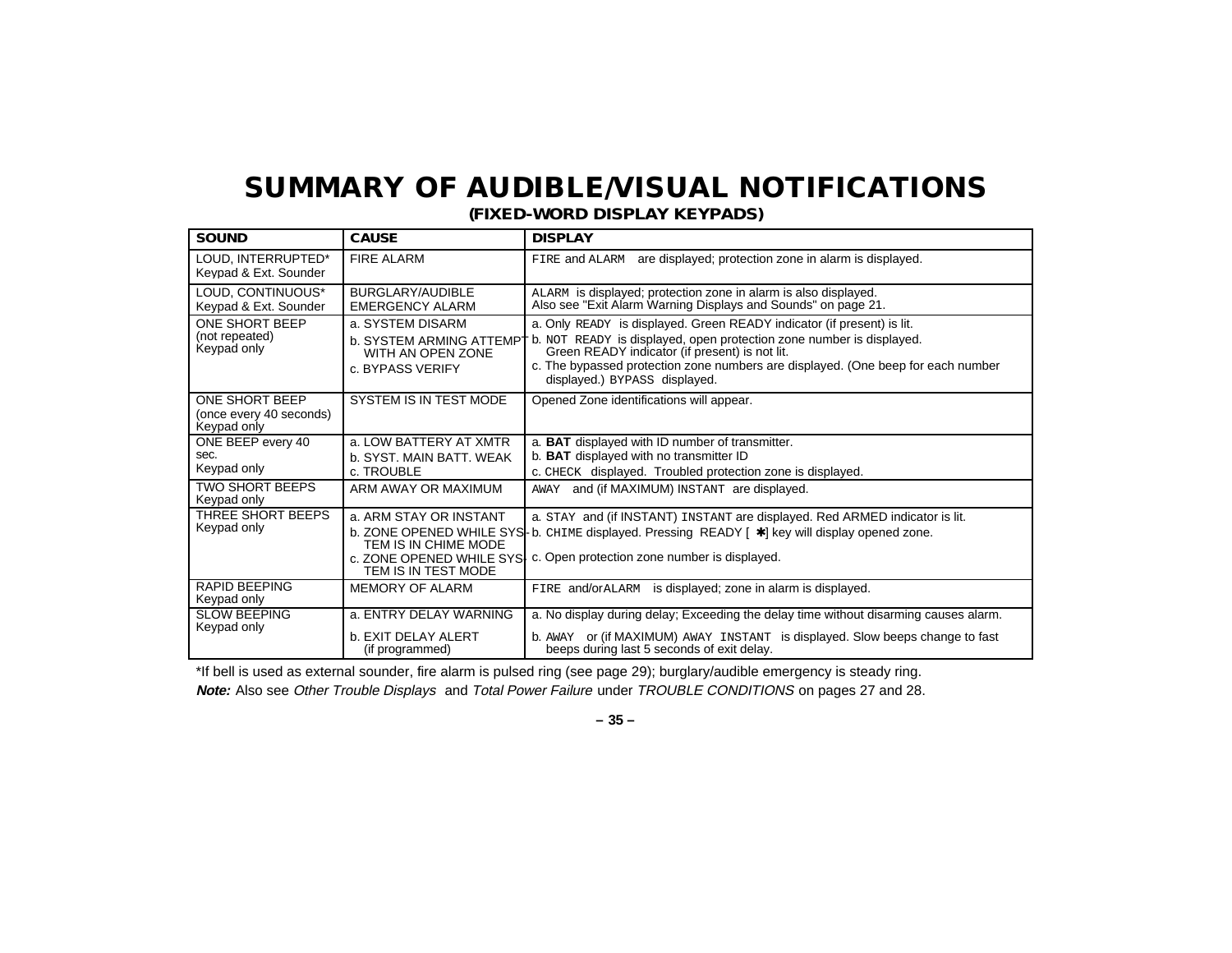### **PROTECTION ZONES LIST**

One or more sensing devices will have been assigned by the installer of your alarm system to each of the various protection zones in your system *(although not every zone number can be used).* For example, the sensing device on your Entry/Exit door may have been assigned to zone 01, sensing devices on windows in the master bedroom to zone 02, and so on.

Zone numbers 07, 95 and 96 represent Keypad "Panic" alarm functions assigned by the installer (see Page 22). Zone numbers 08 and 09 are reserved for Duress and Tamper signal reporting to the central station.

This chart may be used to record the specific zone number assignments for your system. Your installer will assist you in recording this information.

| Zone<br><b>Description</b>            | Zone<br><b>Description</b> | Zone<br><b>Description</b>          |
|---------------------------------------|----------------------------|-------------------------------------|
| 01                                    | 15                         | 29                                  |
| 02                                    | 16                         | 30                                  |
| 03                                    | 17                         | 31                                  |
| 04                                    | 18                         | 32                                  |
| 05                                    | 19                         | 33                                  |
| $\overline{06}$                       | 20                         | 34                                  |
| Key B (or: $* 8 #1$ ) Panic<br>07     | 21                         | 35                                  |
|                                       | 22                         | 36                                  |
| 09<br><b>Expansion Module Failure</b> | 23                         | 37                                  |
| 10                                    | 24                         | 38                                  |
| 11                                    | 25                         | 39                                  |
| 12                                    | 26                         |                                     |
| 13                                    | 27                         | Key A (or 1 & $\star$ ) Panic<br>95 |
| 14                                    | 28                         | Key C (or $3 & 4$ ) Panic<br>96     |

#### **PROTECTION ZONE DESCRIPTIONS**

†The [✱] & [#] keys may have been programmed to send a "Call for Service" message to the central monitoring station (see page 23).

**– 36 –**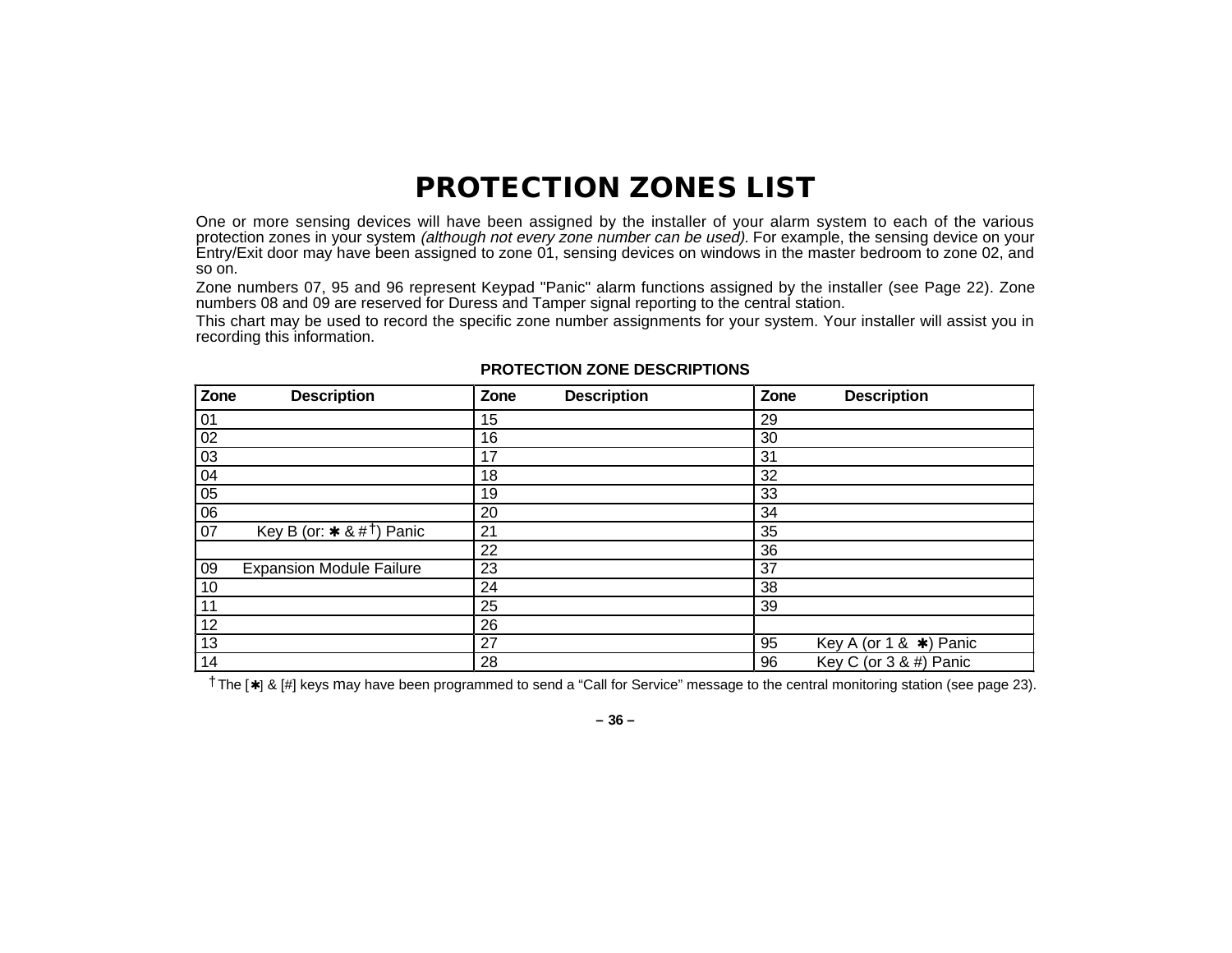### **OWNER'S INSURANCE PREMIUM CREDIT REQUEST**

| This form should be completed and forwarded to your homeowner's insurance carrier for possible premium credit. |  |  |  |
|----------------------------------------------------------------------------------------------------------------|--|--|--|
|                                                                                                                |  |  |  |

### **A. GENERAL INFORMATION:**

|           | Insured's Name and Address: <u>the account of the second contract of the second contract of the second contract of</u> |                         |                        |
|-----------|------------------------------------------------------------------------------------------------------------------------|-------------------------|------------------------|
|           |                                                                                                                        |                         |                        |
|           | First Alert System: Model FA145C                                                                                       |                         |                        |
|           | Burglary<br>Type of Alarm:  <br>Fire                                                                                   |                         | <b>Both</b>            |
|           | name                                                                                                                   |                         | name                   |
|           | address                                                                                                                |                         | address                |
| <b>B.</b> | NOTIFIES (Insert B for Burglary, F for Fire, where appropriate):                                                       |                         |                        |
|           | Local Sounding Device ____________ Police Dept. ___________                                                            | Fire Dept. __________   | <b>Central Station</b> |
|           |                                                                                                                        |                         |                        |
| C.        | <b>POWERED BY:</b> A.C. With Rechargeable Power Supply                                                                 |                         |                        |
| D.        | <b>TESTING:</b> Quarterly, Monthly, Weekly,                                                                            |                         |                        |
|           |                                                                                                                        |                         |                        |
|           |                                                                                                                        | continued on other side |                        |

**– 37 –**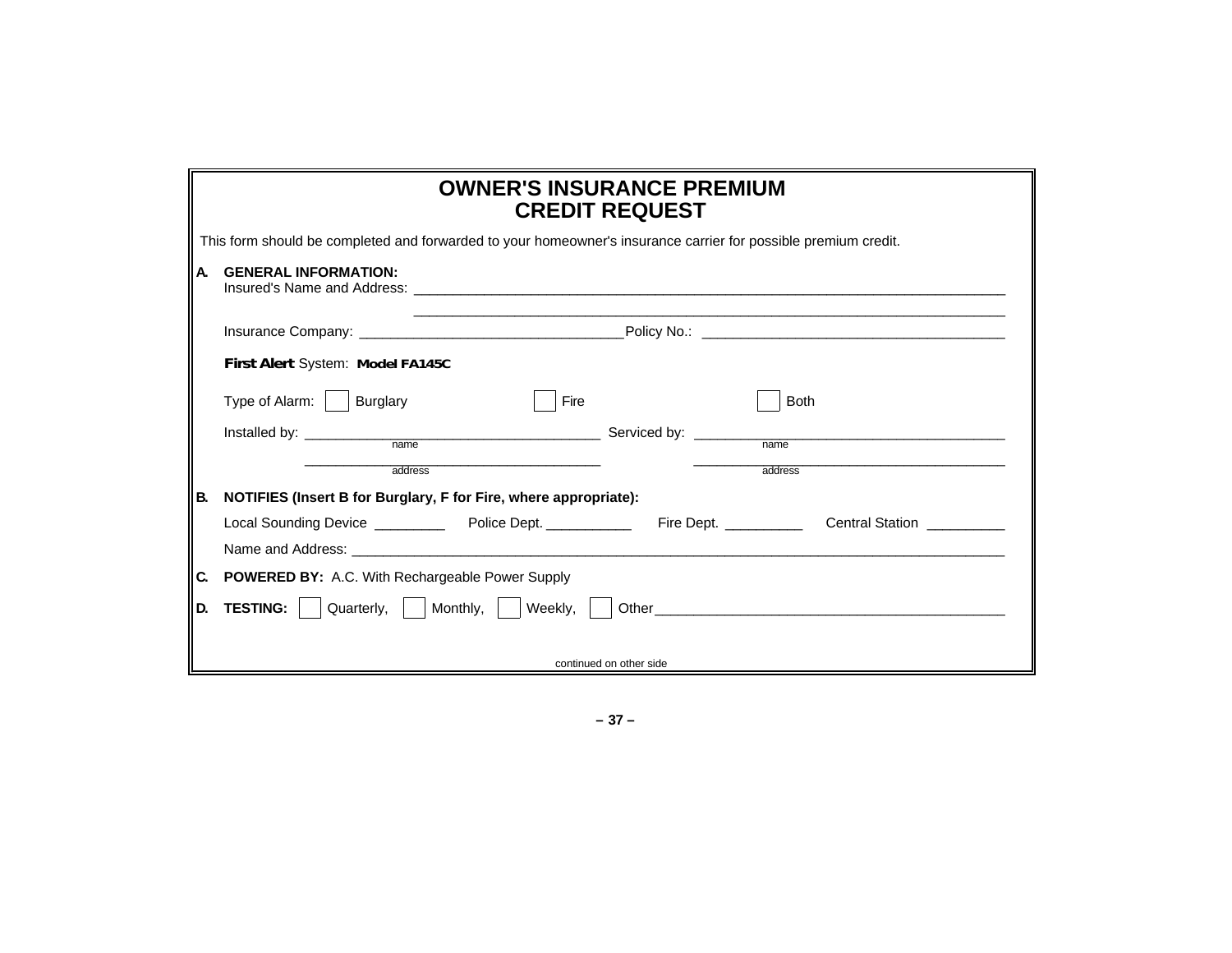|    | <b>OWNER'S INSURANCE PREMIUM</b><br><b>CREDIT REQUEST (cont.)</b> |                                                                          |                           |                                                                                                                |  |  |
|----|-------------------------------------------------------------------|--------------------------------------------------------------------------|---------------------------|----------------------------------------------------------------------------------------------------------------|--|--|
| E. | <b>SMOKE DETECTOR LOCATIONS:</b>                                  |                                                                          |                           |                                                                                                                |  |  |
|    | Furnace Room                                                      | Kitchen                                                                  | <b>Bedrooms</b>           | Attic                                                                                                          |  |  |
|    | <b>Basement</b>                                                   | Living Room                                                              | Dining Room               | Hall                                                                                                           |  |  |
| F. |                                                                   | <b>BURGLARY DETECTING DEVICE LOCATIONS:</b>                              |                           |                                                                                                                |  |  |
|    | <b>Front Door</b>                                                 | <b>Basement Door</b>                                                     | Rear Door                 | <b>All Exterior Doors</b>                                                                                      |  |  |
|    | 1st Floor Windows                                                 | All windows                                                              | <b>Interior Locations</b> |                                                                                                                |  |  |
|    |                                                                   | All Accessible Openings, Including Skylights, Air Conditioners and Vents |                           |                                                                                                                |  |  |
| G. | <b>ADDITIONAL PERTINENT INFORMATION:</b>                          |                                                                          |                           |                                                                                                                |  |  |
|    |                                                                   |                                                                          |                           |                                                                                                                |  |  |
|    |                                                                   |                                                                          |                           |                                                                                                                |  |  |
|    |                                                                   |                                                                          |                           |                                                                                                                |  |  |
|    |                                                                   |                                                                          |                           |                                                                                                                |  |  |
|    |                                                                   |                                                                          |                           |                                                                                                                |  |  |
|    |                                                                   |                                                                          |                           |                                                                                                                |  |  |
|    |                                                                   |                                                                          |                           | Date: Note: Note: Note: Note: Note: Note: Note: Note: Note: Note: Note: Note: Note: Note: Note: Note: Note: No |  |  |
|    |                                                                   |                                                                          |                           |                                                                                                                |  |  |

**– 38 –**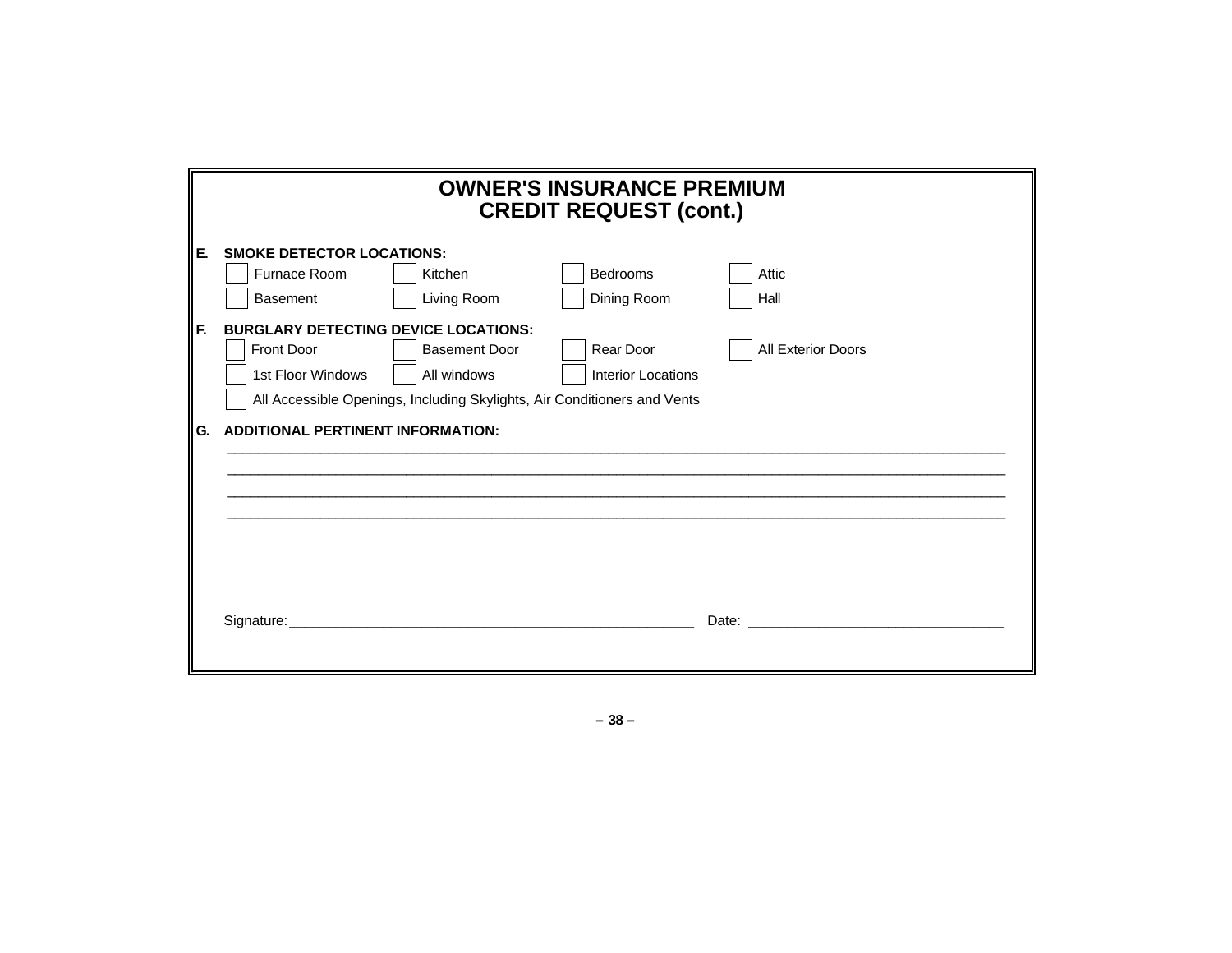#### **CANADIAN DEPARTMENT OF COMMUNICATIONS (DOC) STATEMENT**

#### **NOTICE**

The Canadian Department of Communications label identifies certified equipment. This certification means that the equipment meets certain telecommunications network protective, operational and safety requirements. The Department does not guarantee the equipment will operate to the user's satis faction.

Before installing this equipment, users should ensure that it is permissible to be connected to the facilities of the local telecommunications company. The equipment must also be installed using an acceptable method of connection. In some cases, the company's inside wiring associated with a single line individual service may be extended by means of certified connector assembly (telephone extension cord). The customer should be aware that compliance with the above conditions may not prevent degradation of service in some situations.

Repairs to certified equipment should be made by an authorized Canadian maintenance facility designated by the supplier. Any repairs or alterations made by the user to this equipment, or equipment malfunctions, may give the telecommunications company cause to request the user to disconnect the equipment.

Users should ensure for their own protection that the electrical ground connections of the power utility, telephone lines and internal metallic water pipe system, if present, are connected together. This precaution may be particularly important in rural areas.

**Caution:** User should not attempt to make such connections themselves, but should contact the appropriate electric inspection authority, or electrician, as appropriate.

The Load Number (LN) assigned to each terminal device denotes the percentage of the total load to be connected to a telephone loop which is used by the device, to prevent overloading. The termination on a loop may consist of any combination of devices subject only to the requirement that the total of the Load Numbers of all the devices does not exceed 100.

#### **AVIS**

L'étiquette du ministère des Communications du Canada identifie le matériel homologué. Cette étiquette certifie que le matériel est conforme à certaines normes de protection, d'exploitation et de sécurité des réseaux de télécommunications. Le ministère n'assure toutefois pas que le matériel fonctionnera à la satisfaction de l'utilisateur.

Avant d'installer ce matériel, l'utilisateur doit s'assurer qu'il est permis de le raccorder aux installations de l'entreprise locale de télécommunications. Le matériel doit également être installé en suivant une méthode acceptée de raccordement. Dans certains cas, les fils intérieurs de l'entreprise utilisés pour un service individuel à la ligne unique peuvent être prolongés au moyen d'un dispositif homologué de raccordement (cordon prolongateur téléphonique interne). L'abonne ne doit pas oublier qu'il est possible que la conformité aux conditions énoncées ci-dessus n'empèche pas la dégradation du service dans certaines situations. Actuellement, les entreprises de télécommunications ne permettent pas que l'on raccorde leur matériel aux prises d'abonnés, sauf dans les cas precis prévus par les tarifs particuliers de ces entreprises.

Les réparations du matériel homologué doivent être effectuées pas un centre d'entretien canadien autorisé désigné par le fournisseur. La compagnie de télécommunications peut demander à l'utilisateur de débrancher un appareil à la suite de réparations ou de modifications effectuées par l'utilisateur ou à cause de mauvais fonctionnement.

Pour sa propre protection, l'utilisateur doit s'assurer que tous les fils de mise en terre de la source d'énergie électrique, des lignes téléphoniques de réseau de conduites d'eau, s'il y en a, soient raccordés ensemble. Cette précaution est particulièrement importante dans les régions rurales.

**Avertissement:** L'utilisateur ne doit pas tenter de faire ces raccordements luimême; il doit avoir recours à un service d'inspection des installations électriques, ou à un électricien, selon le cas.

L'indice de charge (IC) assigné à chaque dispositif terminal pour éviter toute surcharge indique le pourcentage de la charge totale qui peut être raccordé à un circuit téléphonique fermé utilisé par ce dispositif. La terminaison du circuit fermé peut être constituée de n'importe quelle combinaison de dispositifs, pourvu que la somme des indices de charge de l'ensemble des dispositifs ne dépasse pas 100.

**– 39 –**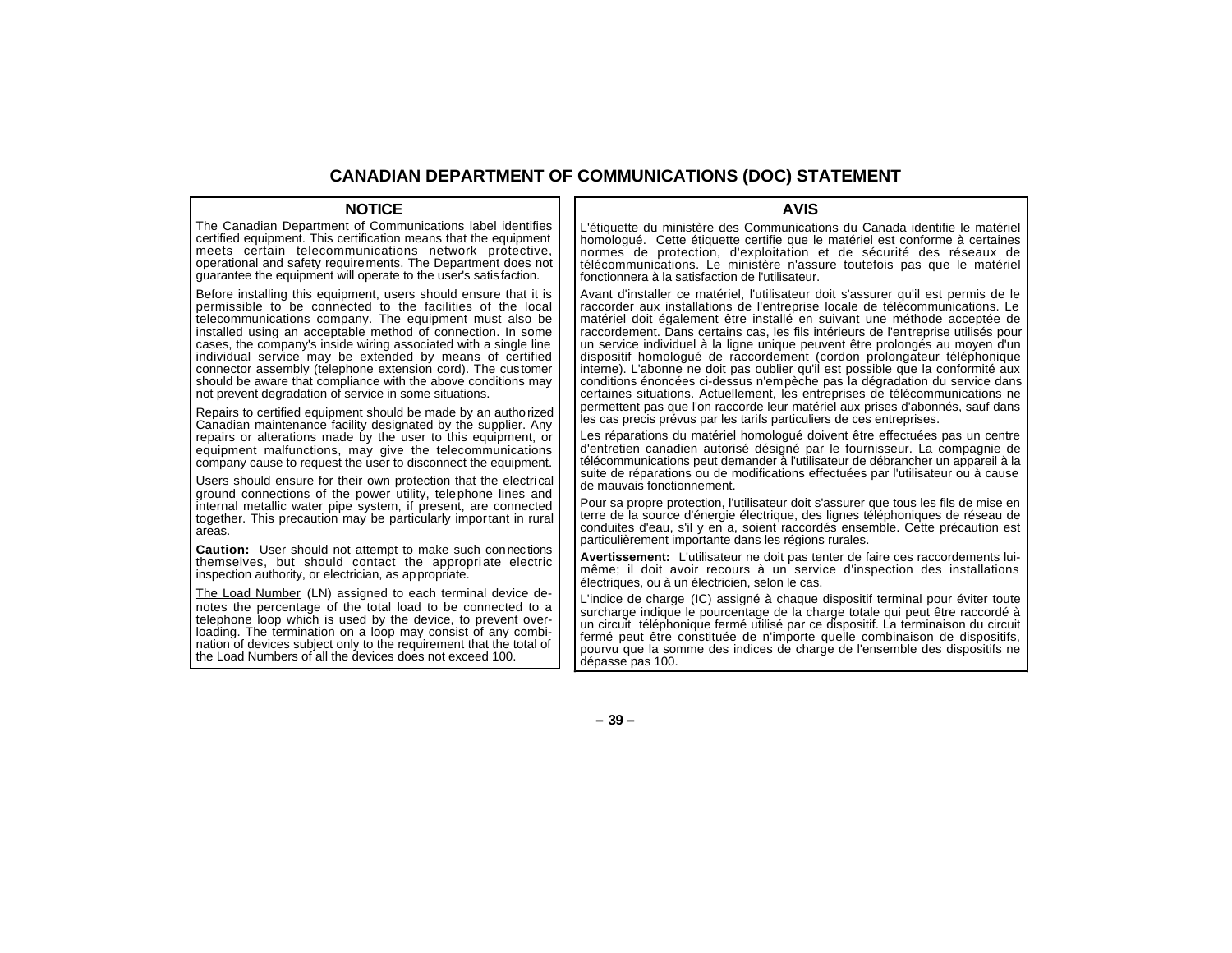### **UL NOTICE: This is a "Grade A" Residential System.**

#### **FEDERAL COMMUNICATIONS COMMISSION (FCC) Part 15 STATEMENT**

This equipment has been tested to FCC requirements and has been found acceptable for use. The FCC requires the following statement for your information:

This equipment generates and uses radio frequency energy and if not installed and used properly, that is, in strict accordance with the manufacturer's instructions, may cause interference to radio and television reception. It has been type tested and found to comply with the limits for a Class B computing device in accordance with the specifications in Part 15 of FCC Rules, which are designed to provide reasonable protection against such interference in a residential installation. However, there is no guarantee that interference will not occur in a particular installation. If this equipment does cause interference to radio or television reception, which can be determined by turning the equipment off and on, the user is encouraged to try to correct the interference by one or more of the following measures:

- If using an indoor antenna, have a quality outdoor antenna installed.
- Reorient the receiving antenna until interference is reduced or eliminated.
- Move the radio or television receiver away from the receiver/control.
- Move the antenna leads away from any wire runs to the receiver/control.
- Plug the receiver/control into a different outlet so that it and the radio or television receiver are on different branch circuits.

If necessary, the user should consult the dealer or an experienced radio/television technician for additional suggestions. The user or installer may find the following booklet prepared by the Federal Communications Commission helpful: "Interference Handbook."

This booklet is available from the U.S. Government Printing Office, Washington, DC 20402.

The user shall not make any changes or modifications to the equipment unless authorized by the Installation Instructions or User's Manual. Unauthorized changes or modifications could void the user's authority to operate the equipment.

### **IN THE EVENT OF TELEPHONE OPERATIONAL PROBLEMS**

In the event of telephone operational problems, disconnect the control by removing the plug from the RJ31X (CA38A in Canada) wall jack. We recommend that your certified installer demonstrate disconnecting the phones on installation of the system. Do not disconnect the phone connection inside the control/communicator. Doing so will result in the loss of your phone lines. If the regular phone works correctly after the control/communicator has been disconnected from the phone lines, the control/communicator has a problem and should be returned for repair. If upon disconnection of the control/communicator, there is still a problem on the line, notify the telephone company that they have a problem and request prompt repair service. The user may not under any circumstances (in or out of warranty) attempt any service or repairs to the system. It must be returned to the factory or an authorized service agency for all repairs.

**– 40 –**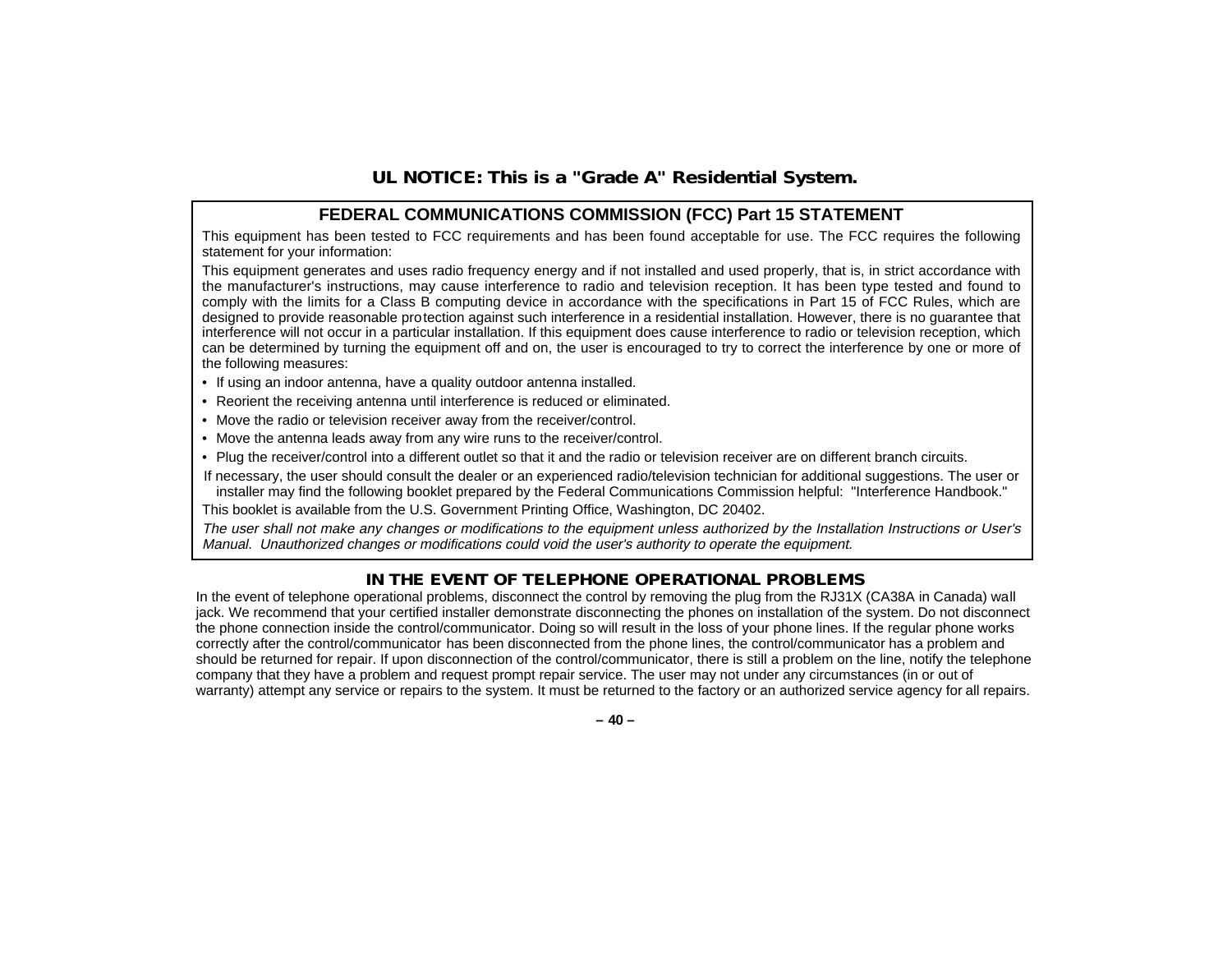### **FEDERAL COMMUNICATIONS COMMISSION (FCC) Part 68 STATEMENT**

This equipment complies with Part 68 of the FCC rules. On the front cover of this equipment is a label that contains, among other information, the FCC registration number and ringer equivalence number (REN) for this equipment. If requested, this in formation must be provided to the telephone company.

This equipment uses the following jacks: An RJ31X is used to connect this equipment to the telephone network.

The REN is used to determine the quantity of devices which may be connected to the telephone line. Excessive RENs on the telephone line may result in the devices not ringing in response to an incoming call. In most, but not all areas, the sum of the RENs should not exceed five (5.0). To be certain of the number of devices that may be connected to the line, as determined by the total RENs, contact the telephone company to determine the maximum REN for the calling area.

If this equipment causes harm to the telephone network, the telephone company will notify you in advance that temporary discontinuance of service may be required. If advance notice is not practical, the telephone company will notify the customer as soon as possible. Also, you will be advised of your right to file a complaint with the FCC if you believe necessary.

The telephone company may make changes in its facilities, equipment, operations, or procedures that could affect the operation of the equipment. If this happens, the telephone company will provide advance notice in order for you to make the necessary modifications in order to maintain uninterrupted service.

If trouble is experienced with this equipment, please contact the manufacturer for repair and warranty information. If the trouble is causing harm to the telephone network, the telephone company may request you remove the equipment from the network until the problem is resolved.

There are no user serviceable components in this product, and all necessary repairs must be made by the manufacturer. Other repair methods may invalidate the FCC registration on this product.

This equipment cannot be used on telephone company-provided coin service. Connection to Party Line Service is subject to state tariffs.

This equipment is hearing-aid compatible.

When programming or making test calls to an emergency number, briefly explain to the dispatcher the reason for the call. Perform such activities in the off-peak hours; such as early morning or late evening.

**– 41 –**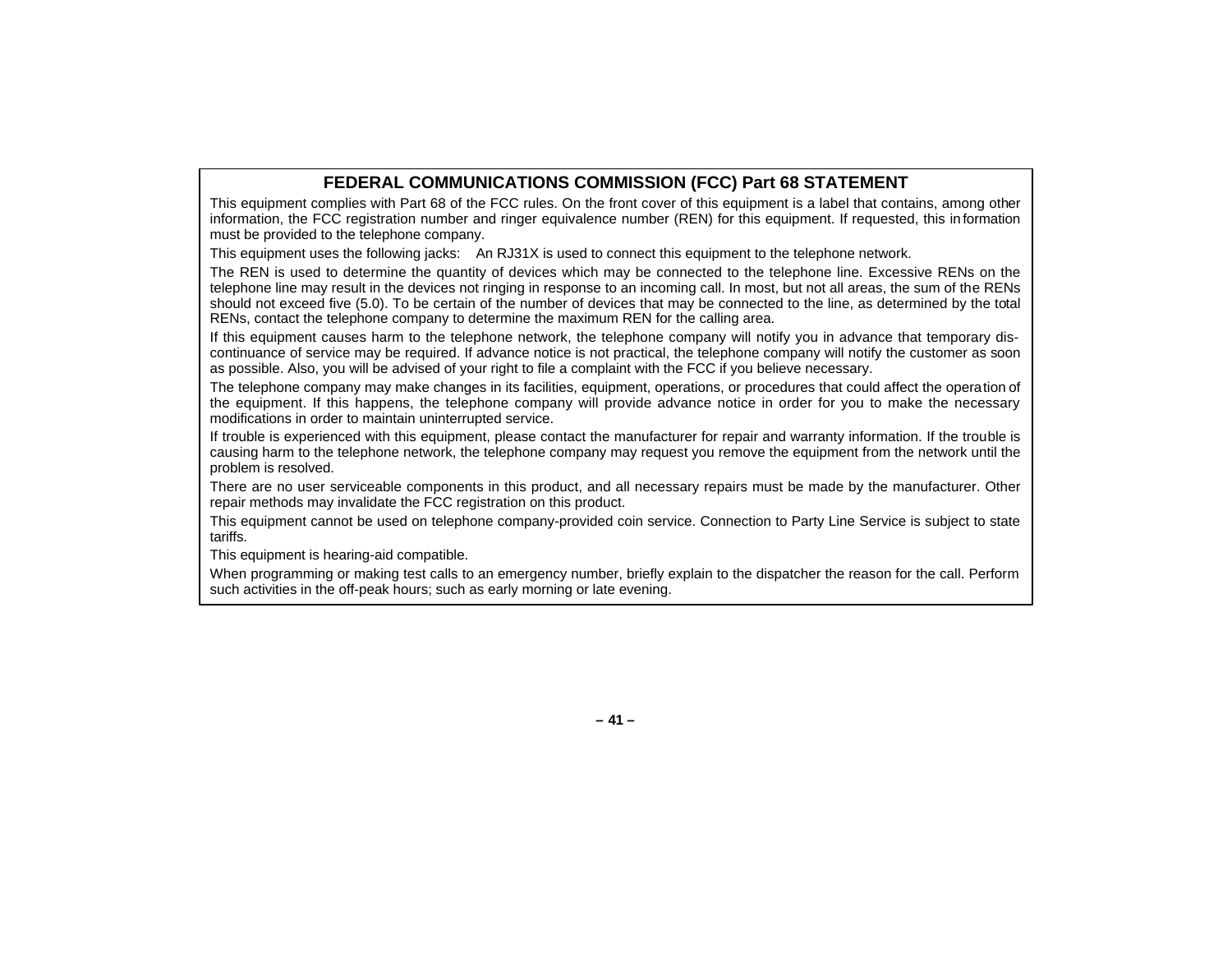### **WARNING! THE LIMITATIONS OF THIS ALARM SYSTEM**

While this system is an advanced design security system, it does not offer guaranteed protection against burglary or fire or other emergency. Any alarm system, whether commercial or residential, is subject to compromise or failure to warn for a variety of reasons. For example:

- Intruders may gain access through unprotected openings or have the technical sophistication to bypass an alarm sensor or disconnect an alarm warning device.
- Intrusion detectors (e.g. passive infrared detectors), smoke detectors, and many other sensing devices will not work without power. Battery operated devices will not work without batteries, with dead batteries, or if the batteries are not put in properly. Devices powered solely by AC will not work if their AC power supply is cut off for any reason, however briefly.
- Signals sent by wireless transmitters may be blocked or reflected by metal before they reach the alarm receiver. Even if the signal path has been recently checked during a weekly test, blockage can occur if a metal object is moved into the path.
- A user may not be able to reach a panic or emergency button quickly enough.
- While smoke detectors have played a key role in reducing residential fire deaths in the United States, they may not activate or provide early warning for a variety of reasons in as many as 35% of all fires, according to data published by the Federal Emergency Management Agency. Some of the reasons smoke detectors used in conjunction with this System may not work are as follows. Smoke detectors may have been improperly installed and positioned. Smoke detectors may not sense fires that start where smoke cannot reach the detectors, such as in chimneys, in walls, or roofs, or on the other side of closed doors. Smoke detectors also may not sense a fire on another level of a residence or building. A second floor detector, for example, may not sense a first floor or basement fire. Moreover, smoke detectors have sensing limitations. No smoke detector can sense every kind of fire every time. In general, detectors may not always warn about fires caused by carelessness and safety hazards like smoking in bed, violent explosions, escaping gas, improper storage of flammable materials, overloaded electrical circuits, children playing with matches, or arson. Depending upon the nature of the fire and/or the locations of the smoke detectors, the detector, even if it operates as anticipated, may not provide sufficient warning to allow all occupants to escape in time to prevent injury or death.
- • Passive Infrared Motion Detectors can only detect intrusion within the designed ranges as diagrammed in their installation manual. Passive Infrared Detectors do not provide volumetric area protection. They do create multiple beams of protection, and intrusion can only be detected in unobstructed areas covered by those beams. They cannot detect motion or intrusion that takes place behind walls, ceilings, floors, closed doors, glass partitions, glass doors, or windows. Mechanical tampering, masking, painting or spraying of any material on the mirrors, windows or any part of the optical system can reduce their detection ability. Passive Infrared Detectors sense changes in temperature; however, as the ambient temperature of protected area approaches the temperature range of 90° to 105°F (32° to 40°C), the detection performance can decrease.
- Alarm warning devices such as sirens, bells or horns may not alert people or wake up sleepers if they are located on the other side of closed or partly open doors. If warning devices sound on a different level of the residence from the bedrooms, then they are less likely to waken or alert people inside the bedrooms. Even persons who are awake may not hear the warning if the alarm is muffled from a stereo, radio, air conditioner or other appliance, or by passing traffic. Finally, alarm warning devices, however loud, may not warn hearing-impaired people or waken deep sleepers.

**– 42 –**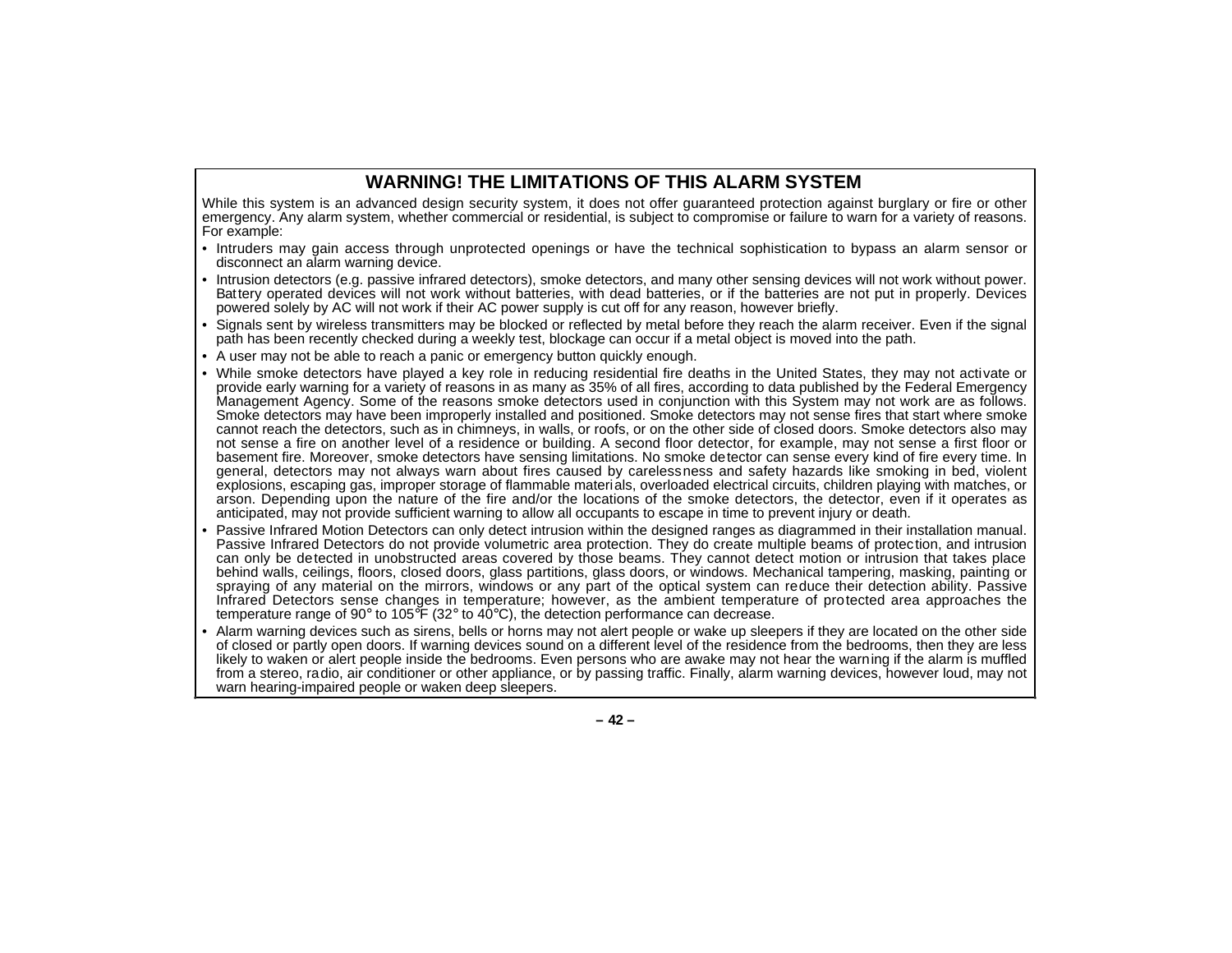#### **WARNING! THE LIMITATIONS OF THIS ALARM SYSTEM (continued)**

- Telephone lines needed to transmit alarm signals from a premises to a central monitoring station may be out of service or temporarily out of service. Telephone lines are also subject to compromise by sophisticated intruders.
- Even if the system responds to the emergency as intended, however, occupants may have insufficient time to protect themselves from the situation. In the case of a monitored alarm system, authorities may not respond appropriately.
- This equipment, like other electrical devices, is subject to component failure. Even though this equipment is designed to last as long as 10 years, the electronic components could fail at any time.

The most common cause of an alarm system not functioning when an intrusion or fire occurs is inadequate maintenance. This alarm system should be tested weekly to make sure all sensors and transmitters are working properly.

Wireless transmitters (used with some systems) are designed to provide long battery life under normal operating conditions. Longevity of batteries may be as much as 4 to 7 years, depending on the environment, usage, and the specific wireless device being used. External factors such as humidity, high or low temperatures, as well as large swings in temperature, may all reduce the actual battery life in a given installation. This wireless system, however, can identify a true low battery situation, thus allowing time to arrange a change of battery to maintain protection for that given point within the system.

Installing an alarm system may make one eligible for lower insurance rates, but an alarm system is not a substitute for insurance. Homeowners, property owners and renters should continue to act prudently in protecting themselves and continue to insure their lives and property.

We continue to develop new and improved protection devices. Users of alarm systems owe it to themselves and their loved ones to learn about these developments.

| <b>SERVICING INFORMATION</b>                                                                                                                                                                                |        |  |  |  |  |
|-------------------------------------------------------------------------------------------------------------------------------------------------------------------------------------------------------------|--------|--|--|--|--|
| Your local authorized service representative is the person best qualified to service your alarm system. Arranging a<br>regular program with that person is advisable. Your local service representative is: |        |  |  |  |  |
|                                                                                                                                                                                                             |        |  |  |  |  |
|                                                                                                                                                                                                             |        |  |  |  |  |
|                                                                                                                                                                                                             |        |  |  |  |  |
|                                                                                                                                                                                                             | - 43 - |  |  |  |  |